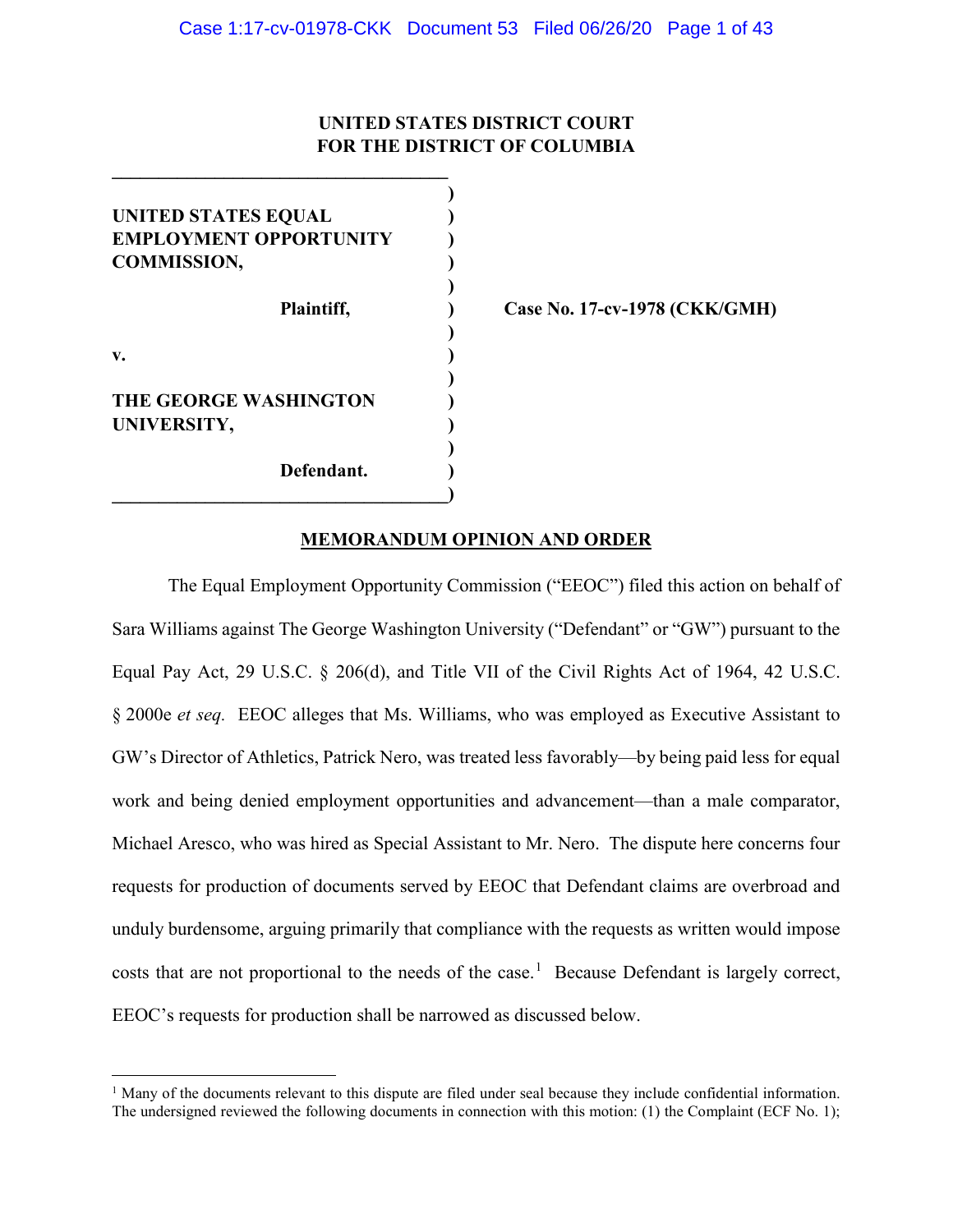#### **I. BACKGROUND**

Ms. Williams earned a salary of between \$38,500 and \$40,000 per year working as Executive Assistant to Mr. Nero from September 2014 through December 2016, at which point she was promoted to a different position in a different GW department. ECF No. 1, ¶ 17; ECF No. 47-4 at 2; Mar. 12 Tr. at 6. According to the Complaint, in September 2015, Mr. Aresco, who was then employed as an Assistant Athletic Director at GW, began to perform the duties of what would become the position of Special Assistant to Mr. Nero. ECF No. 1, ¶ 18. The Special Assistant position was created in January 2016 and Mr. Aresco was officially hired for that position in February 2016, receiving a salary of approximately \$77,500 per year until March 2017, when he left GW's Athletics Department. *Id.*, ¶ 29; ECF No. 47-2 at 2–3; Mar. 12 Tr. at 5, 12. EEOC alleges that, during her tenure at the Athletics Department, Ms. Williams, as Executive Assistant, performed substantially the same work as did Mr. Aresco when he began performing the duties of Special Assistant. ECF No. 1, ¶¶ 24, 32. Nevertheless, she claims that from February 2016 (when Mr. Aresco became Special Assistant) until December 2016 (when Ms. Williams left the Athletics Department), GW paid her approximately \$40,000 less per year than it paid him. *Id.*, ¶¶ 17, 29. The agency also asserts that GW intentionally and "with malice or reckless indifference" denied Ms. Williams employment opportunities and advancement because of her sex. *Id.*, **¶** 38, 41–42. EEOC seeks a total of \$480,000 in damages (plus prejudgment interest) on Ms. Williams behalf: specifically, pursuant to the Equal Pay Act, EEOC seeks back pay in the amount of approximately

<sup>(2)</sup> EEOC's letter brief to Judge Kollar-Kotelly dated Jan. 29, 2020 ("EEOC Letter Brief") (on file with the Chambers of the undersigned); (3) Defendant's letter brief to Judge Kollar-Kotelly dated Jan. 31, 2020, and exhibits ("GW Letter Brief") (ECF No. 47-5 at 2–28 (filed under seal)); (4) Defendant's "Notice of Cost Discovery Estimates" (ECF No. 43 (filed under seal)); (5) EEOC's response to Defendant's Notice of Cost Discovery Estimates (ECF No. 42 (filed under seal)); (6) Sealed transcript of March 12, 2020 proceedings before the undersigned ("Mar. 12 Tr.") (on file with the Chambers of the undersigned); (7) Defendant's supplemental brief (ECF No. 47 (filed under seal)); and (8) EEOC's corrected brief in response to GW's supplemental brief (ECF No. 50 (filed under seal)).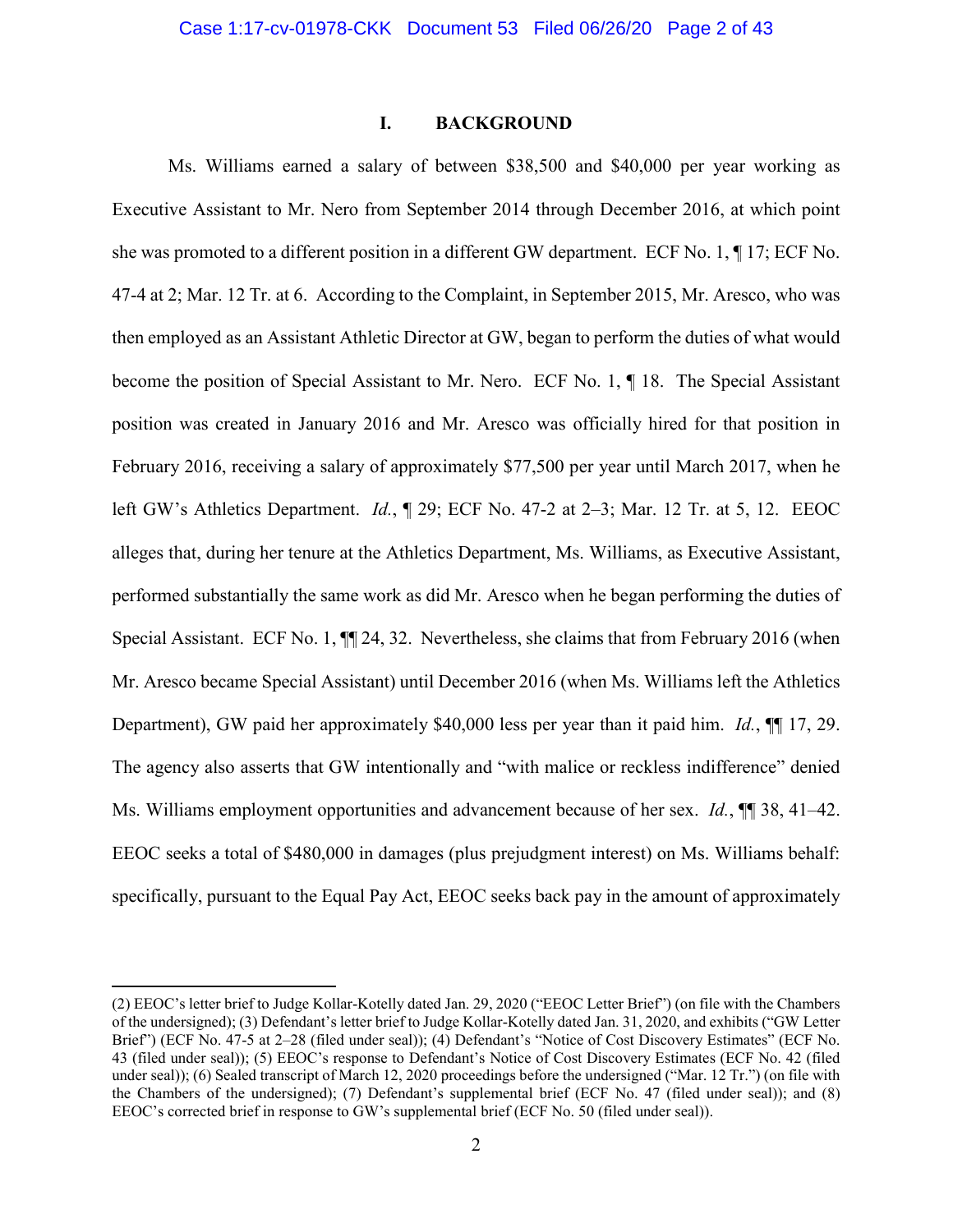#### Case 1:17-cv-01978-CKK Document 53 Filed 06/26/20 Page 3 of 43

\$90,000 and \$90,000 in liquidated damages;<sup>[2](#page-2-0)</sup> pursuant to Title VII, EEOC seeks the statutory maximum of \$300,000 in compensatory and punitive damages. ECF No. 47 at 9; ECF No. 47-3 at 4; Mar. 12 Tr. at 22–24.

During discovery, EEOC served GW with 25 requests for production ("RFPs"). ECF No. 47 at 10. As noted, four of those are at issue here. Three seek the work emails of the individuals involved—Mr. Aresco, Ms. Williams, and Mr. Nero—and one seeks information related to workplace complaints about Mr. Nero. Specifically, RFP No. 10 seeks "all emails sent from or received by any email account maintained by Defendant for [Mr.] Aresco's use between September 1, 2015 [when he began performing the functions of the Special Assistant] and the end of [his] employment with Defendant" in March 2017. ECF No. 47-5 at 8. RFP No. 11 seeks "all emails sent from or received by any email account maintained by Defendant for [Ms. Williams'] use between September 15, 2014 [when she began her employment as Executive Assistant] and December 11, 2016," when she left the Athletics Department. *Id.* at 9. According to EEOC, those requests were designed to discover information "describing or demonstrating what [Mr. Aresco's and Ms. Williams'] job duties were." *Id.* at 8–9. RFP No. 24 seeks "[a]ny and all emails sent from or received by any email account maintained by Defendant for [Mr.] Nero's use during his employment with Defendant"—that is, from April 2011 until June 2018—in order, EEOC contends, (1) to help it assess "whether, or to what extent, [Mr. Nero] involved [Mr.] Aresco or [Ms.] Williams in accomplishing [his] priorities and goals, [thus] shedding light on whether the two performed substantially equal work"; and (2) to uncover evidence of Mr. Nero's "bias in favor of male employees, including his efforts to groom [Mr.] Aresco for advancement to [Ms.] Williams

<span id="page-2-0"></span><sup>&</sup>lt;sup>2</sup> The \$90,000 figure appears to be calculated by multiplying the approximately \$40,000 difference between Ms. Williams' and Mr. Aresco's yearly salary by the approximately 2.25 years that Ms. Williams was employed as Executive Assistant in the Athletics Department: \$40,000 x 2.25=\$90,000.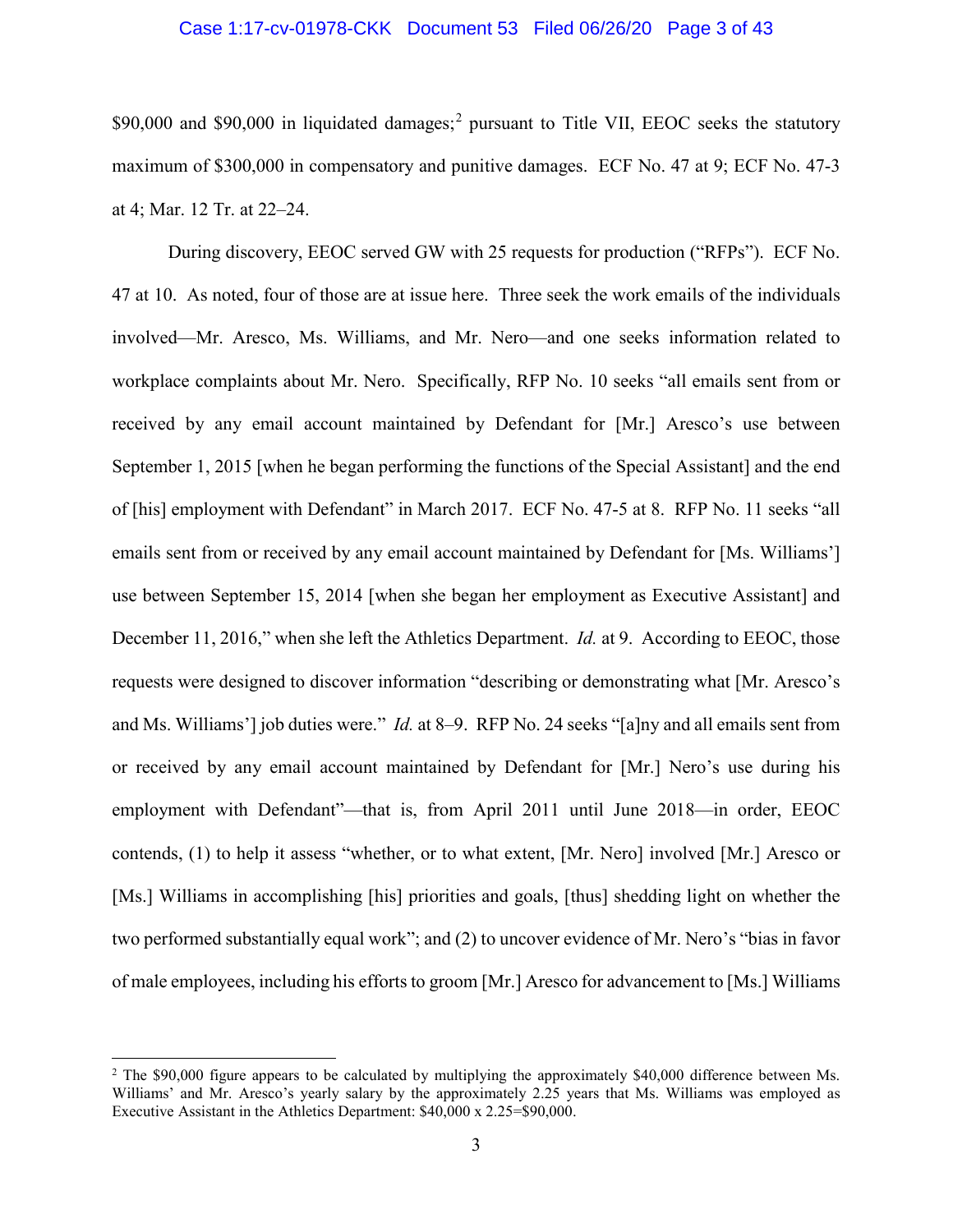#### Case 1:17-cv-01978-CKK Document 53 Filed 06/26/20 Page 4 of 43

detriment." ECF No. 47 at 10; EEOC Letter Brief at 2 & Exh. F; Mar. 12 Tr. at 7–8. RFP No. 20 seeks documents "relating to any report or complaint . . . that [Mr.] Nero subjected any employee or student to any discrimination, harassment, retaliation, abuse, mistreatment, or inappropriate conduct." ECF No. 47-5 at 10. GW objected to each of those RFPs to the extent that they sought privileged material, as well as on grounds of overbreadth, burden, proportionality, and relevance. ECF No. 47-5 at 6, 9–10; EEOC Letter Brief, Exh. F. In addition, GW objected to RFP No. 24 to the extent that it sought information protected by the Family Educational Rights and Privacy Act ("FERPA"), 20 U.S.C. § 1232g, which generally safeguards the privacy of student educational records. EEOC Letter Brief, Exh. F. With regard to RFP Nos. 10, 11, and 24, GW offered to meet and confer regarding providing a sampling of the emails of Mr. Aresco, Ms. Williams, and Mr. Nero in an effort to narrow the requests. ECF No. 47-5 at 9; EEOC Letter Brief, Exh. F.

To that end, GW offered a number of compromises while conferring with EEOC, including (1) producing a random sampling of the emails of Mr. Aresco, Ms. Williams, and Mr. Nero; (2) producing emails from those three custodians that hit certain search terms; and (3) producing emails between each of those three custodians and certain senders or recipients to be identified by EEOC using reports, produced by GW, of all the individuals with whom the custodians had emailed during the time frames specified in the RFPs and the total number of emails associated with each sender and recipient. ECF No. 47 at 11–12. EEOC rejected each of those suggestions. *Id.* GW then offered to review and produce all non-privileged emails between Mr. Nero and Mr. Aresco and between Mr. Nero and Ms. Williams, as well as non-privileged emails between Mr. Nero and third-parties that mention Mr. Aresco or Ms. Williams. *Id.* at 12. Rejecting that approach as well, EEOC continues to press for all the emails and documents encompassed in its original requests, with one concession: it has agreed to limit Defendant's response to RFP No. 24 (seeking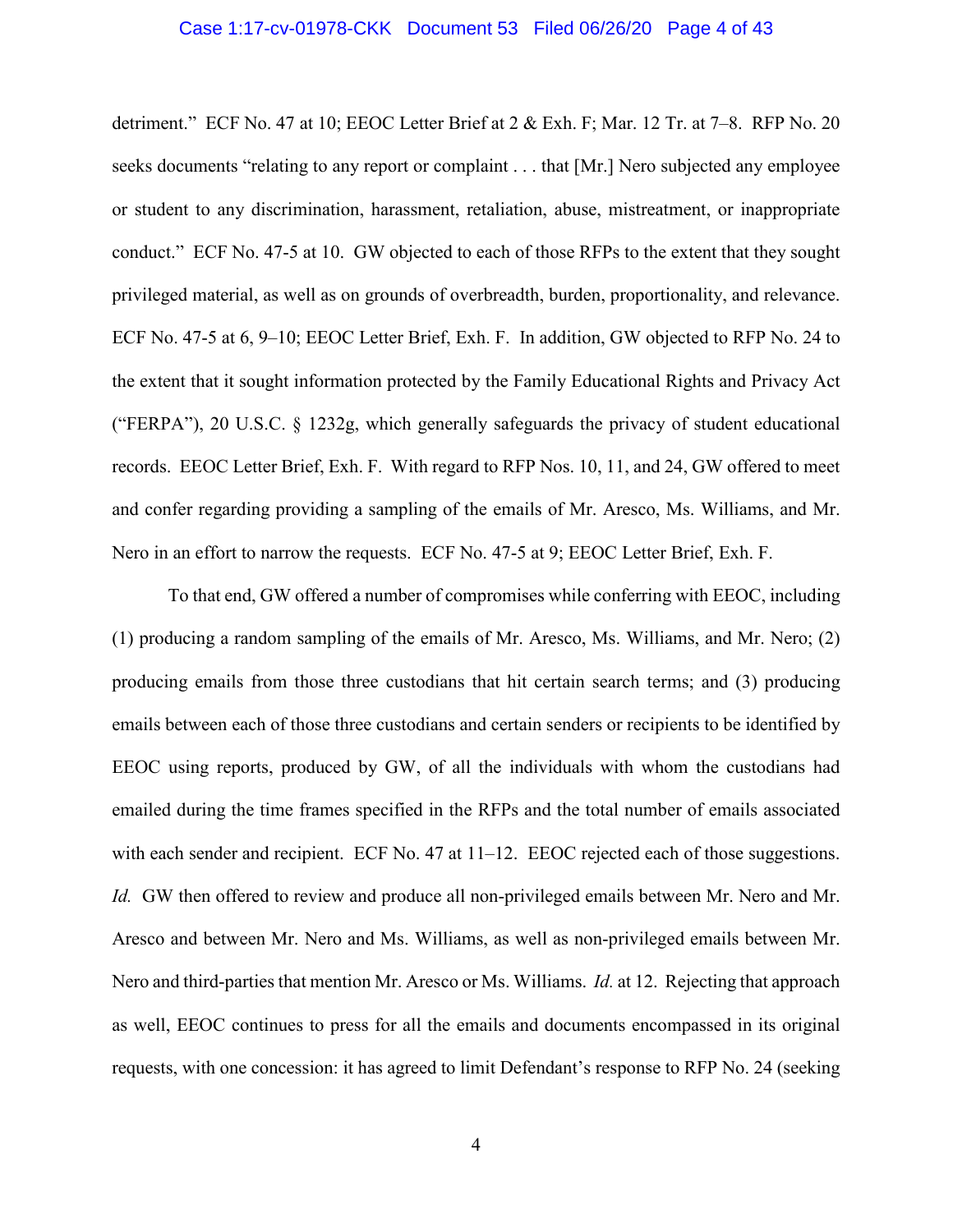#### Case 1:17-cv-01978-CKK Document 53 Filed 06/26/20 Page 5 of 43

all of Mr. Nero's emails) to all emails from the timeframe of September 1, 2014, when Ms. Williams began her employment in the Athletics Department, through March 31, 2017, when Mr. Aresco left the Athletics Department, "and to employ search terms to obtain responsive emails from the rest of the timeframe" in which Mr. Nero worked at GW—that is, from April 2011 until September 2014 and from April 2017 until June 2018. ECF No. 50 at 15.

As to its response to RFP No. 20, which relates to complaints against Mr. Nero, GW argues that it should be required to produce, at most, "complaints of other gender-pay discrimination claims" against Mr. Nero, rather than all documents relating to "'any discrimination, harassment, retaliation, abuse, mistreatment, or inappropriate conduct' on the basis of any characteristic, and without any temporal limitation." ECF No. 47 at 27–29 (quoting RFP No. 20). EEOC, for its part, rejects any such narrowing of RFP No. 20 and maintains its demand for any reports or complaints that Mr. Nero "subjected any employee or student to any discrimination or other inappropriate conduct." ECF No. 50 at 42.

The parties originally brought their dispute to the attention of Judge Kollar-Kotelly, filing letter briefs with her chambers in January 2020. GW asserted that the requests for the emails of Mr. Aresco, Ms. Williams, and Mr. Nero were overbroad insofar as those accounts would include significant amounts of irrelevant information and also because review and production of those emails would be expensive and disproportionate to the needs of the case. GW Letter Brief at 1–2. Judge Kollar-Kotelly held a conference on February 19, 2020, and thereafter ordered GW to (1) provide a cost estimate for the search and production of documents which it found reasonable in response to RFP Nos. 10–11; (2) provide a cost estimate for the search and production of all of the documents that the EEOC requests in RFP Nos.  $10-11$ ; (3) produce the documents it had agreed to produce in response to RFP No. 24; and (4) provide a cost estimate for the additional search and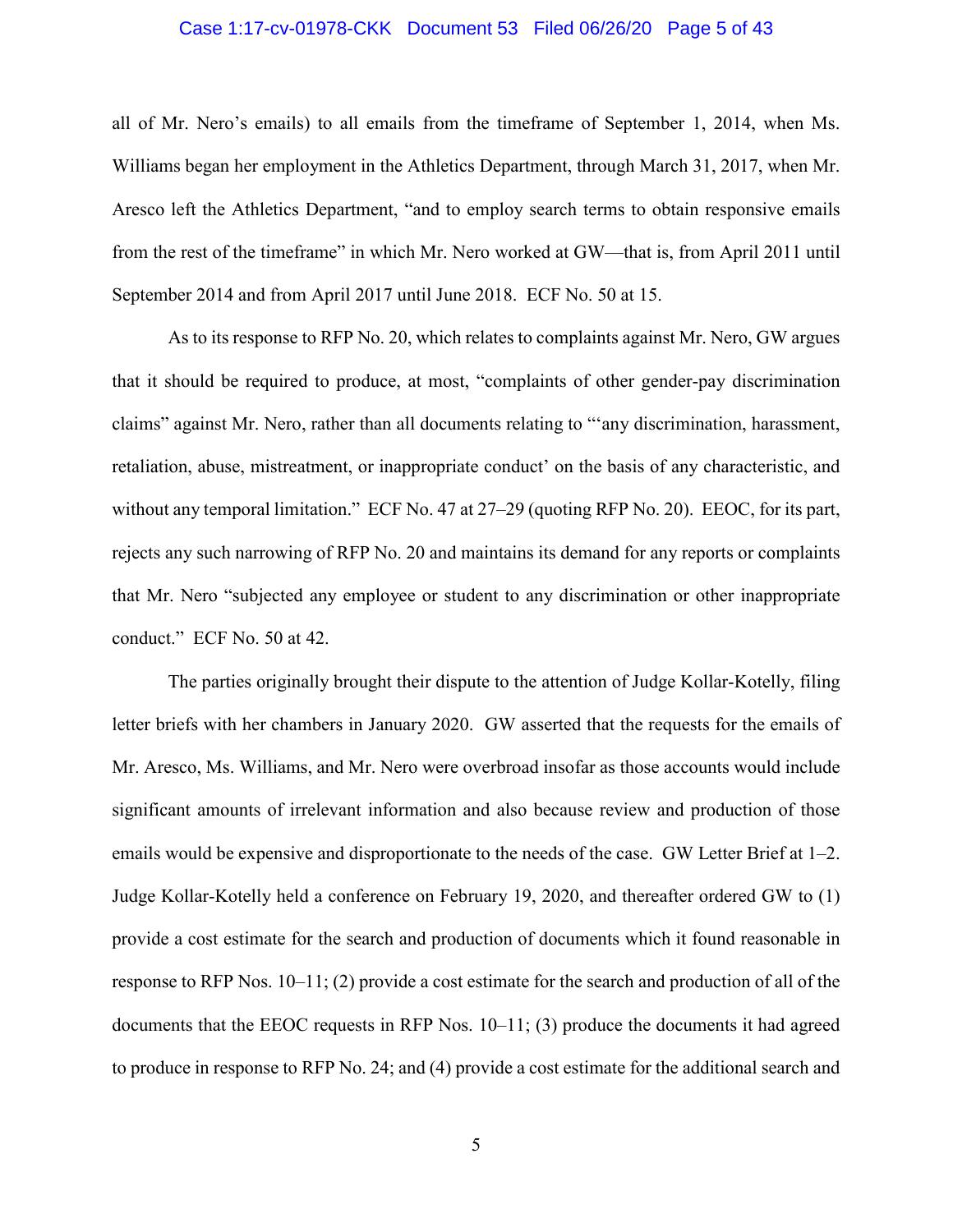#### Case 1:17-cv-01978-CKK Document 53 Filed 06/26/20 Page 6 of 43

production of all of remaining emails from Mr. Nero's email account. Minute Order dated Feb. 19, 2020.

In declarations filed, as directed, with the Court in March 2020, GW estimated that reviewing all the emails EEOC has requested in connection with RFP No. 10—between 45,000 and 50,000 emails—and RFP No. 11—between 21,000 and 25,000 emails—would cost between \$181,000 and \$225,100. ECF No. 43 at 3–4. Responding to RFP No. 24 as written would require reviewing between 158,000 and 181,000 emails and cost between \$432,900 and \$529,700. *Id.* at 7. The totals reflected "*additional* costs of approximately \$580,200–\$707,500 over and above the \$45,450–\$59,350 in costs that already [had] been incurred and/or [would] be incurred by . . . [GW] in responding to [those] RFPs in accordance with . . . its proposals" and with Judge Kollar-Kotelly's Order. *Id.* at 9. Those estimates were based on costs associated with a first-level review of documents by contract attorneys at an e-discovery vendor to find and redact information protected by the attorney-client privilege, the work product doctrine, and FERPA, and to code the documents for relevance; and a second-level review by attorneys at Gibson, Dunn & Crutcher ("Gibson Dunn") (counsel of record for GW in this matter) of all documents marked relevant by the contract attorneys, all documents with redacted information, and an additional random sample of 10 percent of the documents reviewed at the first level for quality control. *Id.* at 7–8. EEOC objected to those estimates as overblown, arguing that "[a]n attorney-performed document-bydocument review of all documents to identify privileged or other protected information, followed by a second attorney review of all the identified protected materials" was "eminently unreasonable." ECF No. 42-1 at 3. Instead, EEOC proposed that the e-discovery vendor should "perform filtering and targeted searches to identify" potentially privileged or protected materials and then those documents should be reviewed once by either the e-discovery vendor or by Gibson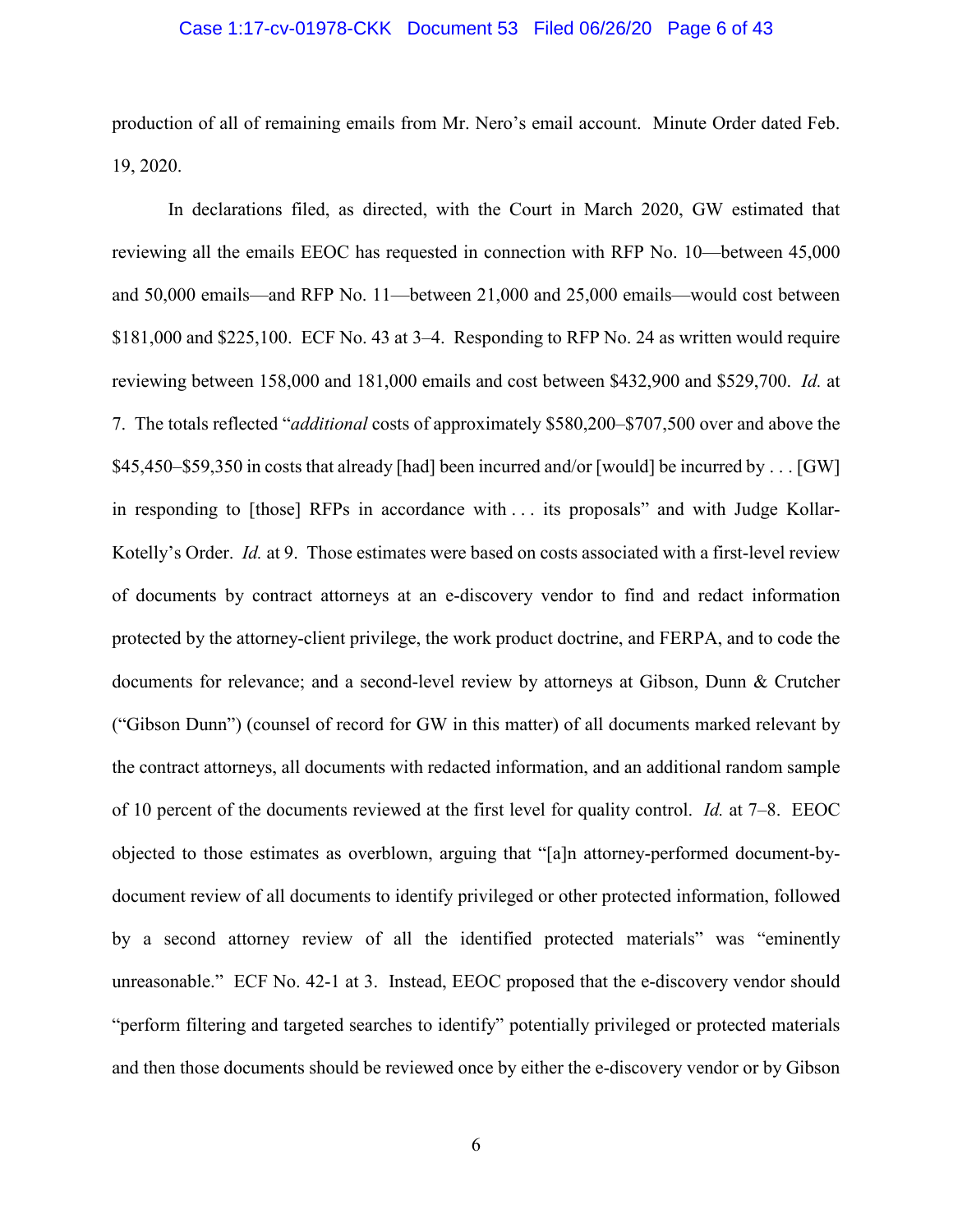# Case 1:17-cv-01978-CKK Document 53 Filed 06/26/20 Page 7 of 43

Dunn attorneys to "confirm that they contain protected material," rather than engaging in document-by-document review of all documents before production to EEOC. *Id.* at 3–4, 5–8. EEOC further found the hourly rate used by Gibson Dunn in its estimates to be unreasonably high and suggested using the so-called *Laffey* rate instead. *Id.* at 4–5.

After Judge Kollar-Kotelly referred this dispute to the undersigned, a hearing was held on March 12, 2020, to address the disputes raised in the parties' submissions. At the end of that hearing, the undersigned ordered supplemental briefing to address, among other things, the hourly rate that GW actually pays for Gibson Dunn attorneys to perform work on its behalf and a cost estimate for GW to review and produce Mr. Nero's emails only for the period between September 1, 2014, and March 31, 2017, in response to RFP No. 24. Mar. 12 Tr. at 121–22. The undersigned also sought briefing on certain legal issues, including whether it is appropriate for a court to dictate to a party the manner in which it should conduct its review for privileged material and, even if it is not, whether for the purposes of its proportionality review, the Court should consider not the higher cost of pre-production document-by-document review, but rather the lower cost that would be incurred by the use of targeted searches and filtering to identify protected material in conjunction with a protective order allowing a party to claw back any privileged material produced to the other party.<sup>[3](#page-6-0)</sup> *Id.* at 123. Following the hearing, GW filed a declaration from a Gibson Dunn attorney attesting that in this matter GW has actually paid 100 percent of the legal expenses that Gibson Dunn charged through December 2019. ECF No. 47-7 at 3. Because that work was charged at rates slightly higher than those used for the prior cost estimates, those estimates have

 $\overline{a}$ 

<span id="page-6-0"></span><sup>&</sup>lt;sup>3</sup> The undersigned also encouraged the parties to continue to confer in an effort to resolve their differences prior to the Court issuing a written opinion. *Id.* at 126. That last suggestion was, alas, in vain. To be sure, after the hearing, GW offered to meet and confer with EEOC to discuss a compromise as to RFP Nos. 10, 11, and 24, while noting that if EEOC continued to maintain "that there is no compromise that it would be willing to accept short of all emails belonging to [Mr.] Aresco, [Ms.] Williams, and [Mr.] Nero from the requested timeframes," such a conference would not be productive. ECF No. 47-6 at 2. EEOC did not respond. ECF No. 47 at 15.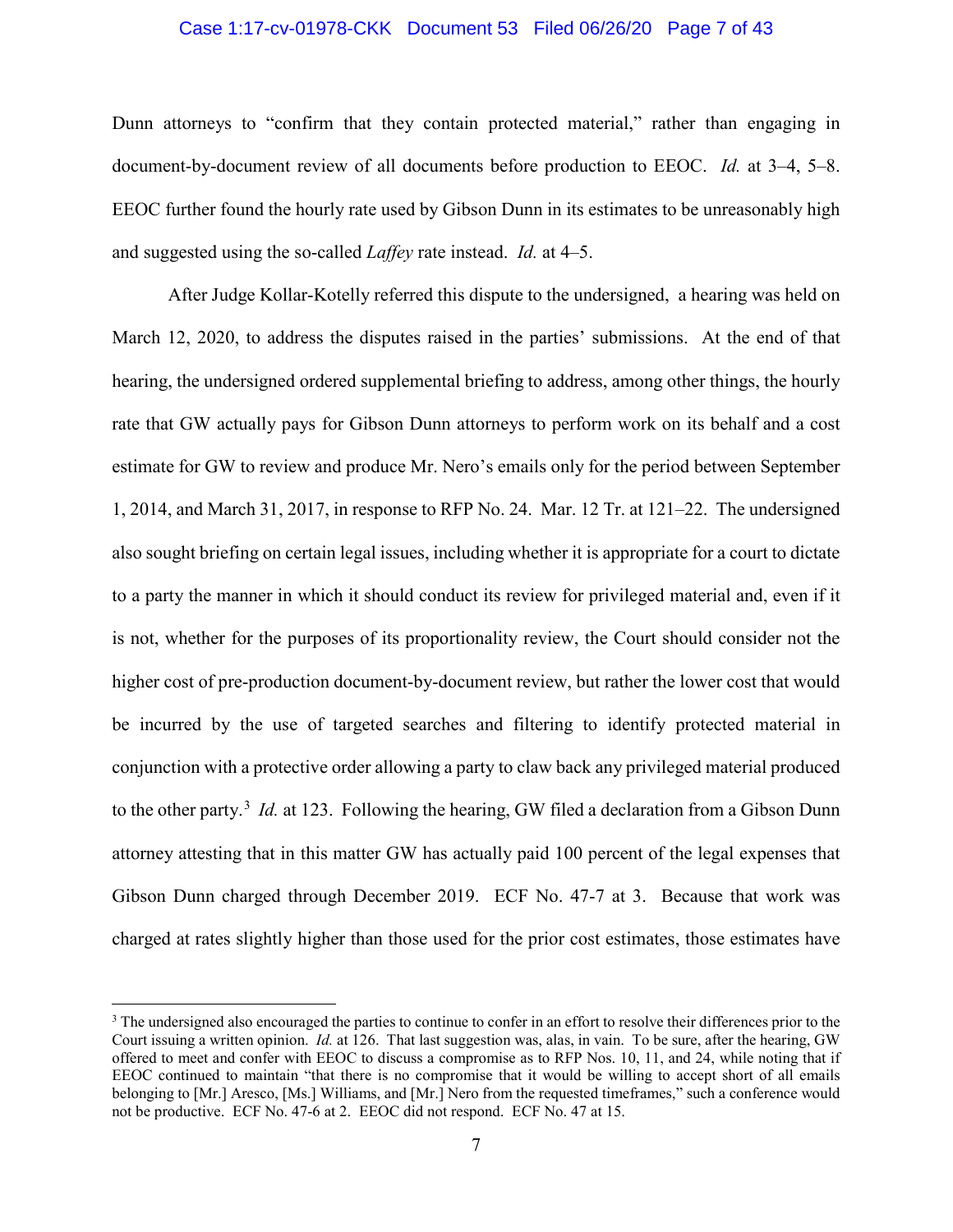been adjusted upward. *Id.* at 2–3. Moreover, Gibson Dunn solicited estimates from two different e-discovery vendors and thus provided the Court with costs based on the differing appraisals it received from them. Mar. 12 Tr. at 40–41. For RFP No. 10, seeking Mr. Aresco's emails from September 15, 2015, until March 31, 2017, the total estimated cost of review of those approximately 50,000 emails at the rates charged is now \$130,600 (based on the estimate provided by the cheaper vendor) to \$153,600 (based on the estimate provided by the more expensive vendor); for RFP No. 11, seeking Ms. Williams' approximately 25,000 emails for the same period, the total estimate is now \$60,900 to \$83,500. ECF No. 47-7 at 4. That is, responding to those two RFPs as written would incur legal fees anywhere from \$191,500 to \$237,100. GW estimates that reviewing the approximately 180,000 emails in Mr. Nero's account called for by RFP 24 (as written) would cost anywhere from \$458,100 to \$558,600. *Id.* at 5. However, EEOC has backed off its demand for all of Mr. Nero's emails for the entire seven-year period he was employed by GW. If the applicable time period were limited to the two-and-a-half year period between September 1, 2014, and March 31, 2017, which EEOC has now proposed, GW estimates that the cost would be somewhere between \$243,700 and \$296,300 to review between 84,000 and 96,000 emails.<sup>[4](#page-7-0)</sup> *Id.* at 6. In total, that amounts to between \$435,200 and \$533,400 for production of documents responsive to these three RFPs using the shortened time period for RFP No. 24. The average of those two estimates (which, for the sake of simplicity, the Court will use as the total cost of compliance with the RFPs as written) is \$484,200. *Id.* at 3, 6. In contrast, GW's proposed compromise, by which it would review and produce all non-privileged emails between Mr. Nero and Mr. Aresco and between Mr. Nero and Ms. Williams (together, approximately 12,000 emails),

<span id="page-7-0"></span><sup>4</sup> There is no estimate for the cost of responding to RFP No. 24 in accordance with EEOC's concession, by which it seeks all responsive emails for the period of September 1, 2014, to March 31, 2017, and, additionally, a sampling of documents for the periods from April 2011 until September 2014 and from April 2017 until June 2018. Obviously, however, that cost estimate would exceed the range of \$243,700 and \$296,300.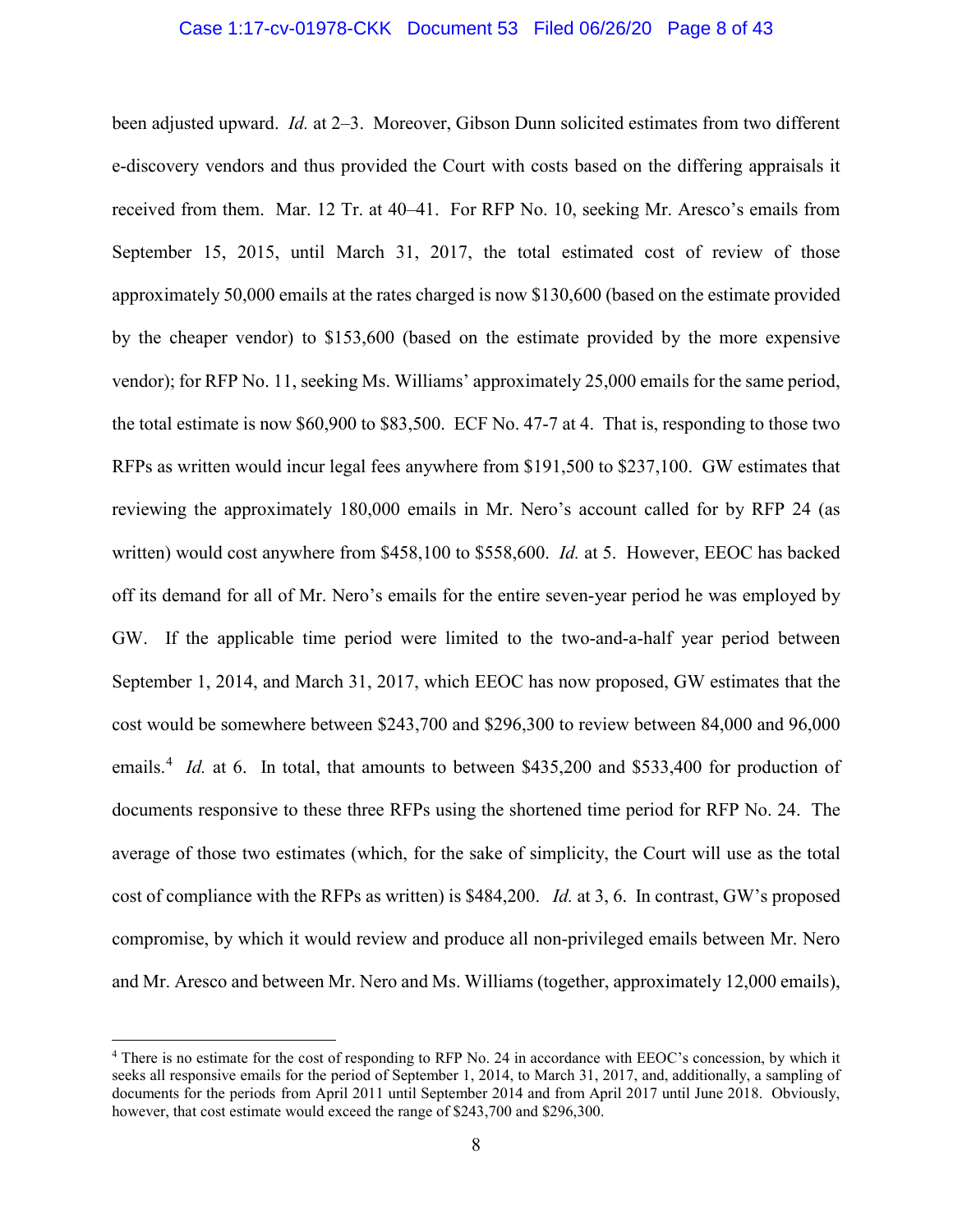#### Case 1:17-cv-01978-CKK Document 53 Filed 06/26/20 Page 9 of 43

as well as all non-privileged emails between Mr. Nero and third-parties that mention Mr. Aresco or Ms. Williams (approximately 5,000 emails), would cost between \$47,000 and \$61,100 (or an average of \$[5](#page-8-0)4,000), using the same review procedures described above.<sup>5</sup> ECF No. 47 at 12; ECF No. 47-4 at 4–5.

# **II. LEGAL STANDARD**

Rule 26(b)(1) of the Federal Rules of Civil Procedure allows discovery of "any nonprivileged matter that is relevant to any party's claim or defense and proportional to the needs of the case." Fed. R. Civ. P. 26(b)(1). Relevance "has been construed broadly to encompass any matter that bears on, or that reasonably could lead to other matter that could bear on, any issue that is or may be in the case." *Oppenheimer Fund, Inc. v. Sanders*, 437 U.S. 340, 351 (1978); *see also Food Lion, Inc. v. United Food & Commercial Workers Int'l Union, AFL–CIO–CLC*, 103 F.3d 1007, 1012 (D.C. Cir. 1997) ("Generally speaking, 'relevance' for discovery purposes is broadly construed.").

However, "the relevance standard of Rule 26 is not without bite," and will not allow parties to "explore matter which does not presently appear germane on the theory that it might conceivably become so." *Food Lion*, 103 F.3d at 1012 (quoting *In re Fontaine*, 402 F. Supp. 1219, 1221 (E.D.N.Y. 1975)). Moreover, the rule was amended in 2015 to emphasize the need for proportionality in discovery and to "encourage judges to be more aggressive in identifying and discouraging discovery overuse." Fed. R. Civ. P. 26(b)(1) advisory committee's note to 2015 amendment. Thus, under Rule 26, "discovery must be relevant *and* 'proportional to the needs of the case.'" *Oxbow Carbon & Minerals LLC v. Union Pac. R.R. Co.*, 322 F.R.D. 1, 6 (D.D.C. 2017) (quoting Fed. R. Civ. P. 26(b)(1)). Indeed, "all discovery is subject to the balancing test . . . that

<span id="page-8-0"></span><sup>&</sup>lt;sup>5</sup> As noted, Judge Kollar-Kotelly ordered GW to produce those emails prior to her referral of the remaining disputes such as whether GW should be ordered to produce some or all of the remaining emails—to the undersigned.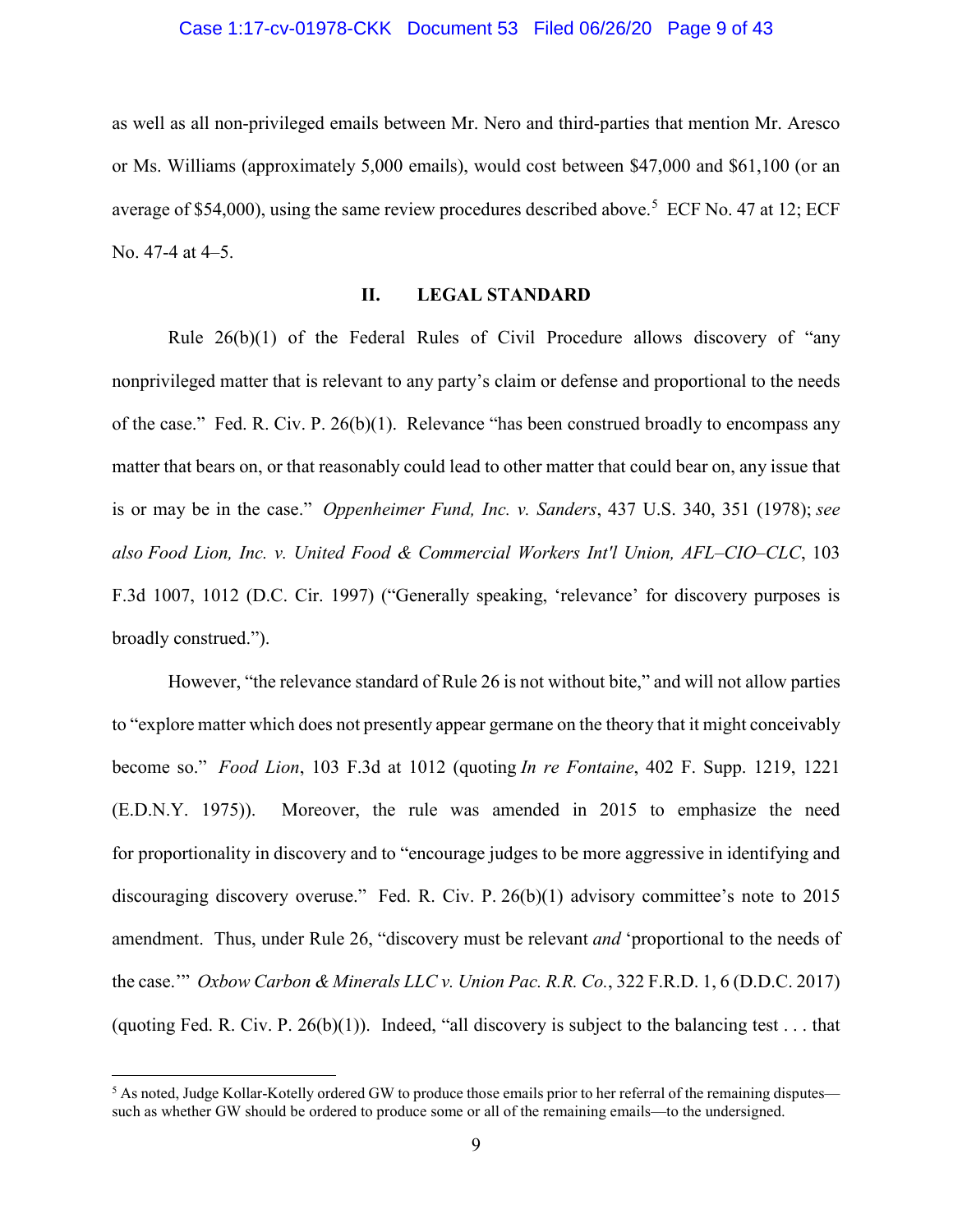#### Case 1:17-cv-01978-CKK Document 53 Filed 06/26/20 Page 10 of 43

requires a court to limit the discovery 'otherwise allowed by these rules' if the burden outweighs its likely benefit." *Intervet, Inc. v. Merial Ltd.*, 252 F.R.D. 47, 49 (D.D.C. 2008) (quoting Fed. R. Civ. P.  $26(b)(2)(C)$ ). To determine whether the likely benefit outweighs the burden or expense of the requested discovery, courts consider a number of factors: the importance of the issues at stake in the action; the amount in controversy; the parties' relative access to relevant information; the parties' resources; the importance of the discovery in resolving the issues; and the actual burden or expense of the requested discovery. *See Oxbow Carbon*, 322 F.R.D. at 6. "'[N]o single factor is designed to outweigh the other factors in determining whether the discovery sought is proportional,' and all proportionality determinations must be made on a case-by-case basis." *Oxbow Carbon*, 322 F.R.D. at 6 (alteration in original) (quoting *Williams v. BASF Catalysts, LLC*, No. 11-cv-1754, 2017 WL 3317295, at \*4 (D.N.J. Aug. 3, 2017))).

While the initial responsibility of establishing relevance lies with the party seeking the information, "the burden is on the refusing party to show that the movant's request is burdensome, overly broad, vague or outside the scope of discovery." *United States v. Kellogg Brown & Root Servs., Inc.*, 284 F.R.D. 22, 33 (D.D.C. 2012): *see also Mortg. Resolution Servicing, LLC v. JPMorgan Chase Bank, N.A.*, No. 15 Civ. 0293, 2016 WL 3906712, at \*3 (S.D.N.Y. July 14, 2016) ("In general, when disputes are brought before the court, the parties' responsibilities remain the same as they were under the previous iteration of the rules, so that the party resisting discovery has the burden of showing undue burden or expense.").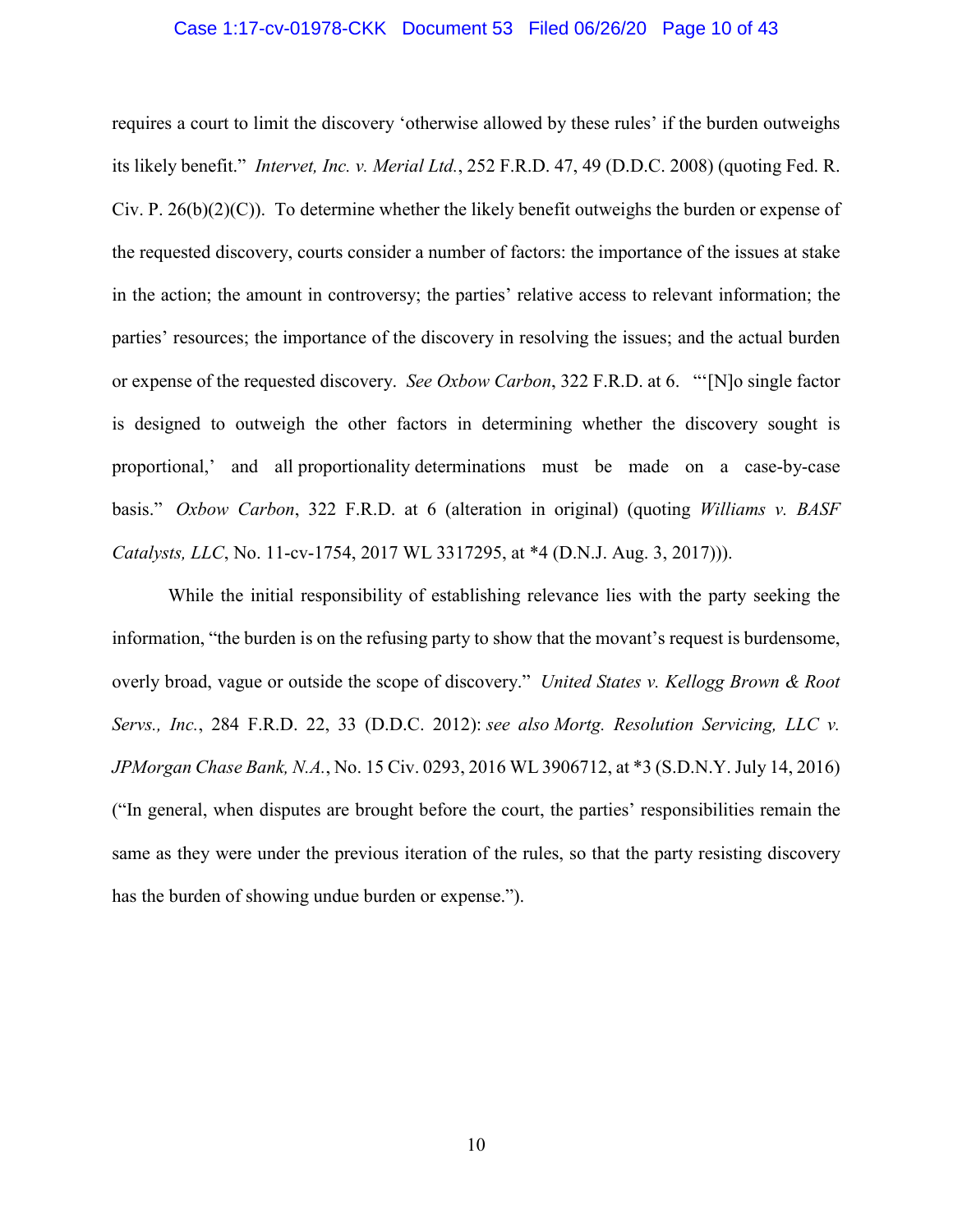#### **III. DISCUSSION**

# **A. RFP Nos. 10, 11, and 24[6](#page-10-0)**

l

As noted, the dispute over these RFPs focuses on whether the requested production is proportional to the needs of the case, balancing the importance of the issues at stake, the amount in controversy, the parties' relative access to relevant information, the parties' resources, the importance of the discovery, and the expense of the proposed discovery to determine whether the burden or expense outweighs the benefit of the discovery. Some of these factors are more hotly contested than others; indeed, the parties appear to agree as to two of them. For that reason, the Court takes the six factors out of order and addresses the less complex ones first.

# 1. The Importance of the Issues at Stake

This first factor "calls for the Court to 'examine[ ] the significance of the substantive issues [at stake in the litigation], as measured in philosophic, social, or institutional terms.'" *Oxbow Carbon*, 322 F.R.D. at 7 (some internal quotation marks omitted) (alterations in original) (quoting *Arrow Enter. Computing Sols., Inc. v. BlueAlly, LLC*, No. 5:15-CV-37, 2017 WL 876266, at \*4 (E.D.N.C. Mar. 3, 2017)). The advisory committee's notes to Rule 26 recognize that "many cases in public policy spheres, such as employment practices, free speech, and other matters, may have importance far beyond the monetary amount involved." Fed. R. Civ. P. 26, advisory committee's note to 2015 amendments (quoting Fed. R. Civ. P. 26, advisory committee's note to 1983

<span id="page-10-0"></span><sup>&</sup>lt;sup>6</sup> The Court deals with these three RFPs together for a number of reasons. First, they each request production of emails and will be subject to the same procedures for review and production. Second, GW's proposal links the three RFPs insofar as its suggestion to produce emails in response to RFP Nos. 10 and 11—between Mr. Aresco or Ms. Williams, on the one hand, and Mr. Nero, on the other—allows it to limit review and production in response to RFP No. 24 to emails between Mr. Nero and third-parties mentioning Mr. Aresco or Ms. Williams because emails between either of those two individuals and Mr. Nero will already have been captured in its response to RFP Nos. 10 and 11. Third, the three RFPs complement each other, at least insofar as they are designed to discover evidence of the actual job duties of Mr. Aresco and Ms. Williams.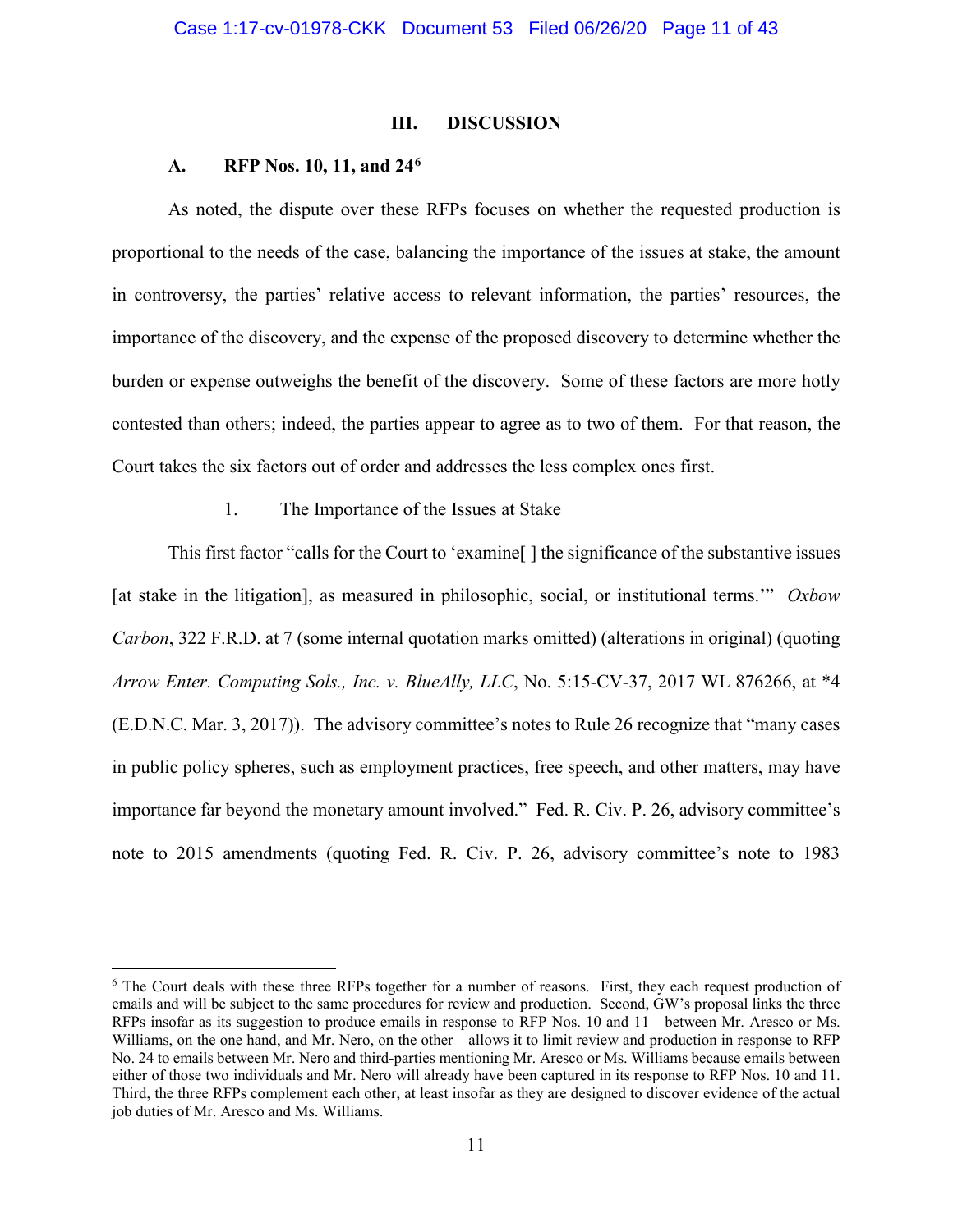# Case 1:17-cv-01978-CKK Document 53 Filed 06/26/20 Page 12 of 43

amendments). Here, GW acknowledges that there are important issues at stake in this case under the Equal Pay Act and Title VII. Mar. 12 Tr. at 21.

2. The Parties' Resources

This factor generally focuses on the ability of the responding party to bear the burden or expense of producing the requested discovery. *See, e.g.*, *Oxbow Carbon*, 322 F.R.D. at 8. Nonetheless, "consideration of the parties' resources does not foreclose discovery requests addressed to an impecunious party, nor justify unlimited discovery requests addressed to a wealthy party." Fed. R. Civ. P. 26, advisory committee's note to 2015 amendments. Here, however, GW has not resisted responding to these discovery requests based on an inability to pay. Mar. 12 Tr. at 33; *see also Oxbow Carbon*, 322 F.R.D. at 8 (finding that this factor weighed in favor of granting the discovery request where the responding party did not object based on an inability to pay).

3. Access to Relevant Material

"In considering this factor, courts look for 'information asymmetry'—a circumstance in which one party has very little discoverable information while the other party has vast amounts of discoverable information." *Oxbow Carbon*, 322 F.R.D. at 8. In such a case, the burden will usually, and properly, "lie[ ] heavier on the party who has more information." *Id.* (quoting Fed. R. Civ. P. 26, advisory committee's note to 2015 amendments).

EEOC argues that it "has virtually no access to the relevant information contained in the emails at issue" and that "without production of the entire accounts (for the requested timeframes), Defendant will be able to keep EEOC at a severe disadvantage in its ability to compare [Ms.] Williams' and [Mr.] Aresco's work communications." ECF No. 50 at 20. EEOC exaggerates. It has access to Ms. Williams, who clearly has significant relevant knowledge, having worked for Mr. Nero both before and during the period that Mr. Aresco began performing the duties of Special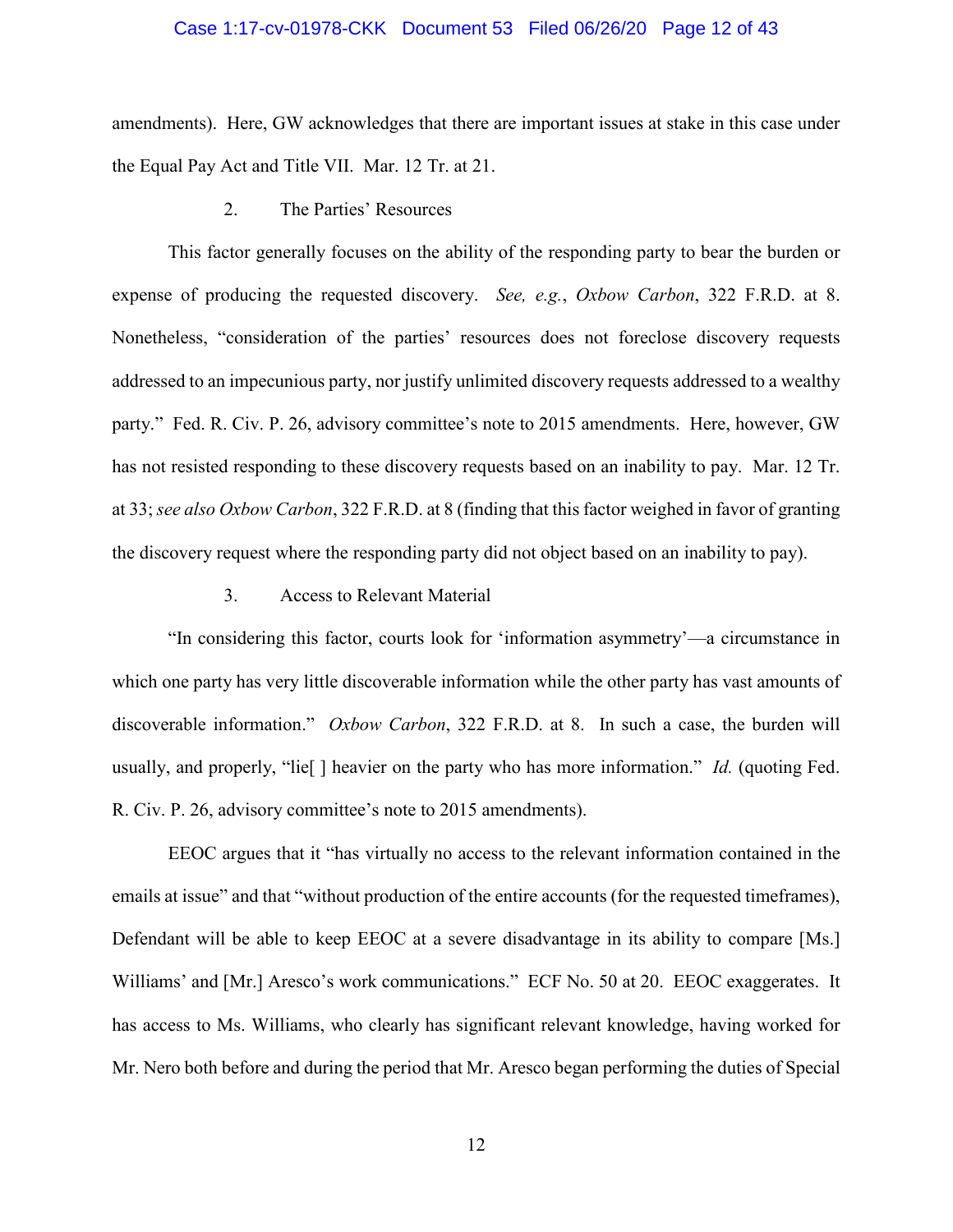## Case 1:17-cv-01978-CKK Document 53 Filed 06/26/20 Page 13 of 43

Assistant. Moreover, EEOC previously had access to Ms. Williams' email account and Ms. Williams provided relevant materials from that account to it both during and subsequent to the EEOC investigation. Mar. 12 Tr. at 114–15; *see also* Minute Order dated Mar. 13, 2020. EEOC plans depose Mr. Aresco and Mr. Nero. Mar. 12 Tr. at 36. Perhaps most importantly, GW has agreed to produce documents from these email accounts. It has offered and, indeed, has been ordered, to produce such emails. *See* Minute Order dated Feb. 19, 2020 (ordering Defendant to "produce all documents sent from or received by any email account maintained by Defendant for Patrick Nero which were sent from or received by Sara Williams or Michael Aresco or were sent from or received by a third-party mentioning Sara Williams or Michael Aresco."). Thus, while there may be some information asymmetry here, this factor does not weigh heavily in favor of either party's position.

# 4. The Amount in Controversy

This factor is rarely interpreted in depth. Many courts (including this one) appear to base the amount in controversy on some estimate of the defendant's worst-case scenario—that is, on the defendant's exposure if everything were to be decided against it. *See, e.g.*, *Oxbow Carbon*, 322 F.R.D. at 7–8 (calculating the amount in controversy as the amount that the plaintiff sought to recover in allegedly illegal fuel surcharges, trebled pursuant to statute); *see also Schultz v. Sentinel Ins. Co.*, No. 4:15-cv-4160, 2016 WL 3149686, at \*7 (D.S.D. June 3, 2016) (rejecting the defendant's estimation of the value of the case as the amount in compensatory damages the plaintiff could recover if she prevailed because the plaintiff also sought punitive damages based on a claim that the insurer had a "company-wide policy of knowingly denying valid claims," which "had the potential to affect [the insurer's] alleged business practices and to remedy the situation for many insureds"). At least one court has indicated that the amount in controversy for the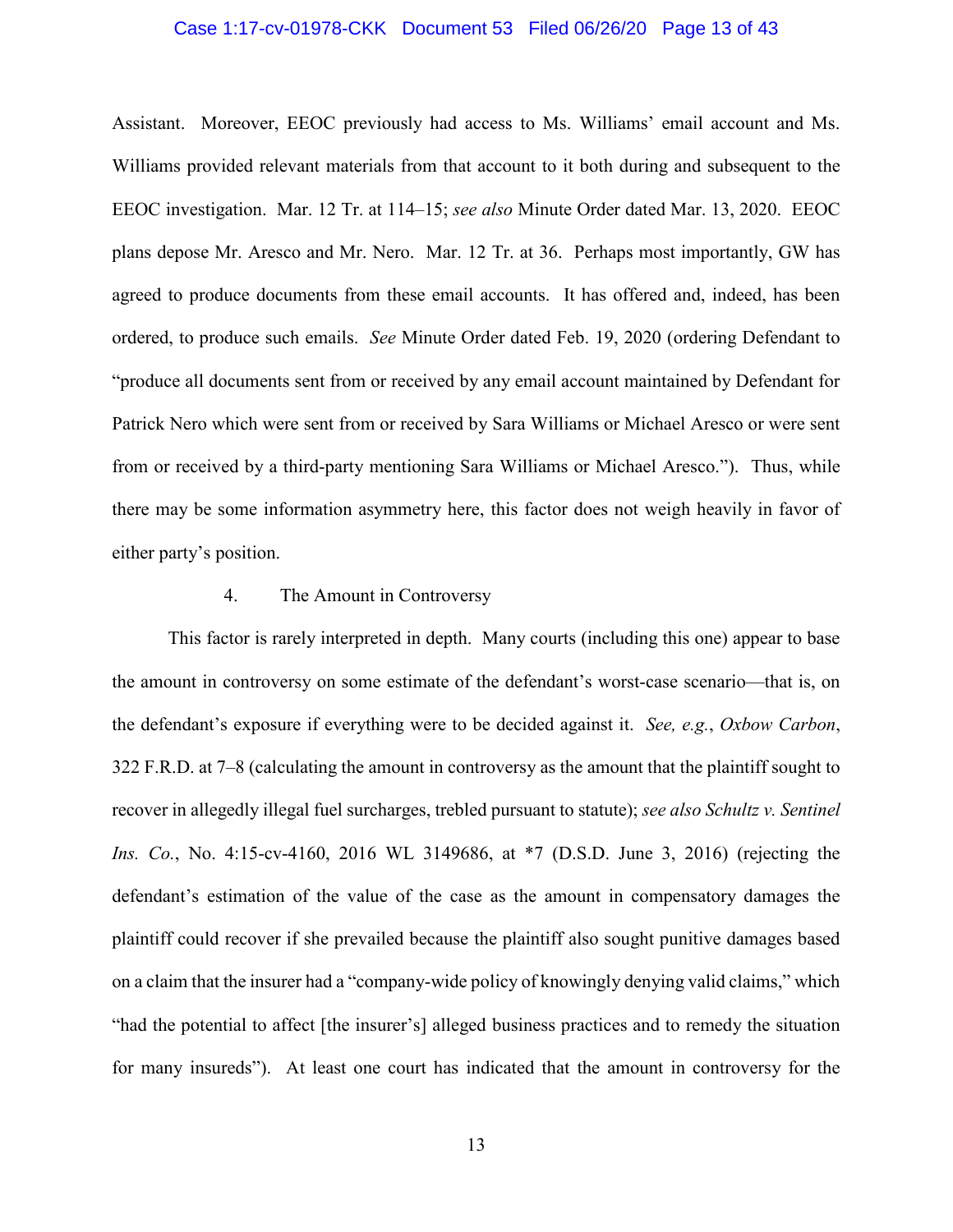# Case 1:17-cv-01978-CKK Document 53 Filed 06/26/20 Page 14 of 43

purposes of the proportionality analysis should take into account both the worst-case scenario for the plaintiff (a recovery of zero) and the worst-case scenario for the defendant in order to identify "a foreseeable range of damages." *Mancia v. Mayflower Textile Servs. Co.*, 253 F.R.D. 354, 364 (D. Md. 2008).

Here, perhaps unsurprisingly, Defendant focusses on the figure of \$90,000—the amount of back pay Plaintiff seeks—in making its comparison (although it does not, of course, concede that Plaintiff is entitled to such a sum). ECF No. 47 at 9 n.2, 13, 18. It argues that "EEOC's \$480,000 estimate of [Ms.] Williams' alleged damages is artificially inflated" because (1) liquidated damages (which would double the amount of back pay due) are discretionary and not appropriate here, where GW allegedly acted in good faith, and (2) Plaintiff's claim for the \$300,000 statutory maximum under Title VII is either duplicative of her claim for back pay or would have to be premised on "alleged emotional distress, which has not been adequately pled." *Id.* at 9 n.3. EEOC counters that GW's arguments as to the merits of Plaintiff's claims are inappropriate because "[t]he amount in controversy is not based on what a party actually obtains after trial of the issues, but what a party could obtain." ECF No. 50 at 22.

On this record, where the parties have not seriously briefed the issue, EEOC has the better argument. As noted, this Court has in prior cases measured the amount in controversy for the purposes of proportionality review by taking in to account the upper range of the defendant's potential exposure. Moreover, in other situations—for example, in determining whether the amount-in-controversy requirement for diversity jurisdiction has been satisfied—"the sum claimed by the plaintiff controls if the claim is apparently made in good faith," as long as it does not "appear[ ] certain that the claim asserted in the complaint will be for less than the jurisdictional amount." *Modis, Inc. v. Infotran Sys., Inc.*, 674 F. Supp. 2d 160, 162 (D.D.C. 2005) (quoting *St.*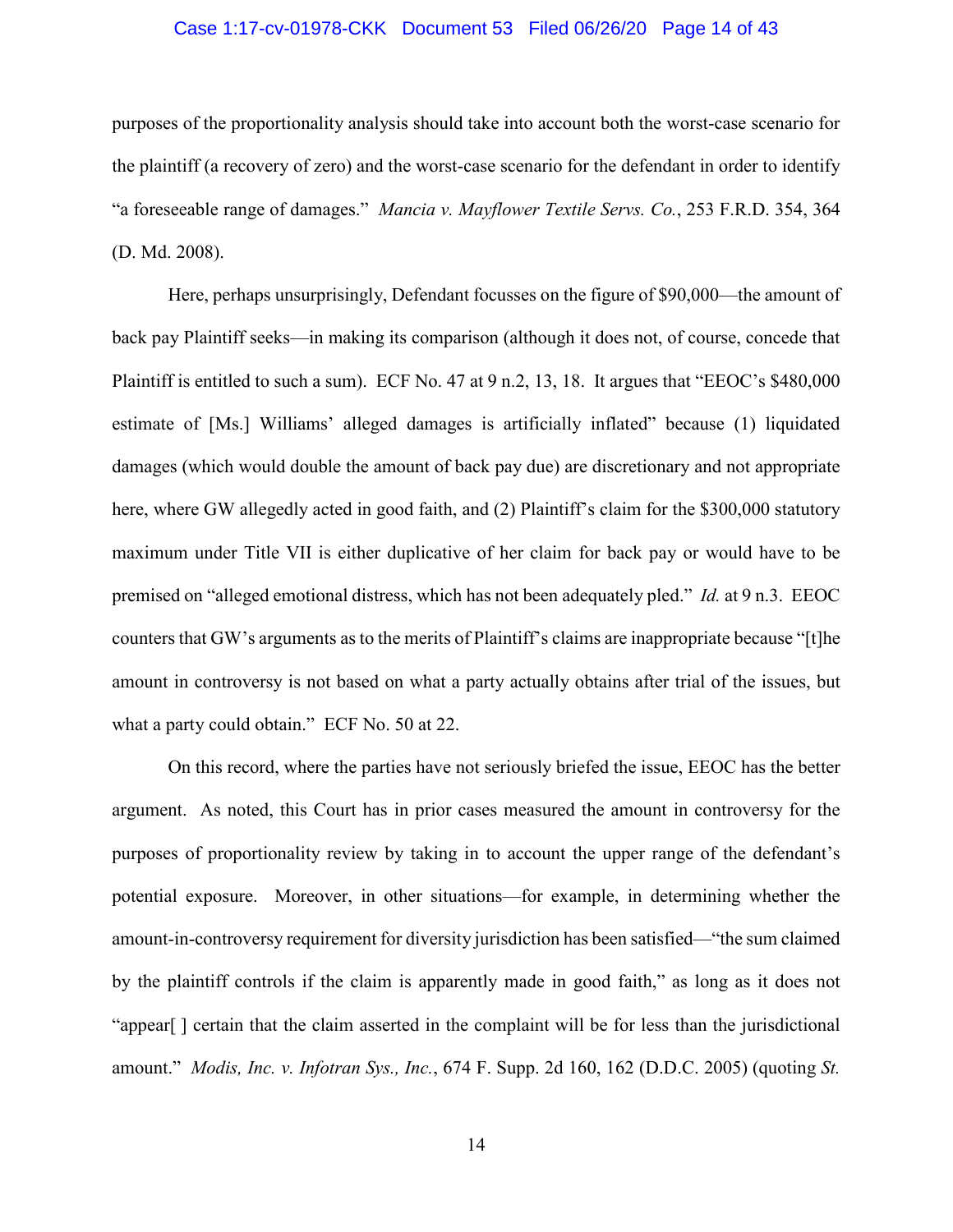#### Case 1:17-cv-01978-CKK Document 53 Filed 06/26/20 Page 15 of 43

*Paul Mercury Indem, Co. v. Red Cab Co.*, 303 U.S. 283, 288 (1938)). While there may be some situations in which using a foreseeable range of damages may be useful—especially if the parties have conferred and agreed on such a range, *see Mancia*, 253 F.R.D. at 364 (noting that the court required the parties to confer to come up with a range of damages to be used "to quantify a workable 'discovery budget' that is proportional to what is at issue in the case"), here, the possible range would cover amounts from \$90,000 (or, perhaps, \$0) to \$480,000, which seems too wide a domain to be helpful. The undersigned will therefore use \$480,000 as the amount in controversy.

5. The Importance of the Discovery in Resolving the Issues

This factor asks "whether '[t]he issues at stake are at the very heart of [the] litigation." *Oxbow Carbon*, 322 F.R.D. at 8. In analyzing that question, a court should consider whether the discovery request as written appears designed to capture relevant and unique information. *See id.* (considering whether the target's "records contain relevant and unique documents" and the proportion of such records in his possession).

EEOC seeks emails from Mr. Aresco (in RFP No. 10) and Ms. Williams (in RFP No. 11) in order to help elucidate each individual's actual job duties to determine whether the two did, in fact, perform substantially the same work. ECF No. 50 at 19. It seeks Mr. Nero's emails in RFP No. 24 for the same reason, as well as in order to show that he treated Mr. Aresco more favorably than he did Ms. Williams in the terms of conditions of employment and access to advancement opportunities. *Id.* at 19–20. There is no doubt that the email accounts at issue here will contain relevant information, including details about day-to-day job duties of the relevant individuals. However, EEOC has argued that each and every email in these accounts is relevant to a claim or defense in this case. ECF No. 50 at 20; EEOC Letter Brief at 1. The argument is not well-taken, and similar arguments have been rejected. *See, e.g.*, *Krause v. Nev. Mut. Ins. Co.*, No. 2:12-cv-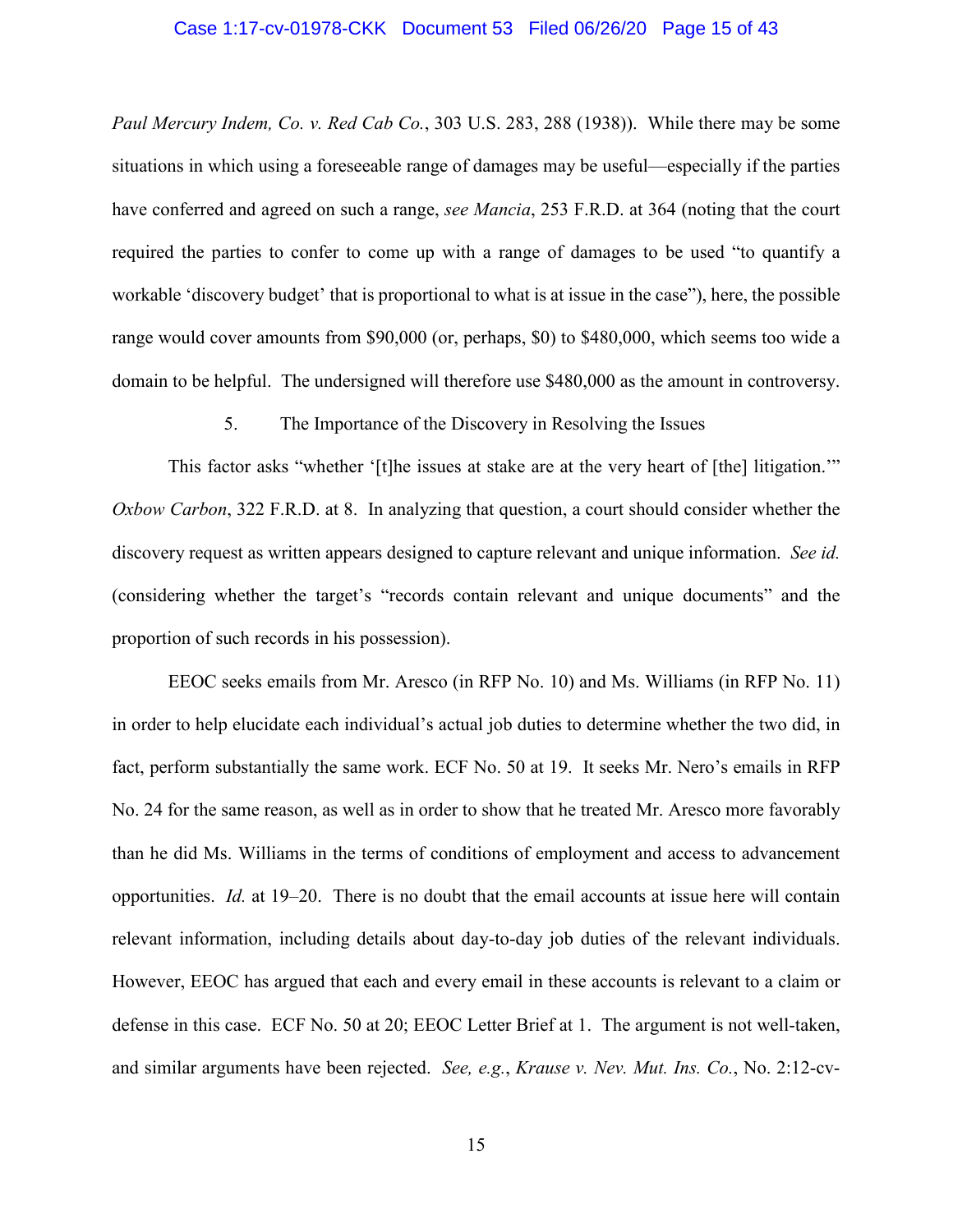#### Case 1:17-cv-01978-CKK Document 53 Filed 06/26/20 Page 16 of 43

0342, 2014 WL 496936, at \*6 (D. Nev. Feb 6, 2014) ("The email account will, unquestionably, contain untold numbers of entirely irrelevant documents and information. . . . It is [ ] absurd to believe that Plaintiff should be given unfettered access to every piece of information within or attached to her email account."); *see also Elsayed v. Family Fare LLC*, No. 1:18CV1045, 2019 WL 8586708, at \*3 (M.D.N.C. Oct. 31, 2019) (in a discrimination case, stating that a request for the defendant to produce all emails for a three-year period that referred to the plaintiff without regard to the substance of the communications was overbroad and "constitute[d] a 'blatant fishing expedition [ ] essentially seeking all [communications] relating to Plaintiff rather than only those having any apparent or possible nexus to the issues in this case" (alterations in original) (quoting *Ge v. Dun & Bradstreet, Inc.*, No. 6:15CV1029, 2017 WL 10059004, at \*4 (M.D. Fla. Jan. 4, 2017))); *Borup v. CJS Sols. Grp., LLC*, No. 18-cv-1647, 2019 WL 582112, at \*4 (D. Minn. Feb. 13, 2019) (in an FLSA misclassification case, finding overbroad a request for production seeking "all emails and other communications" by employees of the defendant to independent contractors working for the defendant, noting that while "many such communications may be relevant to show . . . similarity of job duties, many others may not"); *Konecny v. BNSF R. Co.*, No. 13-cv-2369, 2014 WL 2804034, at \*3 (D. Kan. June 20, 2014) (rejecting document request for all emails among three individuals who allegedly were involved in employment discrimination against the plaintiff and therefore limiting request so it would more likely uncover relevant documents); *Osman-Dean v. Ill. State Police*, No. 11 C 1935, 2011 WL 6338834, at \*1 (N.D. Ill. Dec. 19, 2011) (labeling a request in a gender discrimination case "obviously overbroad" that asked defendant to produce "all emails for the past seven years . . . sent or received by eight individuals" that included any of a list of 17 words or word roots). Indeed, EEOC has apparently "agreed that, interpreted literally, the text of RFPs 10 and 11 would produce a lot of 'junk' that would be irrelevant to this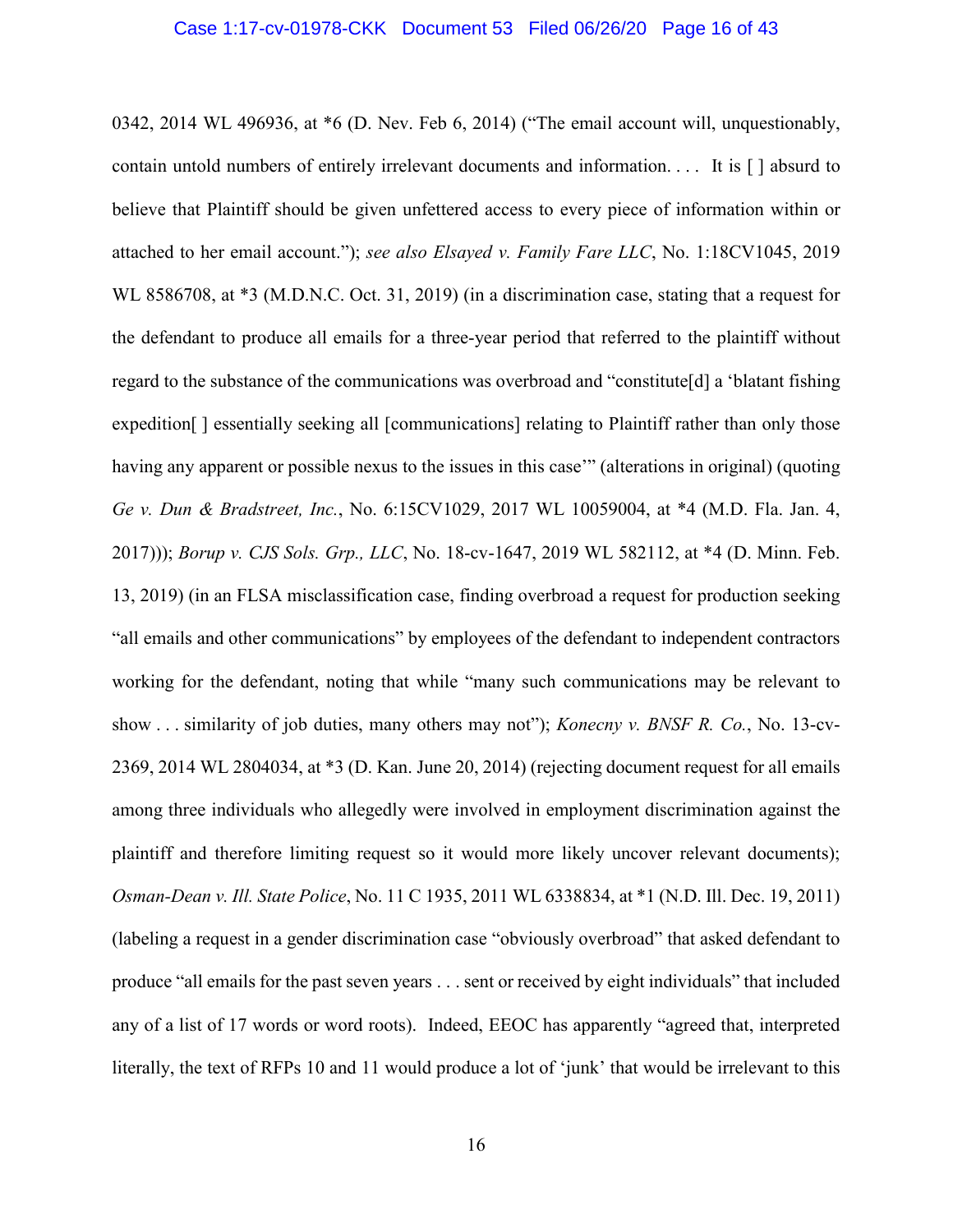# Case 1:17-cv-01978-CKK Document 53 Filed 06/26/20 Page 17 of 43

case."<sup>[7](#page-16-0)</sup> ECF No. 47-5 at 16 (GW summarizing the parties' positions during a meet and confer in October 2019); *see also id.* at 23. The same is certainly true of the broader request in RFP No. 24. Nor is such discovery necessary. EEOC does not need to discover every email in the three email accounts at issue in order to discern Ms. Williams' and Mr. Aresco's job duties—an endeavor which, in this case, would seem more efficiently accomplished by deposition or the review of other job-related documents. *Cf. Ruggles v. WellPoint, Inc.*, 2010 WL 11570681, at \*9 (N.D.N.Y. Dec. 28, 2010) ("A party does not need to discover every communication, note, or document relevant as to each class member to discern their job duties . . . .").

EEOC has thus weakened its position on this factor by insisting on such obviously overbroad discovery because, as written, the RFPs are not designed to capture relevant, unique information; rather, they are designed to capture great swaths of information without regard to whether that information is likely relevant and unique. That is, although EEOC's asserted reasons for seeking emails from Mr. Aresco, Ms. Williams, and Mr. Nero are undoubtedly germane to this case, its manner of doing so—through promulgation of overbroad requests for electronicallystored information ("ESI")—dilutes the importance of the discovery that would be gained from these RFPs (if enforced as written). Especially in light of the fact that GW has never asserted that it would refuse to produce emails from these three custodians—a position that would not, of course, survive scrutiny—this factor does not weigh in EEOC's favor.

#### 6. The Burden or Expense of the Proposed Discovery

l

The bulk of the argument in this dispute has concerned this factor. To assist in its assessment, the Court has required Defendant to establish the actual expense of complying with

<span id="page-16-0"></span><sup>7</sup> Judge Kollar-Kotelly was also apparently concerned about the prevalence of irrelevant emails in these two accounts, suggesting at the February 19, 2020 hearing that it would be unduly burdensome to require GW to "review everything that they might have sent, including lunch plans, or anything else." ECF No. 38 at 6.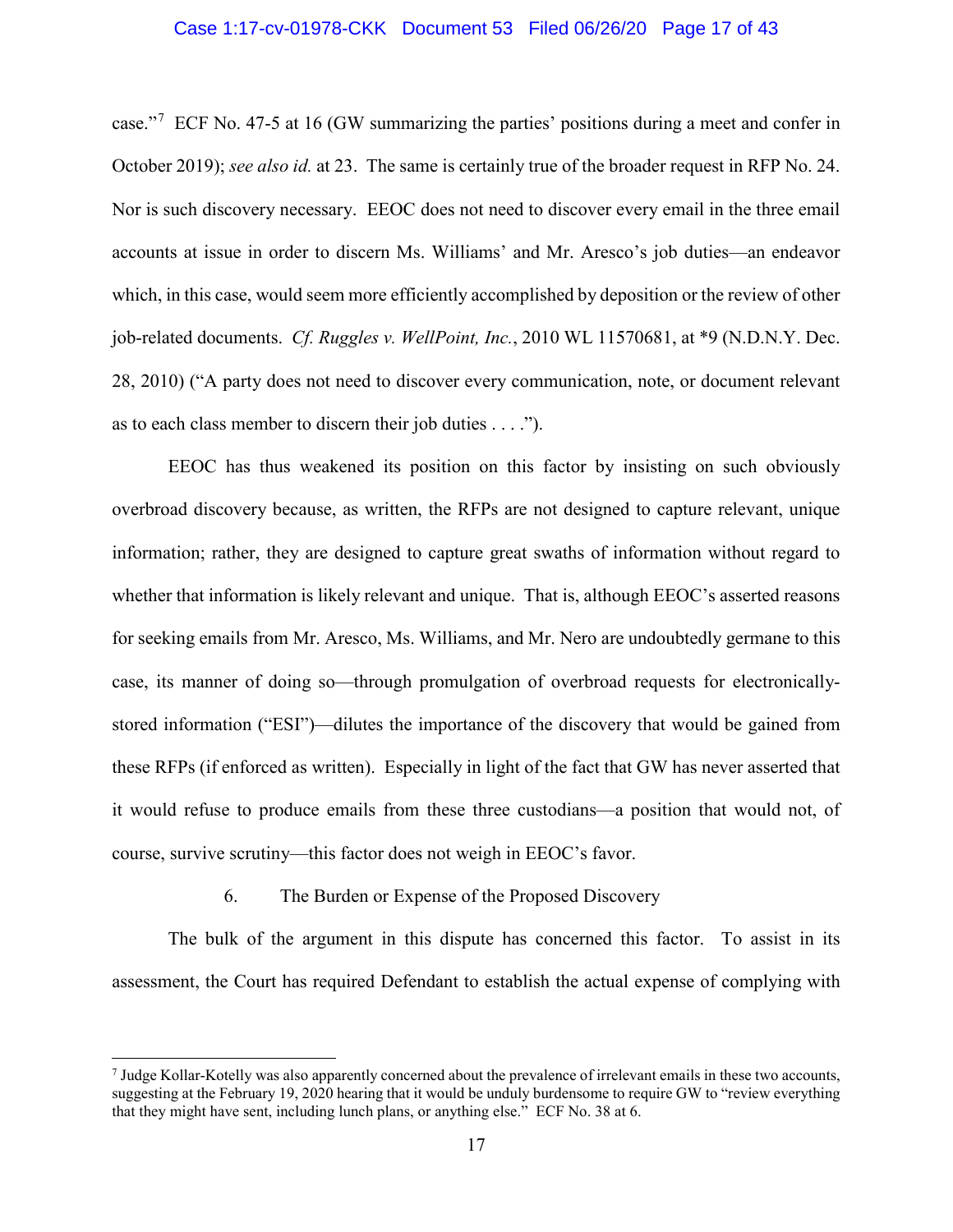# Case 1:17-cv-01978-CKK Document 53 Filed 06/26/20 Page 18 of 43

the discovery requests, including representations as to the amounts charged by e-discovery vendors to review the number of emails at issue her; the rate charged by Gibson Dunn counsel to GW for work on this case (including on document/privilege review); and the realization rate on the charges incurred in this case—that is, the percentage of charges billed that *GW* has paid. The goal of this exercise has been to determine how much GW would *actually pay* to respond to the RFPs at issue.

EEOC contends that GW's "estimates are unreasonable, unreliable, and extremely inflated," asserting that "it is undisputed that Defendant already has run some targeted searched to come up with the 4,000 pages of emails it intends to rely on," but has not informed that Court "how many of all the emails at issue Defendant has already reviewed." ECF No. 50 at 22–23. It asks that "[b]efore any order finding undue burden is entered . . . Defendant should be ordered to produce the report of search terms [it] used and how many items came back that [it] reviewed." *Id.* at 23. EEOC has not previously argued that GW's estimates are inaccurate because certain emails from these accounts have already been reviewed. No such suggestion appears in its response to Defendant's original cost estimate or in the transcript of the March 12, 2020 hearing before the undersigned.<sup>[8](#page-17-0)</sup> See generally ECF No. 42-1; Mar. 12 Tr. As the Court noted at the hearing, this discovery dispute has been simmering for months; it is time for it to come to an end. Mar. 12 Tr. at 86–87. The parties and the Court have spent enough—perhaps too much—time on it. At the Court's direction, GW has twice submitted estimates of the cost of responding to EEOC's discovery requests—exercises that have themselves imposed costs on GW. The Court will not require GW to submit a third round of estimates. EEOC's late-breaking proposal would merely

 $\overline{\phantom{a}}$ 

<span id="page-17-0"></span><sup>&</sup>lt;sup>8</sup> There was discussion at that hearing of GW producing to EEOC the search terms that GW had used to identify relevant documents it intends to rely upon. Tr. at 99–100. GW was understandably leery of pursuing that compromise, especially as EEOC continued to maintain that the use of search terms to identify relevant emails would be inappropriate. *Id.* at 100–01. In any case, EEOC did not contend that GW's use of those search terms to identify and review emails at issue in these RFPs rendered their then-current cost estimate inaccurate.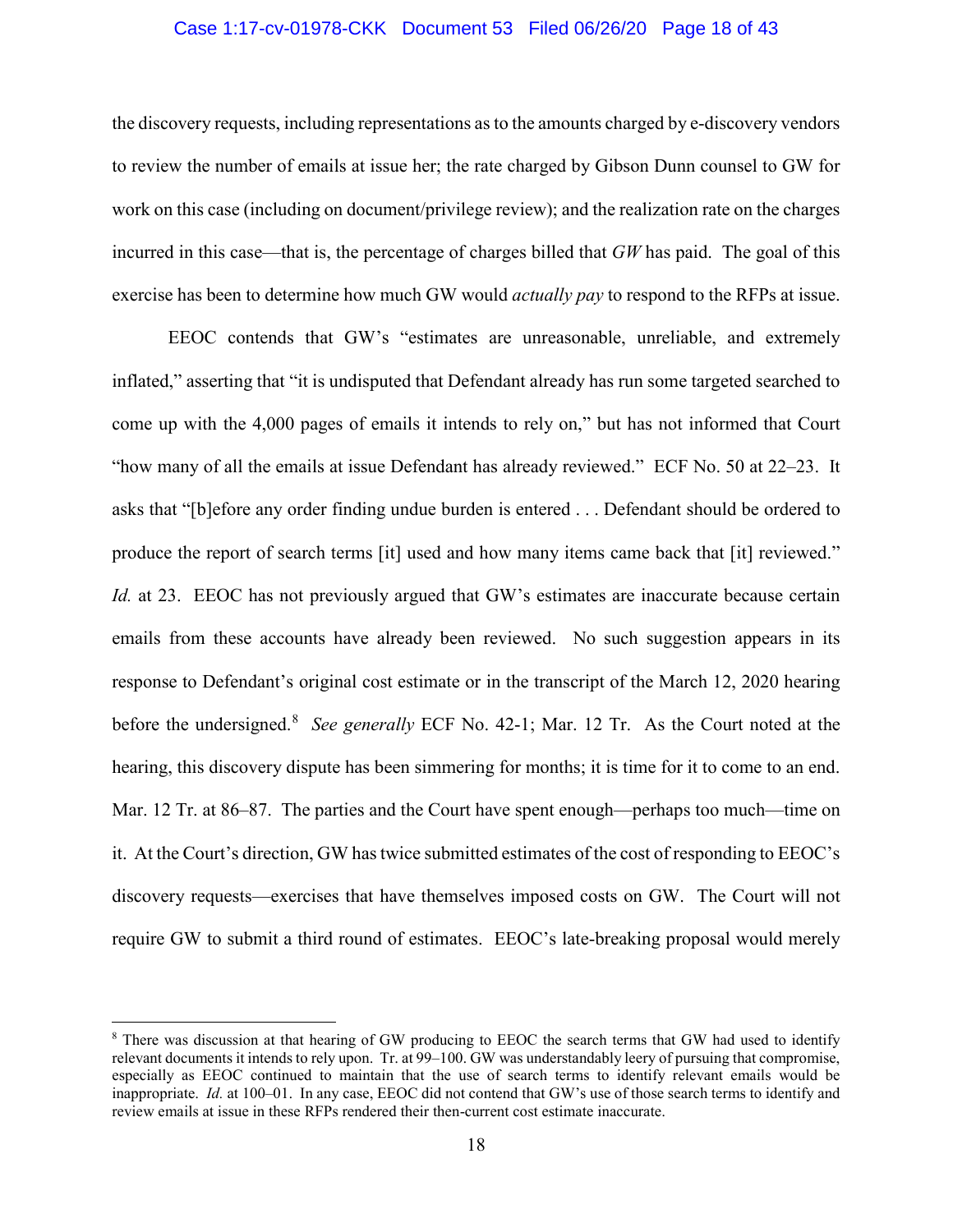# Case 1:17-cv-01978-CKK Document 53 Filed 06/26/20 Page 19 of 43

cause further expense and delay; it is rejected. In sum, the Court finds that GW has established that the estimates Gibson Dunn has provided—which total between \$435,200 and \$533,400—are accurate reflections of the costs Defendant would incur and pay in order to review and produce documents in response to the RFPs at issue (taking into account EEOC's narrowing of RFP No. 24).

Nevertheless, EEOC challenges the necessity and cost of the procedures GW proposes to ensure that attorney-client privileged or other protected material is filtered out of the production. ECF No. 50 at 18. Again, GW's cost estimates are based on document-by-document review by attorneys to ensure that such protected material is not produced. EEOC believes those cost estimates are unreasonable because cheaper procedures could be used to review and filter protected material from the contents of the email accounts. *Id.* at 22–23. EEOC proposes a less rigorous procedure by which Gibson Dunn or its e-discovery vendor would "use filtering and targeted searches" (for example, searches for attorneys' names and the names of law firms (ECF No. 42-1 at 3)) to segregate protected material; attorneys would then review those documents to confirm that they contain protected information, redact such information, and create a privilege log. *Id.* at 18. Importantly, the remaining emails (which did not "hit" on any of the search terms) would be produced to EEOC without further document-by-document review by GW to ensure they do not contain protected material. *Id.* In the event that this less rigorous procedure were to result in the production of protected material, EEOC would permit GW to use "the clawback provisions of Rule 502 [of the Federal Rules of Evidence]" to reclaim it. *Id.* EEOC estimates that using such a process would cost "around \$31,000." *Id.* at 24. GW asserts that EEOC's proposed method would likely result both in privileged material being produced—GW has determined that the email accounts at issue include potentially privileged material, for example, communications between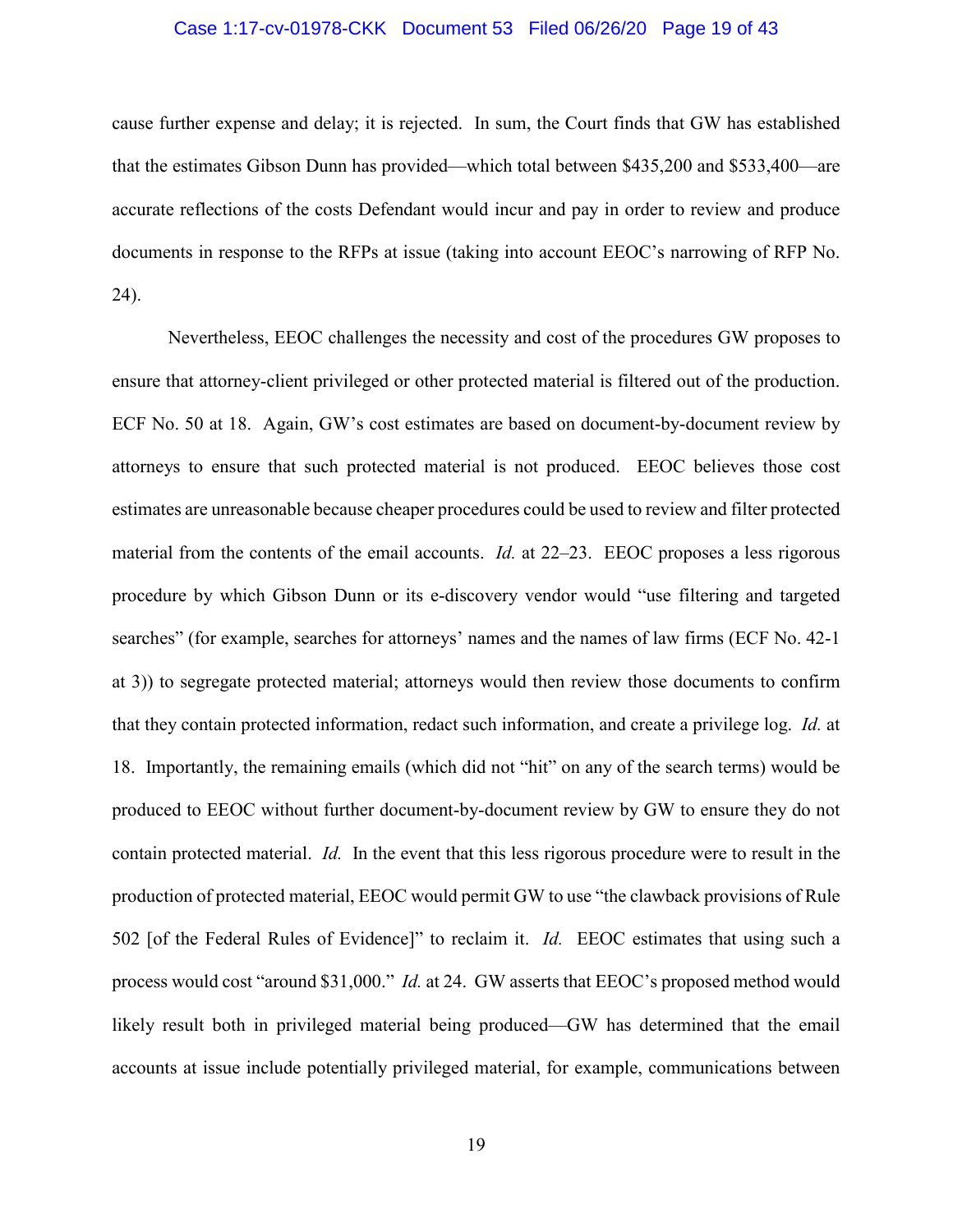## Case 1:17-cv-01978-CKK Document 53 Filed 06/26/20 Page 20 of 43

the Athletic Director's office and GW's General Counsel's office (Mar. 12 Tr. at 63–64)—and in non-privileged material being withheld. ECF No. 47 at 19. EEOC replies that, in light of Rule 502 and the protective order entered in this case, GW's concerns that anything short of documentby-document review presents an unacceptable risk that protected information will be disclosed are overblown. ECF No. 50 at 18–19.

Some background will be helpful here. Prior to the enactment of Rule 502(b), the D.C. Circuit had held that disclosure of privileged material, even if inadvertent, resulted in a waiver of privilege not only as to the specific document disclosed, but also "to all other communications relating to the same subject matter." *In re Sealed Case*, 877 F.2d 976, 980–81 (D.C. Cir. 1989) (quoting *In re Sealed Case*, 676 F.2d 793, 809 (D.C. Cir. 1982)). "Rule 502(b), enacted on September 19, 2008, [overrode that] long-standing strict construction of waiver" and "protects from waiver a privileged document that has been disclosed inadvertently" (and in doing so, safeguards against subject-matter waiver) as long as "the holder of the privilege or protection took reasonable steps to prevent disclosure" and "the holder promptly took reasonable steps to rectify the error." *Amobi v. D.C. Dep't of Corr.*, 262 F.R.D. 45, 52 (D.D.C. 2009) (citing Fed. R. Evid. 502(b)). The change was apparently motivated by "the increased prominence of electronic discovery that may involve the production of thousands of pieces of electronically stored information," which "led fortunes to be spent analyzing every piece lest the inadvertent production of one be deemed a waiver . . . as to all others that relate to the same subject matter." *Id.* at 52 n.1. Moreover, Rule 502(d) now allows a court to enter an order "that the privilege or protection is not waived by disclosure connected with the litigation pending before the court—in which event the disclosure is also not a waiver in any other federal or state proceeding." Fed. R. Evid. 502(d). That is, Rule 502(d) can be read to protect a party from subject-matter waiver without regard to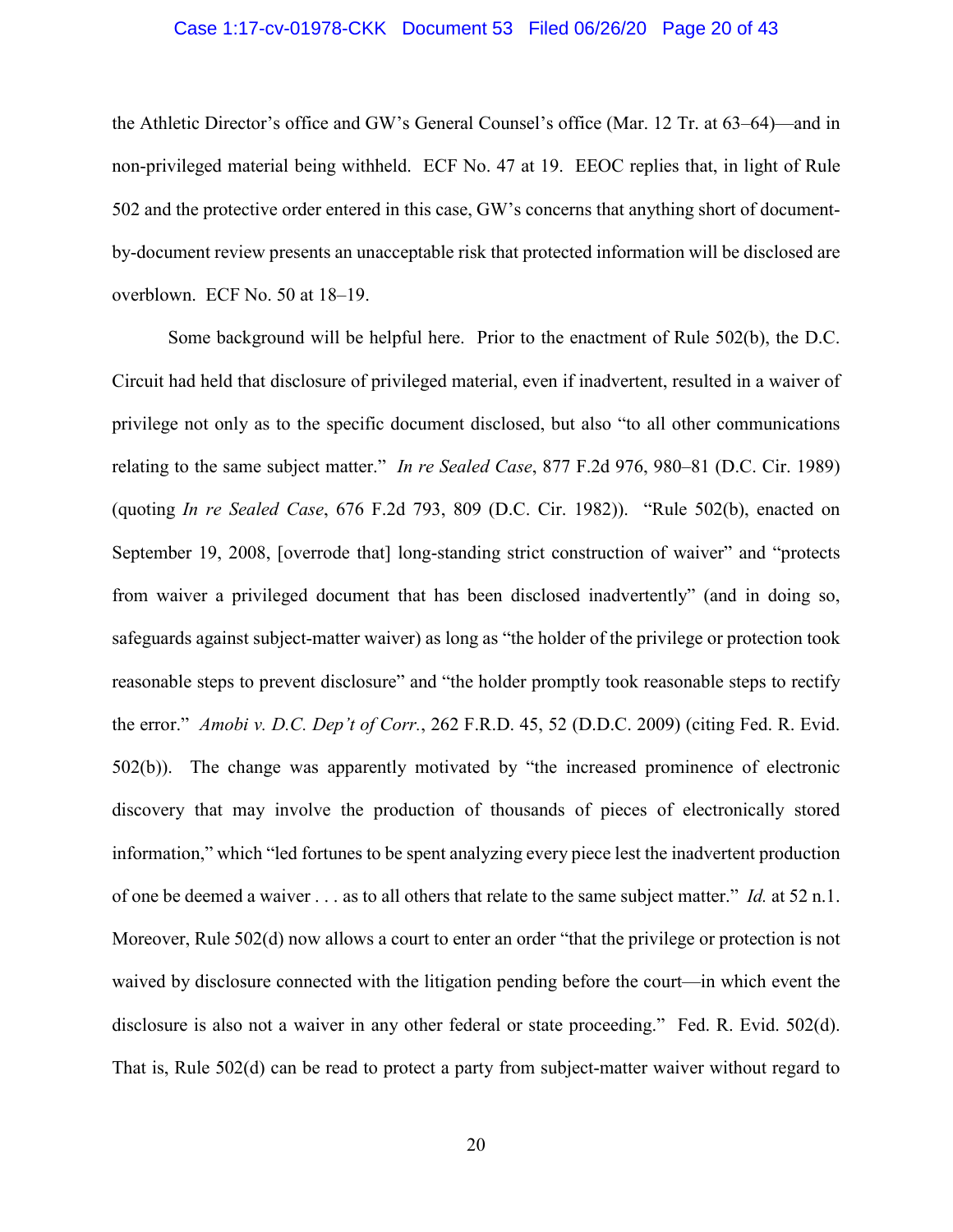#### Case 1:17-cv-01978-CKK Document 53 Filed 06/26/20 Page 21 of 43

whether a court finds that the disclosure was inadvertent pursuant to Rule 502(b). *See, e.g.*, *United States v. Caroleo*, No. 17-cr-177, 2019 WL 5869690, at \*1 (E.D.N.Y. Nov. 11, 2019) ("Even if the disclosure is not 'inadvertent' under Rule 502(b), . . . a court may nevertheless 'order that privilege or protection is not waived by disclosure connected with the litigation pending before the court.'" (quoting Fed. R. Evid. 502(d))); *Whitaker Chalk Swindle & Sawyer, LLP v. Dart Oil & Gas Corp.*, No. 4:08-cv-684, 2009 WL 464989, at \*4 (N.D. Tex. Feb. 23, 2009) (finding that Rule 502(d) is not limited to inadvertent disclosures); *see also* Sedona Conference Journal, *The Sedona Conference Commentary on Protection of Privileged ESI*, 17 Sedona Conf. J. 95, 104 (2016) [hereinafter, *Protection of Privileged ESI*] ("[A] federal court could enter a Rule 502(d) order to prevent waiver without regard to the reasonableness of the procedures use to identify privileged documents."); *but cf., e.g.*, *Smith v. Best Buy Stores, L.P.*, No. 4:06-cv-0296, 2017 WL 3484158, at \*3–4 (D. Idaho Aug. 14, 2017) (holding that Rule 502(d) does not protect intentional disclosures from effecting a waiver); *Potomac Elec. Power Co. & Subsidiaries v. United States*, 107 Fed. Cl. 725, 731–32 (2012) (same).

EEOC contends that Rule 502(d) was drafted for cases just like this one, "so that documentby-document pre-production privilege review does not have to be performed, and will not be cost prohibitive, in large-volume e-discovery situations" and urges the Court to enter a Rule 502(d) order even if GW has not agreed to entry of such an order. ECF No. 50 at 23, 29. In fact, no order pursuant to Rule 502(d) has been entered in this case. However, EEOC argues that the Court could enter such an order and, indeed, that the parties contemplated that eventuality, pointing to the parties' protective order. That negotiated protective order includes a provision governing inadvertent production of privileged or otherwise protected material that basically implements procedures under Rule 502(b) when a party discovers that it has inadvertently disclosed privileged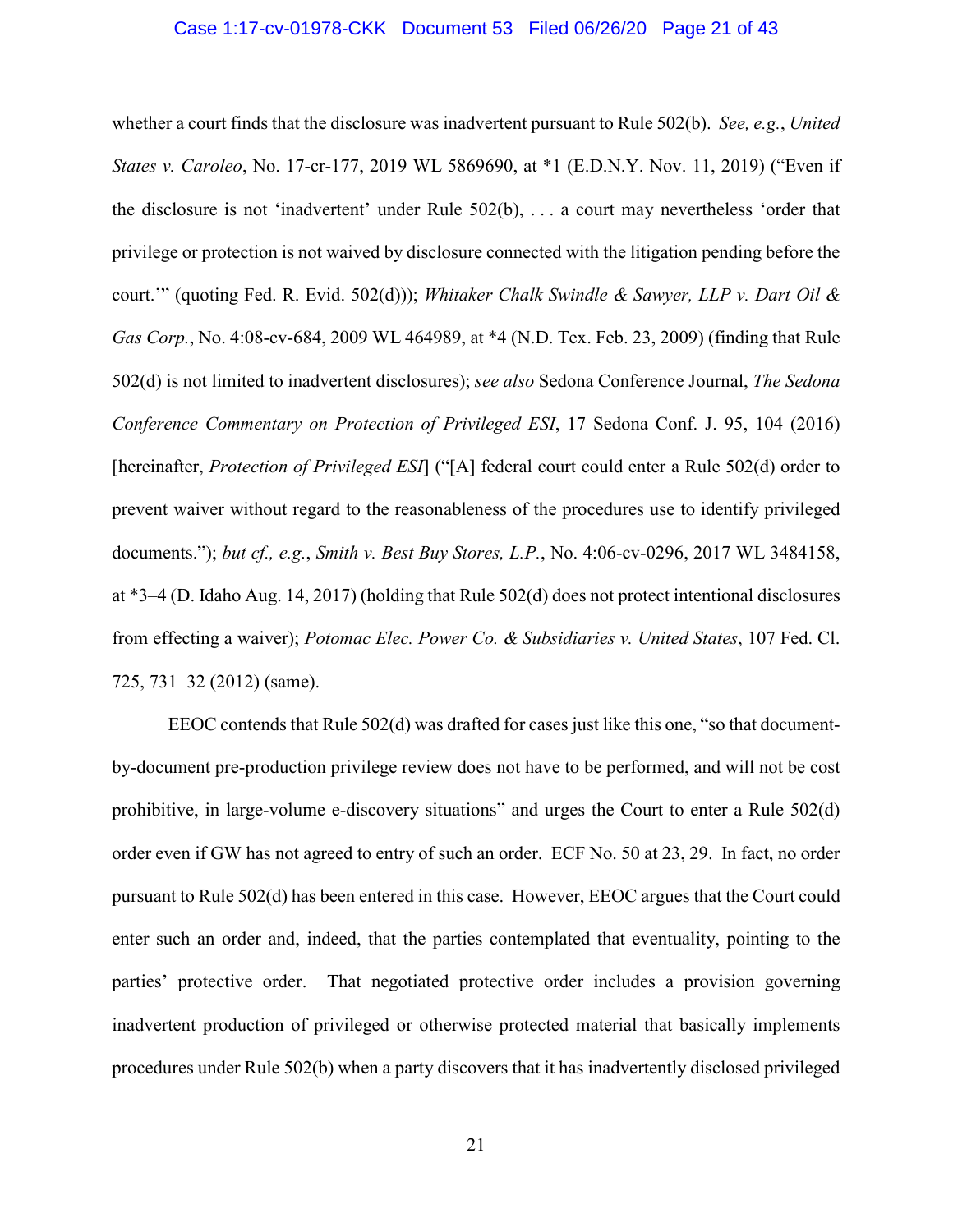#### Case 1:17-cv-01978-CKK Document 53 Filed 06/26/20 Page 22 of 43

information. ECF No. 33, ¶ 10.1. Thereafter, the order clarifies that the provision "is not intended to modify whatever procedure may be established in an e-discovery order that provides for production without privilege review." *Id.*, ¶ 10.2.

Although EEOC's position is somewhat muddled, the Court understands it to raise two related possibilities, each based on the notion that entry of a Rule 502(d) order would allow GW to lower its costs by permitting it to produce documents without robust privilege review: (1) the Court could enter an order under Rule 502(d) and then require GW to utilize the cheaper review protocol EEOC prefers, which would substantially lower the cost of complying with the RFPs at issue and therefore affect the proportionality analysis such that GW should be required to respond to them as written (but with EEOC's concession as to RFP No. 24); or (2) the Court could enter an order under Rule 502(d) and then allow GW to utilize whatever review protocol it prefers, but the Court should consider only the lower cost of the review protocol the EEOC prefers in its proportionality review, again affecting the proportionality analysis in EEOC's favor. Either of these proposals would, in EEOC's estimation, result in the Court ordering GW to produce the entirety of the email accounts of Mr. Aresco, Ms. Williams, and Mr. Nero for the identified time periods and to bear the cost of such production itself.

At the outset, it is worth noting that the text of Rule 502(d) says nothing about the necessity or reasonableness of any particular privilege-review procedure. Rather, it merely allows a court to enter an order that attorney-client privilege or work product protection will not be waived by disclosure of protected information during discovery. The advisory committee's note, of course, suggests that the provision was motivated by a desire to allow litigants to "reduce the costs of preproduction review for privilege and work product." Fed. R. Evid. 502(d), advisory committee's note. But "[t]he Advisory Committee Note is not the law, the rule is." *Bear Rep. Brewing Co. v.*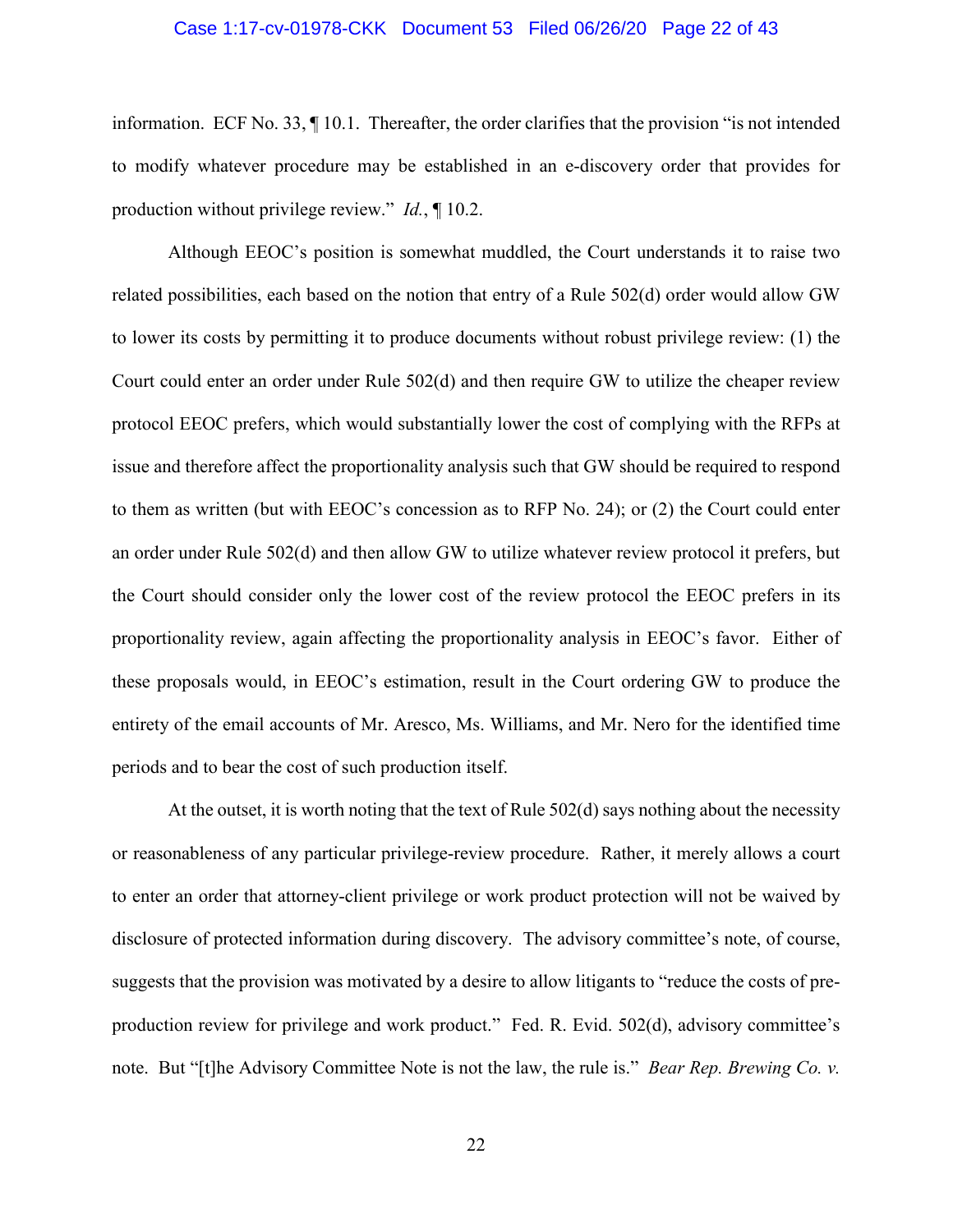#### Case 1:17-cv-01978-CKK Document 53 Filed 06/26/20 Page 23 of 43

*Cent. City Brewing Co.*, 275 F.R.D. 43, 48 (D. Mass. 2011) (quoting *United States v. Carey*, 120 F.3d 509, 512 (4th Cir. 1987)); *see also* Edwin M. Buffmire, *Enter the Order, Protect the Privilege: Considerations for Courts Entering Protective Orders Under Federal Rule of Evidence 502(d)*, 81 Fordham L. Rev. 1621, 1633 (2013) [hereinafter, *Enter the Order*] ("Rule 502(d) does not mandate a reduced privilege review and the consequent cost-savings . . . ."). If the drafters had wanted to encourage courts to prohibit a party from engaging in document-by-document privilege review without that party's consent, they could have said so more clearly.

In any case, the first proposal—that the Court enter a Rule 502(d) order and then *require* GW to use EEOC's preferred privilege-review protocol—is, for the undersigned, a non-starter. To be sure, some courts have entered orders under Rule 502(d) and then relied on those orders to dictate to a party its privilege-review protocol. For example, in *Adair v. EQT Production Co.*, the district court overruled objections to a magistrate judge's order and required the defendant to produce documents using search terms to identify potentially relevant documents and attorney's names to filter out potentially privileged documents, relying on a "Clawback Order" pursuant to Rule 502(d). *Adair*, Nos. 1:10CV0037, 1:10CV0041, 2012 WL 2526982, at \*2–3 (W.D. Va. June 29, 2012). The court reasoned that the order did not require the defendant to produce privileged documents, but merely recognized that "in the world of ESI, new perspectives and approaches are needed to complete discovery in an efficient and reasonable manner." *Id.* at 4. The defendant's concern that "privileged or nonrelevant documents [might] slip through the cracks and be turned over to the other side" was discounted by the court because "inadvertent production can occur and does occur whether the documents are searched and reviewed electronically or by human eyes" and the defendant had not "shown that the use of electronic searching would substantially increase the number of inadvertently produced privileged documents." *Id.*Similarly, in *Fairholme Funds,*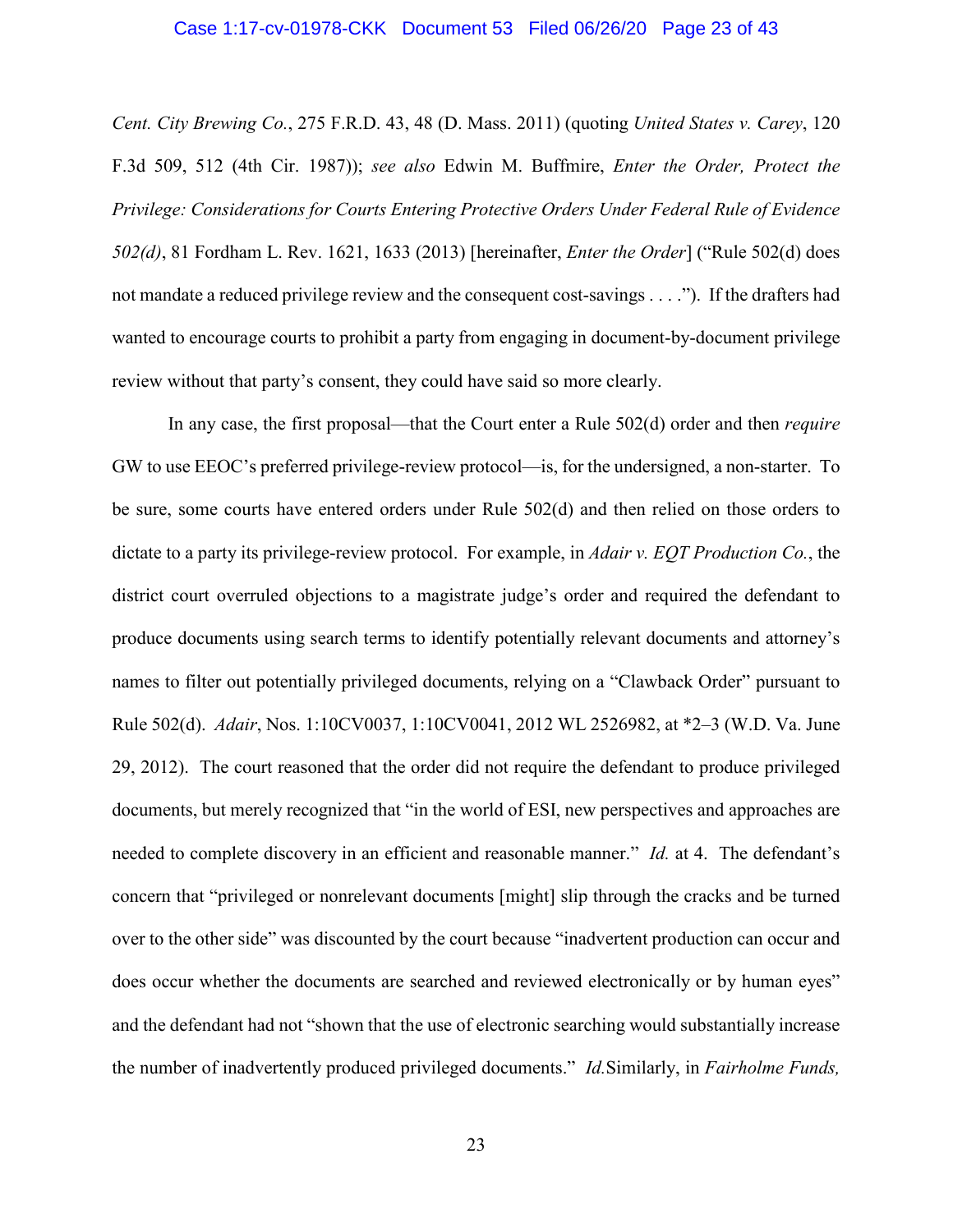# Case 1:17-cv-01978-CKK Document 53 Filed 06/26/20 Page 24 of 43

*Inc. v. United States*, the Court of Federal Claims determined that it had the authority to order the government to use a "quick peek procedure"[9](#page-23-0) under Rule 502(d) without its consent. 134 Fed. Cl. 680, 687–88 (Fed. Cl. 2017). That court focused primarily on the efficiency of the process, contending that if it denied the plaintiffs' request for use of the procedure, they "would file [a] motion seeking the court's in camera review of all of the remaining 1,500 documents," which, in view of "the court's heavy caseload and limited resources," was not an "attractive option." *Id.* at 678; *see also id.* at 688 ("The court's sole purpose in utilizing the procedure is to bring jurisdictional discovery to an end so that the case may move forward.").

Both of those cases are distinguishable from this one. In *Adair*, for example, the defendant—the producing party—had previously proposed the very process ordered by the court. 2012 WL 2526982, at \*4. Moreover, the court found it "reasonable to assume that, knowing that costs of review and production [would] not be shifted to the plaintiffs, [the defendant] would not want to pay such costs and would prefer to rely on the production process" ordered by the court. *Id.* at \*5. That is not a reasonable assumption here, where (1) GW has not argued that it is unable to pay and (2) counsel for GW repeatedly asserted that she would not advise a client to use search terms rather than document-by-document review to protect privileged material and that she had never performed privilege review in that manner. Mar. 12 Tr. at 33, 57, 67–68, 71. In *Fairholme Funds*, the court explicitly disavowed that its use of the quick peek procedure was "motivated by a need to (1) protect inadvertently disclosed materials [or] (2) address the high cost of discovery in cases involving large quantities of ESI"; instead, it was rather merely an expedient way to

<span id="page-23-0"></span><sup>9</sup> The "quick peek" procedure, also known as "make available production," allows "the production of information without any privilege review, subject to an assurance that privileged documents produced through such a production will be returned without a later claim of waiver." Sedona Conference Journal, *The Sedona Conference Commentary on Protection of Privileged ESI*, 17 Sedona Conf. J. 95, 135 (2016).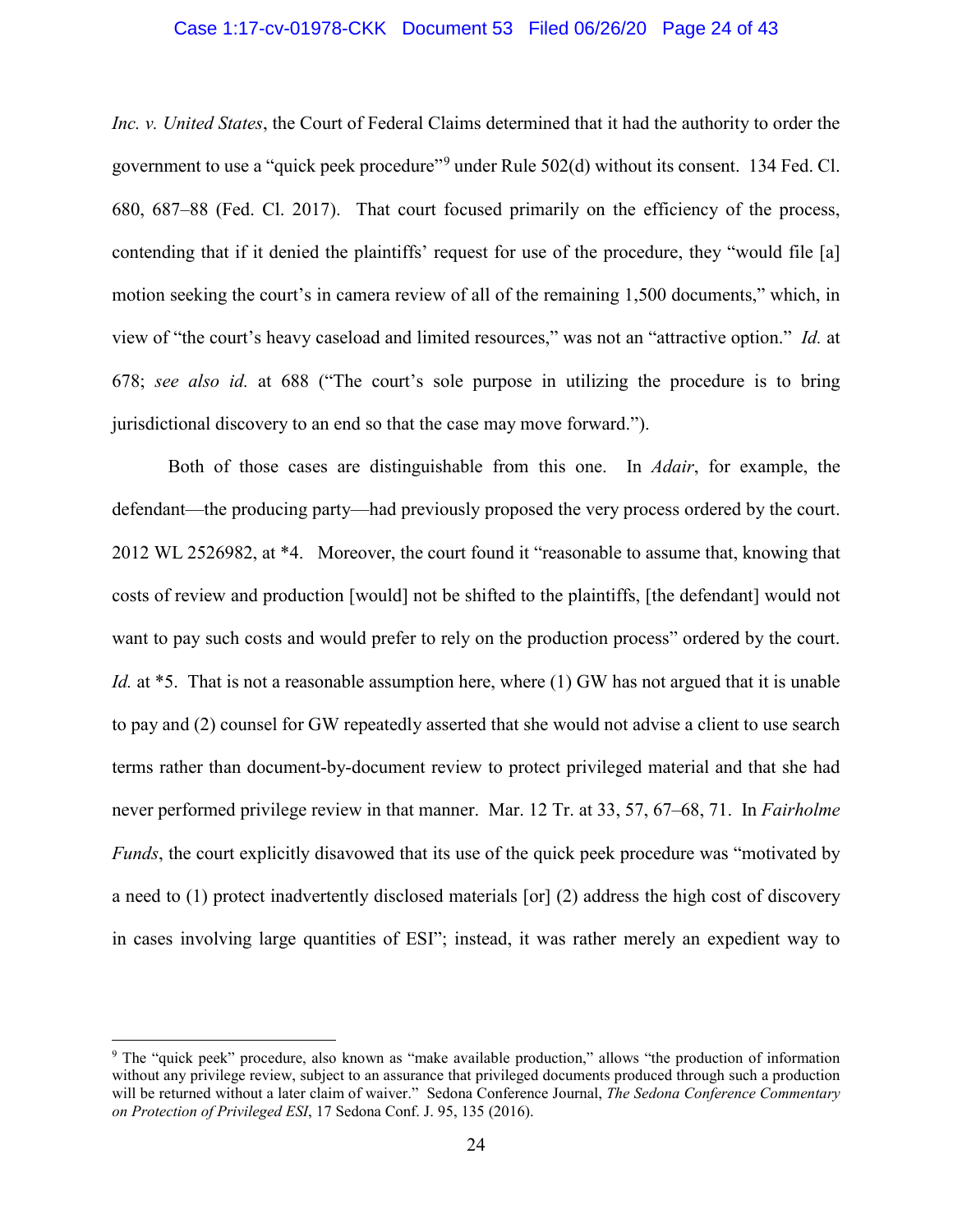# Case 1:17-cv-01978-CKK Document 53 Filed 06/26/20 Page 25 of 43

complete jurisdictional discovery. 134 Fed. Cl. at 688. Neither party has expressed that expediency is a motivating factor here.

More significant than the factual distinctions that can be made, however, are the courts and commentators—including the Sedona Conference, which EEOC recognizes as an authority on "preserving and producing ESI" (ECF No. 50 at  $26$ )<sup>[10](#page-24-0)</sup>—that have disapproved of practices, like those discussed above,that are likely to have the effect of compelling production of protected material. It is well-established that materials protected by privileges such as the attorney-client privilege "must be protected against compelled disclosure." *Upjohn Co. v. United States*, 449 U.S. 383, 395 (1981); *see also In re Dow Corning Corp.*, 261 F.3d 280, 284 (2d Cir. 2001) (per curiam) ("[C]ompelled disclosure of privileged attorney-client communications, absent waiver or an applicable exception, is contrary to well established precedent."). Thus, for example, in *In re Sealed Case (Medical Records)*, the D.C. Circuit vacated a district court's order requiring the production of records potentially protected by the psychotherapist privilege—a privilege that "[t]he Supreme Court has determined . . . is important enough to rank with the attorney-client privilege as one of only a handful of privileges cognizable under Federal Rule of Evidence 501" without their being screened, holding that "[b]ecause that order could compel the disclosure of material subject to a federal privilege, it constitute[d] an abuse of the district court's discretion." 381 F.3d 1205, 1210, 1214 (D.C. Cir. 2004).

To be sure, *In re Sealed Case* predates the enactment of Federal Rule of Evidence 502. More recently, however, the court in *Winfield v. City of New York*, has cogently explained why it is inappropriate for a court to "mandate disclosure of privileged information pursuant to Federal

<span id="page-24-0"></span><sup>&</sup>lt;sup>10</sup> The Sedona Conference is a "nonprofit legal policy research and education organization," which has a working group comprising judges, attorneys, and electronic discovery experts "dedicated to resolving electronic discovery document production issues." *Aguilar v. ICE*, 255 F.R.D. 350, 355 (S.D.N.Y. 2008). It has published guidance concerning such issues that federal courts have found instructive. *See, e.g.*, *id.*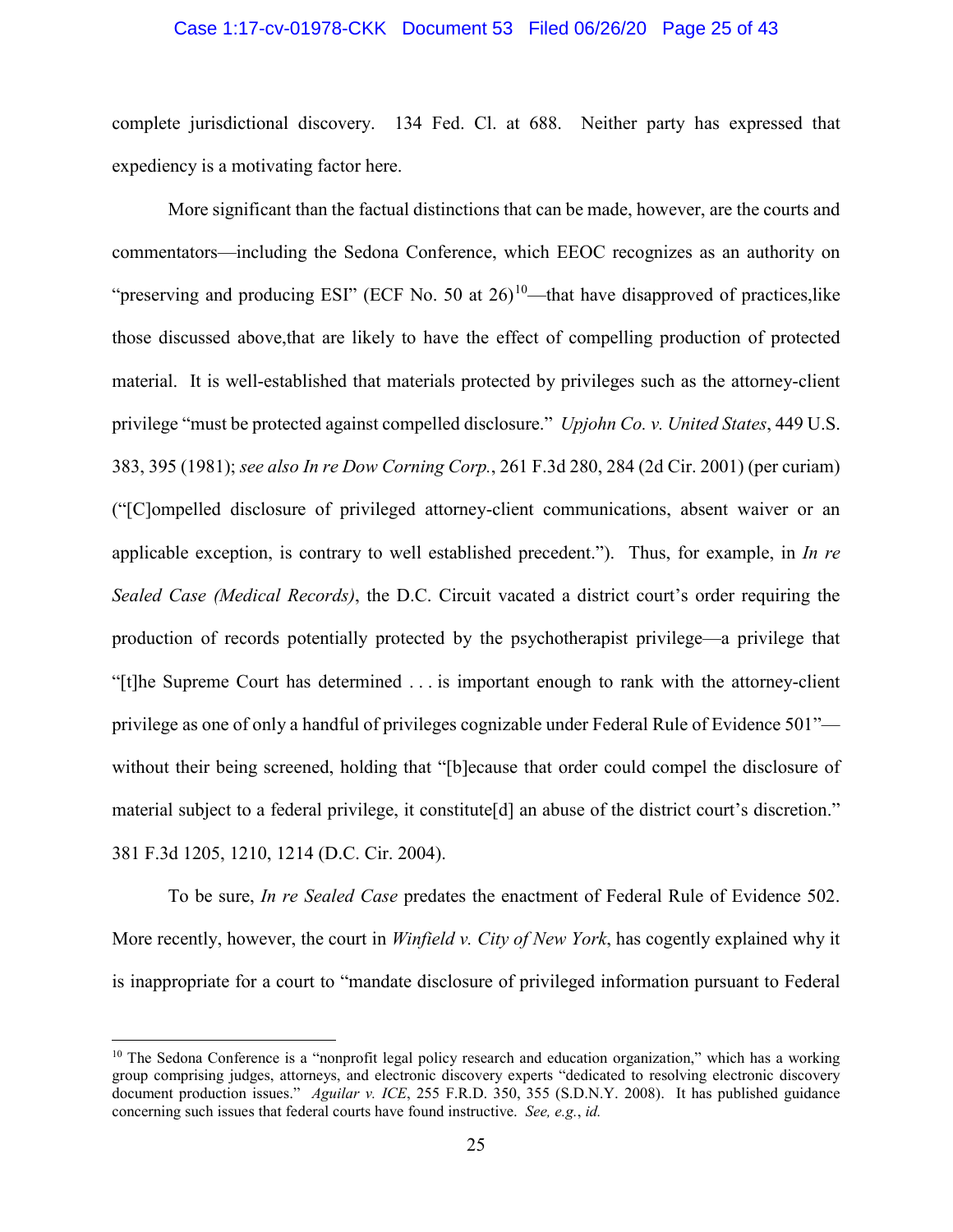#### Case 1:17-cv-01978-CKK Document 53 Filed 06/26/20 Page 26 of 43

Rule of Evidence 502(d)." *Winfield*, No. 15-cv-5236, 2018 WL 2148435, at \*5 (S.D.N.Y. May 10, 2018). There, the plaintiffs sought an order from the court requiring the defendant to allow them a "quick peek" at more than 3,000 documents that had been designated as privileged. *Id.* at \*2. The court refused, explicitly disagreeing with the reasoning of *Fairholme Funds* "for a number of reasons." *Id.* at \*5 First, while it recognized that a trial court "has broad discretion to fashion discovery orders, [a court] nevertheless must do so in accordance with the Federal Rules of Civil Procedure," including Rule 26(b)(1), which "limits the scope of discoverable information to *nonprivileged* information." *Id.* at \*5. Thus, information protected by a privilege "is presumptively not discoverable absent a waiver, voluntary disclosure, or other legally recognized exception." *Id.* Second, the court noted that "the Federal Rules of Evidence do not abrogate common law privileges." *Id.* at \*6. Indeed, Rule 502(d) "authorizes a court to issue an order *protecting* privilege," rather than "creat [ing] an exception to the law of privilege or authoriz [ing] a court to compel disclosure of privileged information in the absence of a legally recognized exception." *Id.* Third, the Rules Enabling Act prohibits rules of procedure or of evidence "from abridging, enlarging, or modifying any substantive right," including privilege rights. *Id.* (citing 28 U.S.C. § 2702). That is, a court "is precluded from interpreting the Federal Rules of Civil Procedure and the Federal Rules of Evidence in a manner that infringes on" privilege rights. *Id.* It is clear, then, that Rule 502(d) does not supersede controlling case law forbidding a court from compelling disclosure of protected information "absent waiver or other applicable exception." *Id.* at \*8; *see also Enter the Order*, 81 Fordham L. Rev. at 1636 ("When a court orders the disclosure of information without review, it effects a substantive change in privilege law because the party no longer has that right to confidentiality over those documents.").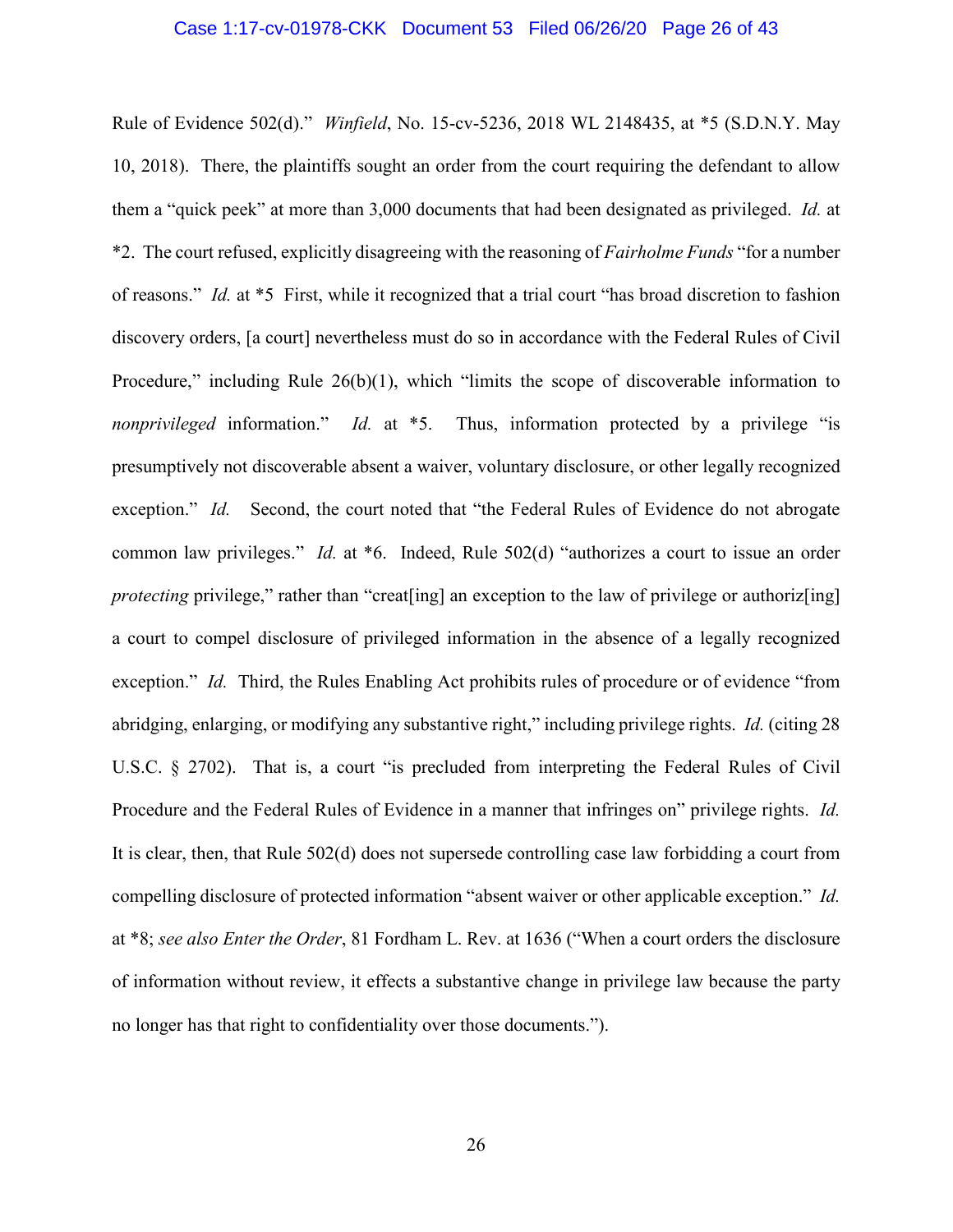# Case 1:17-cv-01978-CKK Document 53 Filed 06/26/20 Page 27 of 43

Were the Court to order GW to produce the requested emails pursuant to EEOC's proposed procedure, it would likely have the effect of requiring production of privileged material. The proposed search terms—attorney's names and law firm's names (suggested by EEOC (ECF No. 42-1 at 3)) and words or phrases such as "attorney-client," "work product," "confidential, and "privileged" (suggested by the Court (Mar. 12 Tr. at 68))—are rather blunt instruments to employ for a procedure that could use a more delicate touch. For example, communications among nonattorneys can be entitled to protection if they concern matters in which the parties intend to seek legal advice or reflect legal advice provided by an attorney, *see, e.g.*, *Mischler v. Novagraaf Grp. BV*, No. 18-cv-2002 (TJK/GMH), 2019 WL 6135447, at \*4 (D.D.C. Nov. 19, 2019); *Lazare Kaplan Int'l, Inc. v. KBC Bank, N.V.*, 11-cv-9490, 2016 WL 415274, at \*3 (S.D.N.Y. July 22, 2016) ("[T]he attorney-client privilege extends to communications of legal advice obtained from lawyers among [] employees who were responsible for obtaining or acting on that advice . . . ."), and there is no requirement "that a document be labeled as privileged in order for it to be subject to . . . privilege, *Lifewise Master Funding v. Telebank*, 206 F.R.D. 298, 301 (D. Utah 2002). Moreover, courts have recognized that it is risky for a litigant to rely exclusively on keyword searches precisely because of the potential that privileged material will be produced. *See, e.g.*, *Victor Stanley, Inc. v. Creative Pipe, Inc.*, 250 F.R.D. 251, 256–57 (D. Md. 2008) ("[W]hile it is universally acknowledged that keyword searches are useful tools for search and retrieval of ESI, all keyword searches are not created equal; and there is a growing body of literature that highlights the risks associated with conducting an unreliable or inadequate keyword search or relying exclusively on such searches for privilege review."). Under the circumstances of this case, such an order would also be an abuse of discretion under the D.C. Circuit's decision in *In re Sealed*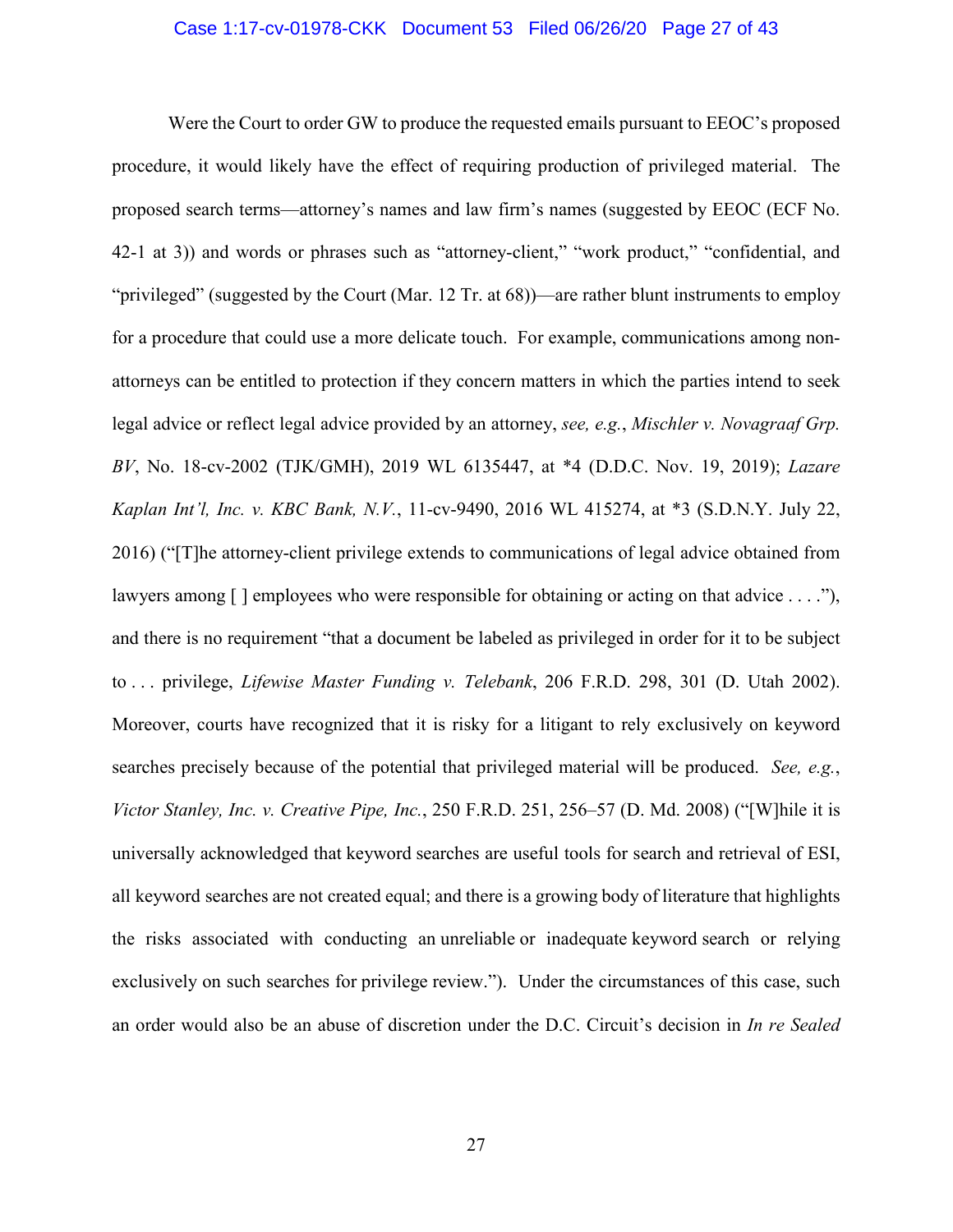# Case 1:17-cv-01978-CKK Document 53 Filed 06/26/20 Page 28 of 43

*Case*. [11](#page-27-0) 381 F.3d at 1214 (finding that an order requiring production of potentially protected material without screening was an abuse of discretion because it "could compel the disclosure of material subject to a federal privilege").

Moreover, courts are "not normally in the business of dictating to parties the process they should use when responding to discovery," including "the manner in which [they] should review documents . . . for privilege" and "whether [that] document review should be done by humans or with the assistance of computers." *Hyles v. New York City*, No. 10 Civ. 3119, 2016 WL 4077114, at \*3 (S.D.N.Y. Aug. 1, 2016) (quoting *Dynamo Holdings Ltd. P'ship v. Comm'r of Internal Revenue*, 143 T.C. 9, 2014 WL 4636526, at \*3 (T.C. 2014)); *see also In re Viagra (Sildenafil Citrate) Prods. Liability Litig.*, No. 16-md-2691, 2016 WL 7336411 (N.D. Cal. Oct. 14, 2016) (finding that the court did not have the authority to order a party to use a particular method of searching for and reviewing ESI). Indeed, The Sedona Principles clearly state that "[r]esponding parties are best situated to evaluate the procedures, methodologies, and technologies appropriate for preserving and producing their own electronically stored information." The Sedona Conference, *The Sedona Principles, Third Edition: Best Practices, Recommendations & Principles for Addressing Electronic Document Production*, 19 Sedona Conf. J. 1, 118 (2018) [hereinafter, *The Sedona Principles*]. As *The Sedona Principles* recognize, "a responding party, not the court or requesting party, is generally best suited to determine and implement appropriate procedures, methodologies, and technologies" to "identify, preserve, collect, process, analyze, review, and produce relevant and discoverable ESI," and "[n]o Federal Rule 'has given judges the

<span id="page-27-0"></span><sup>&</sup>lt;sup>11</sup> The Court neither holds nor implies that the use of keywords or search terms is always an inappropriate or insufficient method for conducting privilege review. Such an approach might well be suitable in a case where, for example, there is a showing that the universe of documents to be reviewed is unlikely to contain a significant number of potentially privileged communications, there is a more robust record as to the crafting and administration of the searches, or the keyword searches will be used in conjunction with other technologies. But under the circumstances of *this case*, the Court does not find that the use of the proposed search terms alone would be sufficiently protective of GW's privileged material.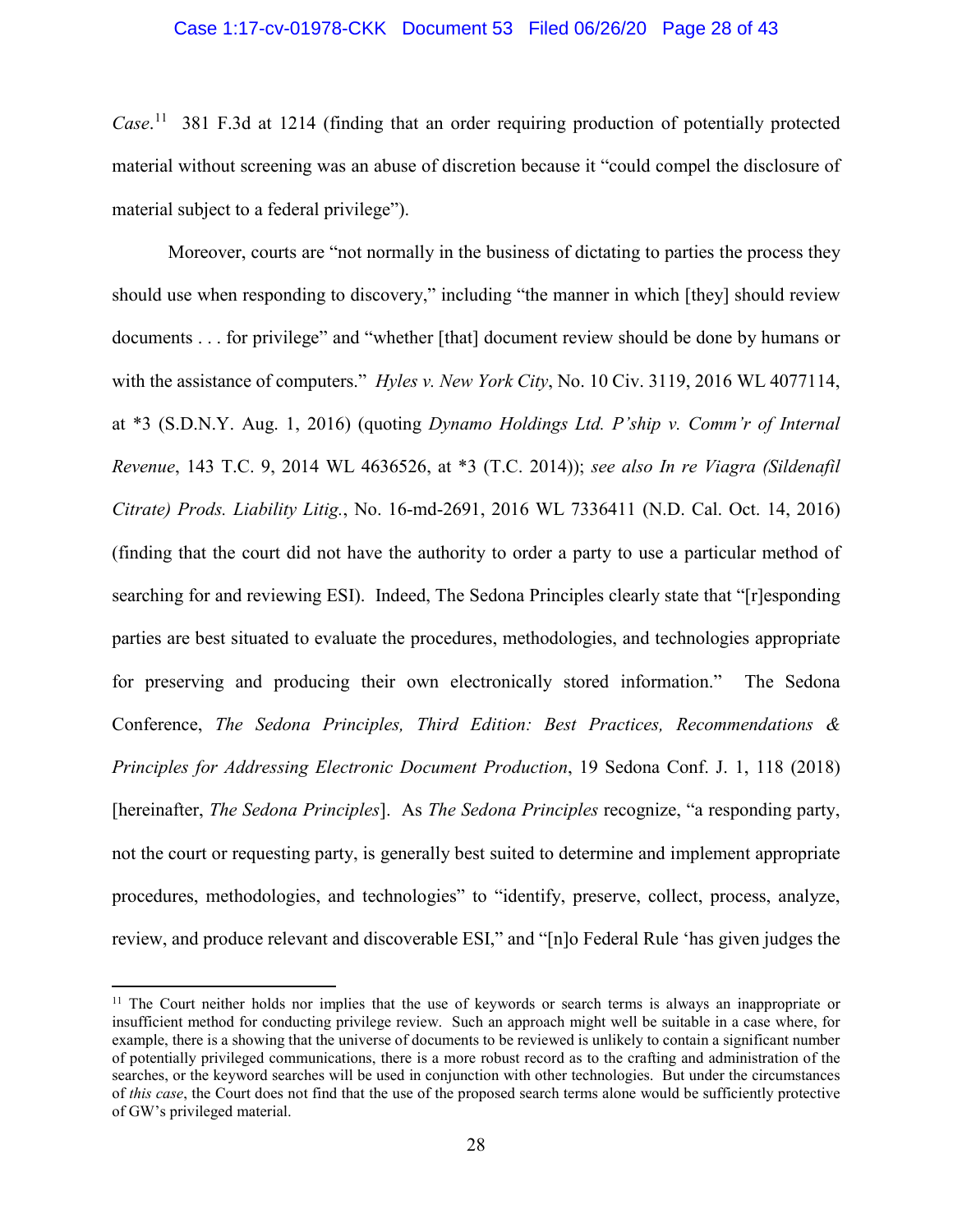# Case 1:17-cv-01978-CKK Document 53 Filed 06/26/20 Page 29 of 43

authority . . . to dictate'" to parties how to search their documents. *The Sedona Principles*, 19 Sedona Conf. J. at 117–18 & n.92 (ellipses in original) (quoting Hon. James C. Francis IV, *Judicial Modesty: The Case for Jurist Restraint in the New Electronic Age*, Law Tech. News (Feb. 2013)).

There are practical reasons, too, that a litigant should not be forced to produce material that has not gone through a thorough privilege review. The attorney-client privilege exists for the benefit of the client, to protect its confidences. *See, e.g.*, *Moody v. IRS*, 654 F.2d 795, 801 (D.C. Cir. 1981).While a protective order coupled with a claw-back order may provide significant protection from waiver, it is nevertheless "common sense observation" that "[i]f an adverse party is provide access to privileged material, then a 'pertinent aspect of confidentiality will be lost.'" *Dow Corning*, 261 F.3d at 284 (quoting *Chase Manhattan Bank, N.A. v. Turner & Newall, PLC*, 964 F.2d 159, 165 (2d Cir. 1992)); *see also* The Sedona Conference, *Protection of Privileged ESI*, 17 Sedona Conf. J. at 136 ("[E]ven though a Rule 502(d) order can require return of [ ] privileged documents and ensure there is no waiver, once it is produced, the opposing party knows its contents."). For these reasons, the Court finds that it is not appropriate to order GW to use EEOC's preferred method of privilege review, notwithstanding that it would significantly reduce the cost of production of the material at issue.

Nor is it appropriate for the Court to ignore the fees GW will incur in producing the requested information when balancing whether the cost of such production outweighs its likely benefit. As noted, GW has established that its estimated cost to comply with RFP Nos. 10, 11, and 24 using its more rigorous filtering methodology is between \$435,200 and \$533,400. Counsel for GW has also asserted that document-by-document privilege review is common practice at Gibson Dunn and that she would not advise a client to rely on the procedure urged by EEOC. Mar. 12 Tr. at 57, 67–68, 71, 73. Indeed, some courts have stated that "[t]he law demands that a legitimate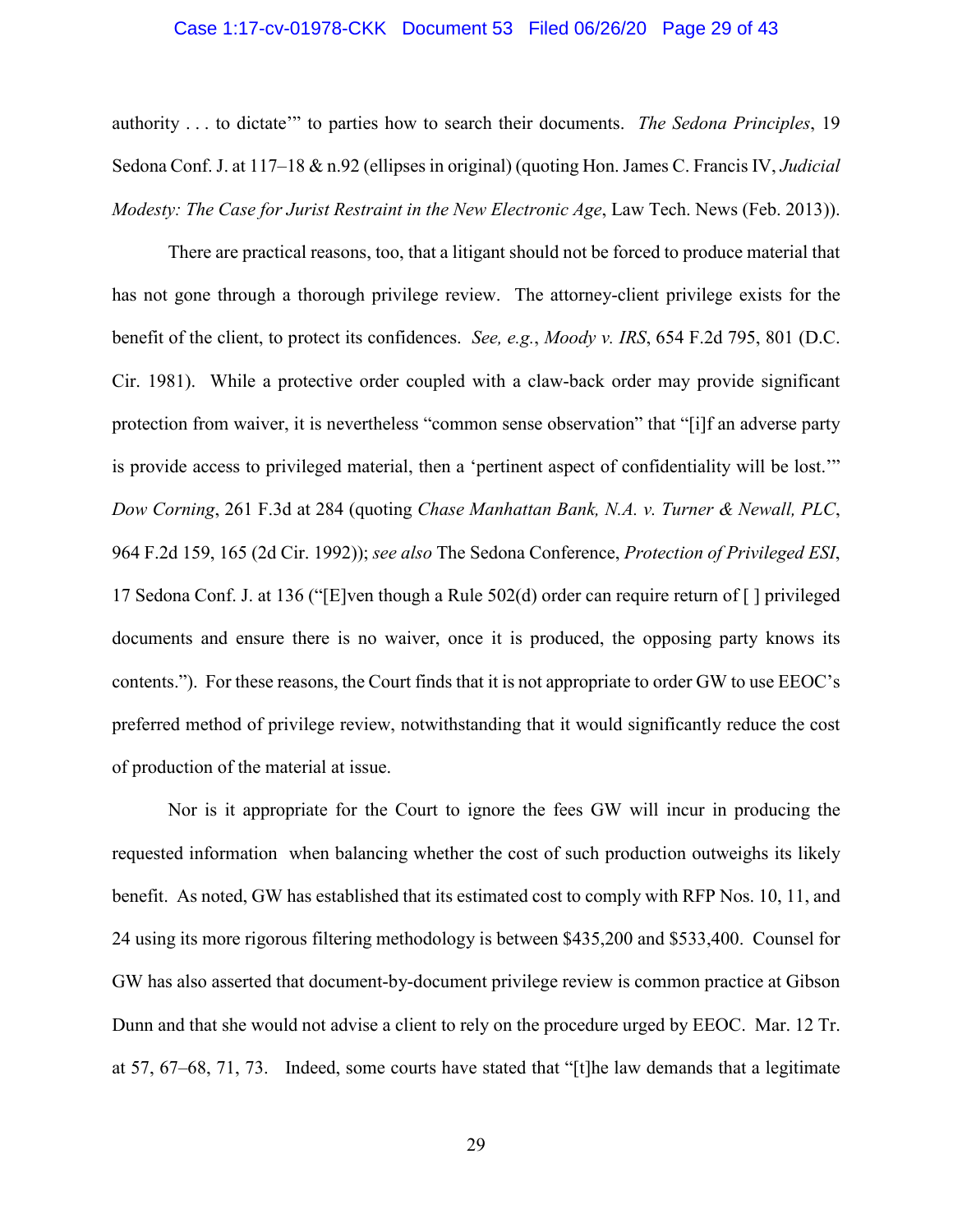# Case 1:17-cv-01978-CKK Document 53 Filed 06/26/20 Page 30 of 43

claim of privilege can only be made after a document by document examination." *Urban 8 Fox Lake Corp. v. Nationwide Affordable Hous. Fund 4, LLC*, 415 F. Supp. 3d 827, 829 (N.D. Ill. 2019); *see also Hilson v. GEICO Gen. Ins. Co.*, No. 8:11-cv-13, 2012 WL 3128953, at \*1 (M.D. Fla. Aug. 1, 2012) ("Ordinarily, review [for attorney-client privilege] . . . requires a document-bydocument study  $\dots$ "). It is not necessary to go that far here. It is enough to find that the costs for the procedure that GW proposes are within the realm of reasonableness. Here, GW's cost estimates are supported by attestations that the hourly rates and filtering procedures on which the estimates are based are comparable to what GW has actually paid in the past.<sup>12</sup> ECF No. 47-7 at 3. There is considerable precedent holding that "negotiation and payment of fees by sophisticated clients are solid evidence of their reasonableness." *Bleecker Charles Co. v. 350 Bleecker St. Apartment Corp.*, 212 F. Supp. 2d 226, 230 (S.D.N.Y. 2002); *see also Cobell v. Jewell*, 234 F. Supp. 3d 126, 167–68 (D.D.C. 2017) ("There is no better indication of what the market will bear than what the lawyer in fact charges for his services and what his clients pay." (alteration omitted) (quoting *Cobell v. Norton,* 231 F. Supp. 2d 295, 302–03 (D.D.C. 2002)), *aff'd sub nom. Cobell v. Zinke*, 741 F. App'x 811 (D.C. Cir. 2018)). That tends to be true even if there is a cheaper alternative. *Cf. Bleecker.* 212 F. Supp. 2d at 231 ("Certainly, the [plaintiff] could have found cheaper lawyers, but it was not required to do so. The [plaintiff] chose *these* lawyers, agreed to be responsible for their fees, and paid them . . . ."). Commentary, too, suggests that a court should not take into account the potential cost savings of a Rule 502(d) order when analyzing the burden of production under Rule 26. *Enter the Order*, 81 Fordham L. Rev. at 1635 (recommending that,

 $\overline{\phantom{a}}$ 

<span id="page-29-0"></span> $12$  If anything, the estimates are cheaper than Gibson Dunn's past practice—even in this case—of tasking its associates with first-level privilege review, instead of incorporating the work of significantly less expensive contract attorneys to conduct that initial review as Gibson Dunn proposes here. *Id.* at 3, 6; Mar. 12 Tr. at 42, 46. If the entire review were performed by Gibson Dunn attorneys (as some clients require) the cost of review would be "significantly higher." Mar. 12 Tr. at 42–43, 46.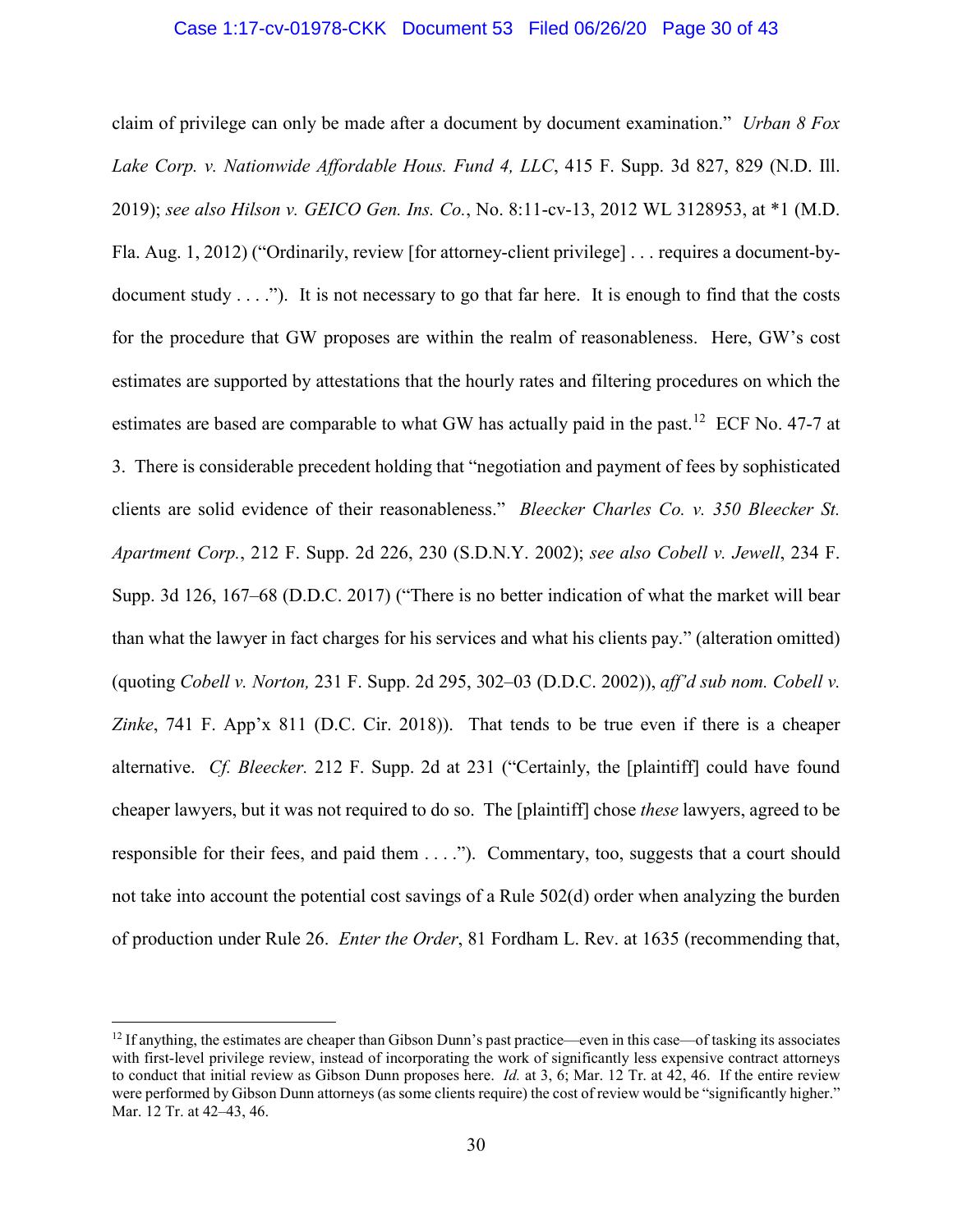# Case 1:17-cv-01978-CKK Document 53 Filed 06/26/20 Page 31 of 43

although a court may "point out that less expensive, often equally thorough, electronic searches are available," it should not allow the "presence of the 502(d) order" to affect its analysis of "the burden and expense of producing information"). Here, as noted above, there has been no showing that the lower-cost alternative proposed by EEOC will be sufficiently protective of GW's privileged material.

The Court acknowledges that failure to weigh less expensive alternatives to document-bydocument privilege review could create an incentive for litigants to overstate the cost and the necessity of such review in an effort to avoid responding to legitimate discovery requests. That is a concern to be taken up in a different case. Here, the Court has required Defendant to establish the actual rates that it has paid for work in this case. Defendant has not suggested that it cannot or will not pay the costs of production should the Court order it to respond to the RFPs as written. Counsel has also represented that document-by-document privilege review is the norm for the legal work it performs for its clients and that it has engaged in such review for GW in this case. Mar. 12 Tr. at 71; ECF No. 47-7 at 3. And GW is not trying to avoid responding to the discovery requests altogether; it is, rather seeking to reach a compromise that is fair and reasonable. Therefore, the Court will use GW's cost estimates based on a document-by-document filter review in balancing the burden against the likely benefit.

# 7. Balance of Burden Against Likely Benefit and Remedy

In this case, the Court is faced with the following situation. Defendant has shown that complying with the three RFPs at issue would cost hundreds of thousands of dollars—around \$484,200—slightly more, than EEOC's best-case scenario recovery in this case of \$480,000. The Court finds that cost to be disproportionate to the benefit that could be derived from a complete response to the RFPs. To be sure, the issues at stake in this litigation are undeniably important,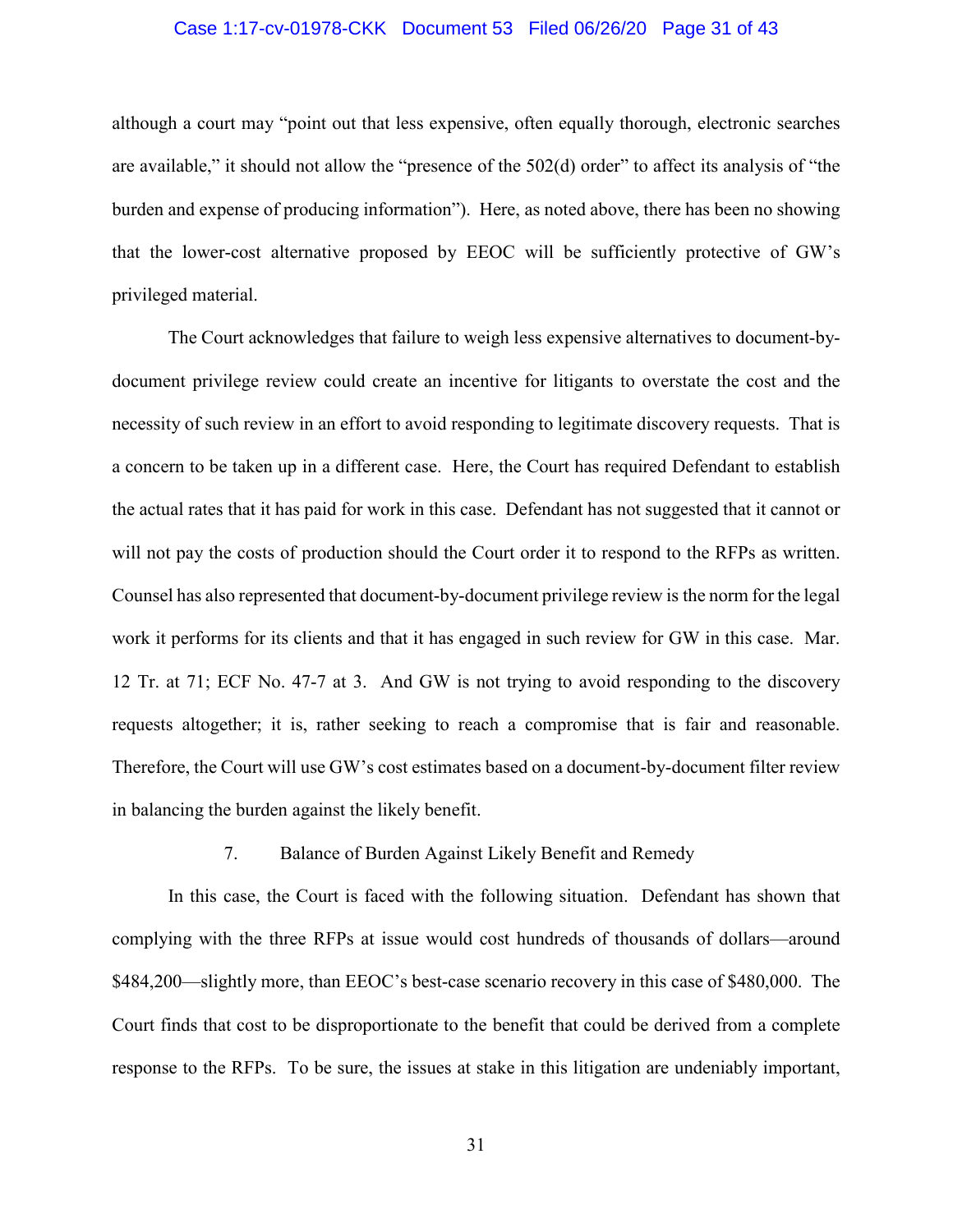# Case 1:17-cv-01978-CKK Document 53 Filed 06/26/20 Page 32 of 43

but EEOC's overbroad RFPs are not the only means available for it to discover the information it needs to advance its claims. Notably, even counsel for EEOC admitted at the hearing that it was unlikely the agency would authorize hundreds of thousands of dollars if it was ordered to share with GW the cost of complying with the RFPs as written. Mar. 12 Tr. at 32. Engaging in the caseby-case analysis that is required when analyzing the proportionality of requested discovery, *see Oxbow Carbon*, 322 F.R.D. at 6, it is clear that the burden imposed on GW to comply with these discovery requests as written outweighs the likely benefit. EEOC's motion to compel a full response to RFP Nos. 10, 11, and 24 will be denied.

As for the path forward, the Court could simply deny the motion to compel as to these RFPs as written and leave it to the parties to work out a compromise. But the history of the parties' negotiations suggests that would result in a further impasse, extending this dispute into the foreseeable future. For that reason, the Court crafts a resolution that incorporates the parties' concessions and strikes a balance, providing EEOC with a plethora of relevant emails from the accounts while allowing GW to keep its costs down. Of course, EEOC may, at its own election, pay for GW to perform searches for relevant material from these three accounts beyond that required below. Barring that development, GW shall produce the following documents at its own expense:

- (1) In response to RFP No. 10, all non-privileged emails from Mr. Aresco's email account that include Mr. Nero or Ms. Williams as a sender or recipient, for the time period identified in the RFP. In compliance with its representation at the March 12, 2020 hearing, GW shall not withhold emails based on relevance. Mar. 12 Tr. at 82–83. GW shall redact information protected from disclosure by FERPA.[13](#page-31-0)
- (2) In response to RFP No. 11, all non-privileged emails from Ms. Williams' email account that include Mr. Nero or Mr. Aresco as a sender or recipient,

<span id="page-31-0"></span><sup>&</sup>lt;sup>13</sup> Because this resolution anticipates that GW will engage in document-by-document privilege review, it is unnecessary to address the parties' arguments directed to protected information under FERPA. GW will be able to review and redact that information during its privilege review.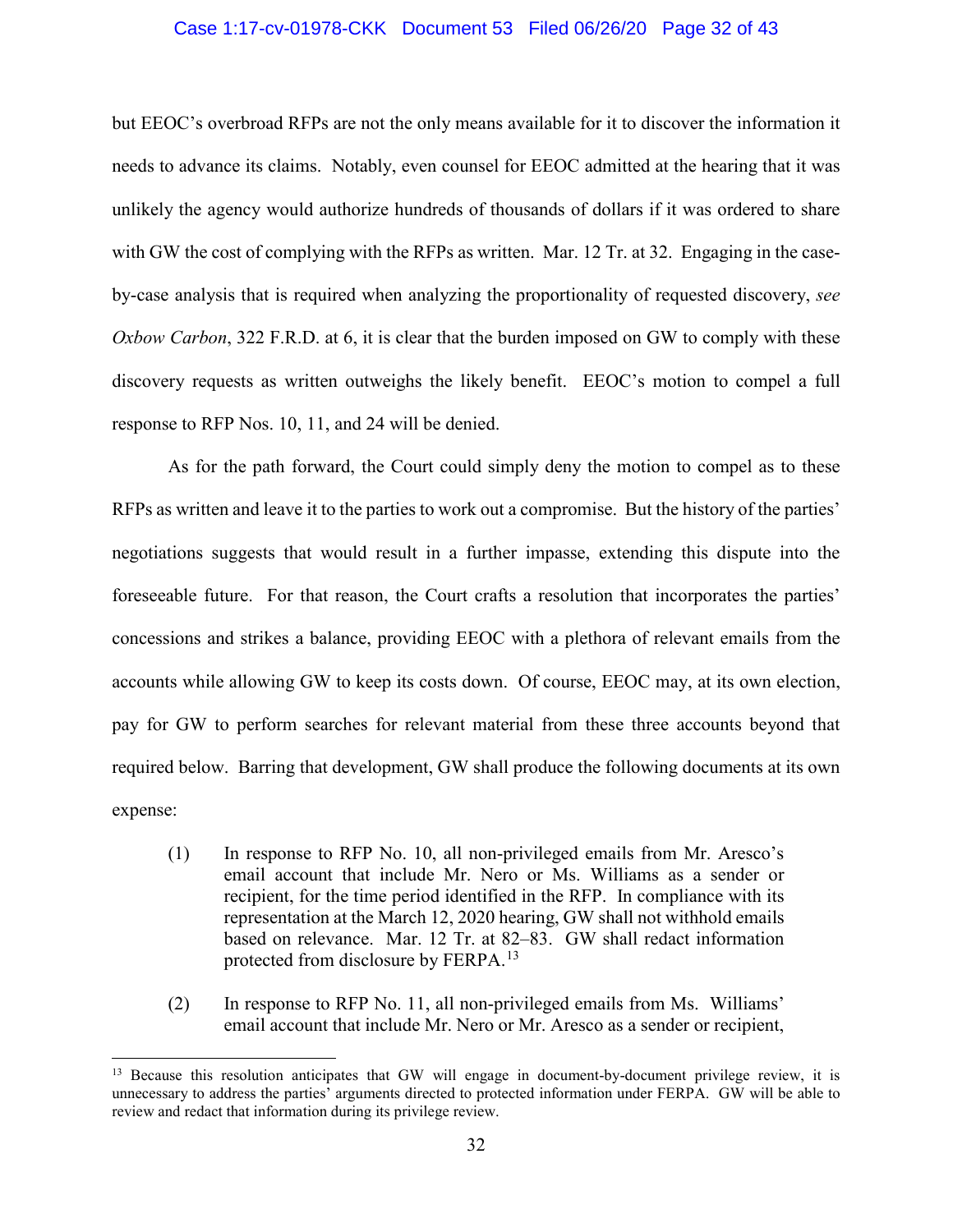for the time period identified in the RFP. In compliance with its representation at the March 12, 2020 hearing, GW shall not withhold emails based on relevance. Mar. 12 Tr. at 82–83. GW shall redact information protected from disclosure by FERPA.

- (3) In response to RFP No. 24, all non-privileged emails from Mr. Nero's email account between Mr. Nero and third-parties that include a reference to Mr. Aresco or Ms. Williams, for the period between September 1, 2014 (when Ms. Williams began working as Mr. Nero's Executive Assistant), through March 31, 2017 (when Mr. Aresco left his position as Mr. Nero's Special Assistant). In addition, GW shall produce all non-privileged emails in this account that are either to or from Ms. Williams or Mr. Aresco and are not duplicative of those produced as directed above in  $(1)$  and  $(2)$ . compliance with its representation at the March 12, 2020 hearing, GW shall not withhold emails based on relevance. Mar. 12 Tr. at 82–83. GW shall redact information protected from disclosure by FERPA.
- (4) In addition to those emails, a random sampling of ten percent of the remaining non-privileged emails from each of those three email accounts. GW shall not withhold emails based on relevance. Mar. 12 Tr. at 82–83. GW shall redact information protected from disclosure by FERPA.

Two of these directions require further explanation. First, with respect to the random sample, GW has previously offered to provide EEOC a random sampling of ten percent of the emails in these accounts, but as an alternative to, rather than in conjunction with, its offer to produce emails between Mr. Aresco and Mr. Nero, between Ms. Williams and Mr. Nero, and between Mr. Nero and third parties if they mention Mr. Aresco or Ms. Williams. Tr. at 94, 101– 02. The Court orders production of the random sample to provide EEOC with emails that may include additional relevant material about its claims—such as information reflecting Ms. Williams' and Mr. Aresco's job duties or Mr. Nero's alleged discrimination—that is not included in the other emails GW will produce.

Second, EEOC has requested that, in response to RFP No. 24, GW should also use search terms to "conduct[ ] targeted searches" of Mr. Nero's email account for the period between April 2011 (when Mr. Nero began his employment in GW's Athletics Department) and September 1,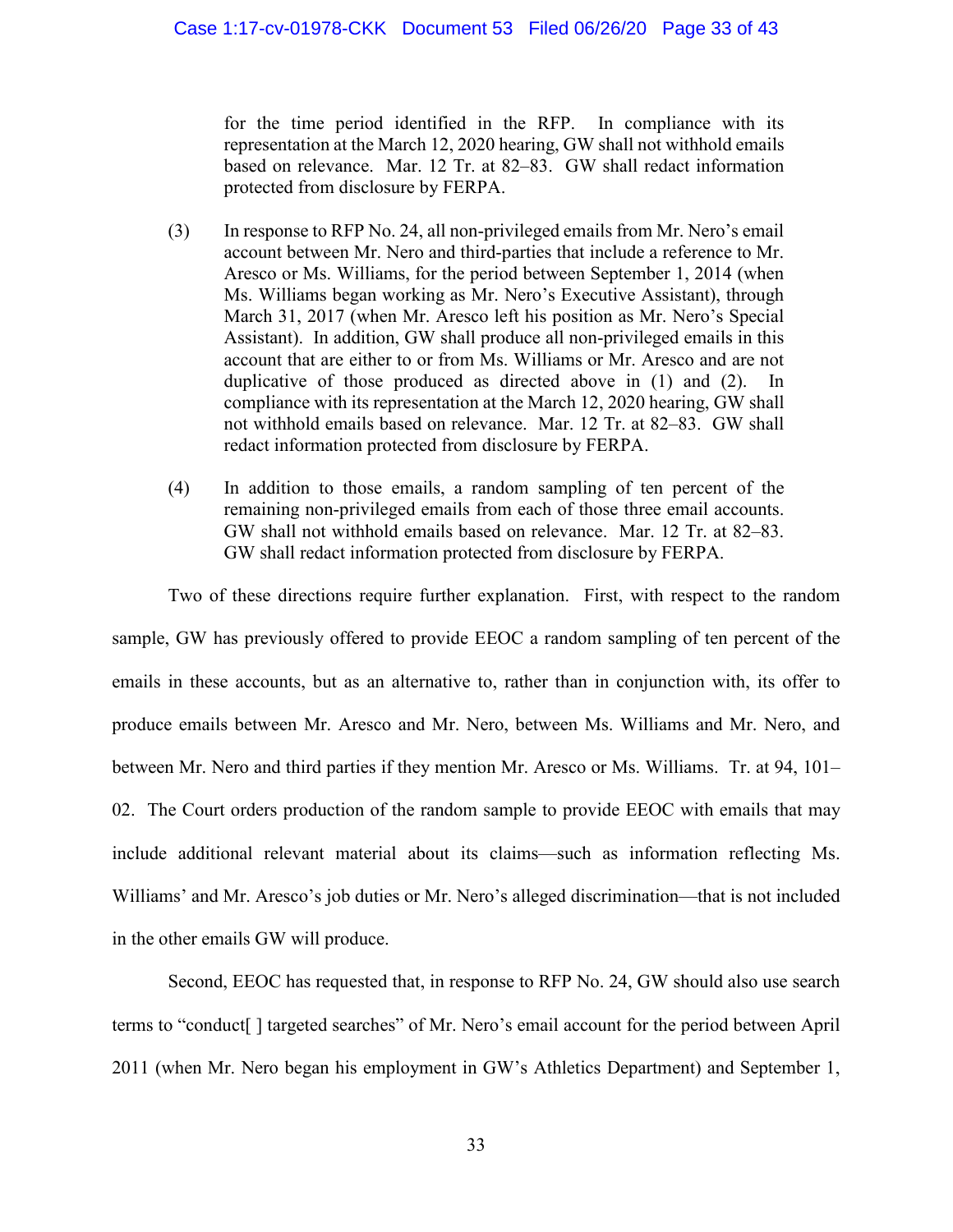#### Case 1:17-cv-01978-CKK Document 53 Filed 06/26/20 Page 34 of 43

2014 and between March 31, 2017, and June 2018 (when Mr. Nero left the Athletics Department) (ECF No. 50 at 9). That request is denied for two independent reasons. To begin, relevance: documents from those periods would not be relevant to the job duties that Mr. Aresco and Ms. Williams performed, because neither Mr. Aresco nor Ms. Williams was performing the duties of their relevant positions in the Athletics Department during those periods. For the same reason, they are unlikely to be relevant to EEOC's argument that Mr. Nero "groom[ed] [Mr] Aresco for advancement to [Ms.] Williams' detriment." EEOC Letter Brief at 2 & Exh. F. Nor has EEOC explained why it believes that emails from those periods would be relevant to Mr. Nero's alleged "bias in favor of male employees." *Id.* The resolution above provides EEOC emails from the most relevant period; that is sufficient. Second, as noted, the parties have waged this discovery dispute for months and it is time to resolve it. EEOC's proposal, which includes no suggested search terms—would only further delay that resolution.

#### **B. RFP No. 20**

This RFP seeks documents relating to "any report or complaint . . . that Patrick Nero subjected any employee or student of Defendant to any discrimination, harassment, retaliation, abuse, mistreatment, or inappropriate conduct." ECF No. 47-5 at 10. GW contends that, as this is a case alleging gender and pay discrimination against GW employee Ms. Williams, the request is overbroad and seeks irrelevant information insofar as it asks for complaints about any kind of discrimination, harassment, or inappropriate conduct, for the entire period of Mr. Nero's employment with GW. ECF No. 47 at 27. GW has offered to produce complaints made by Ms. Williams against Mr. Nero (*id.* at 28; ECF No. 47-5 at 11), but stated that it would consider producing "gender-based pay equity complaints brought against [Mr.] Nero [ ] from anyone in the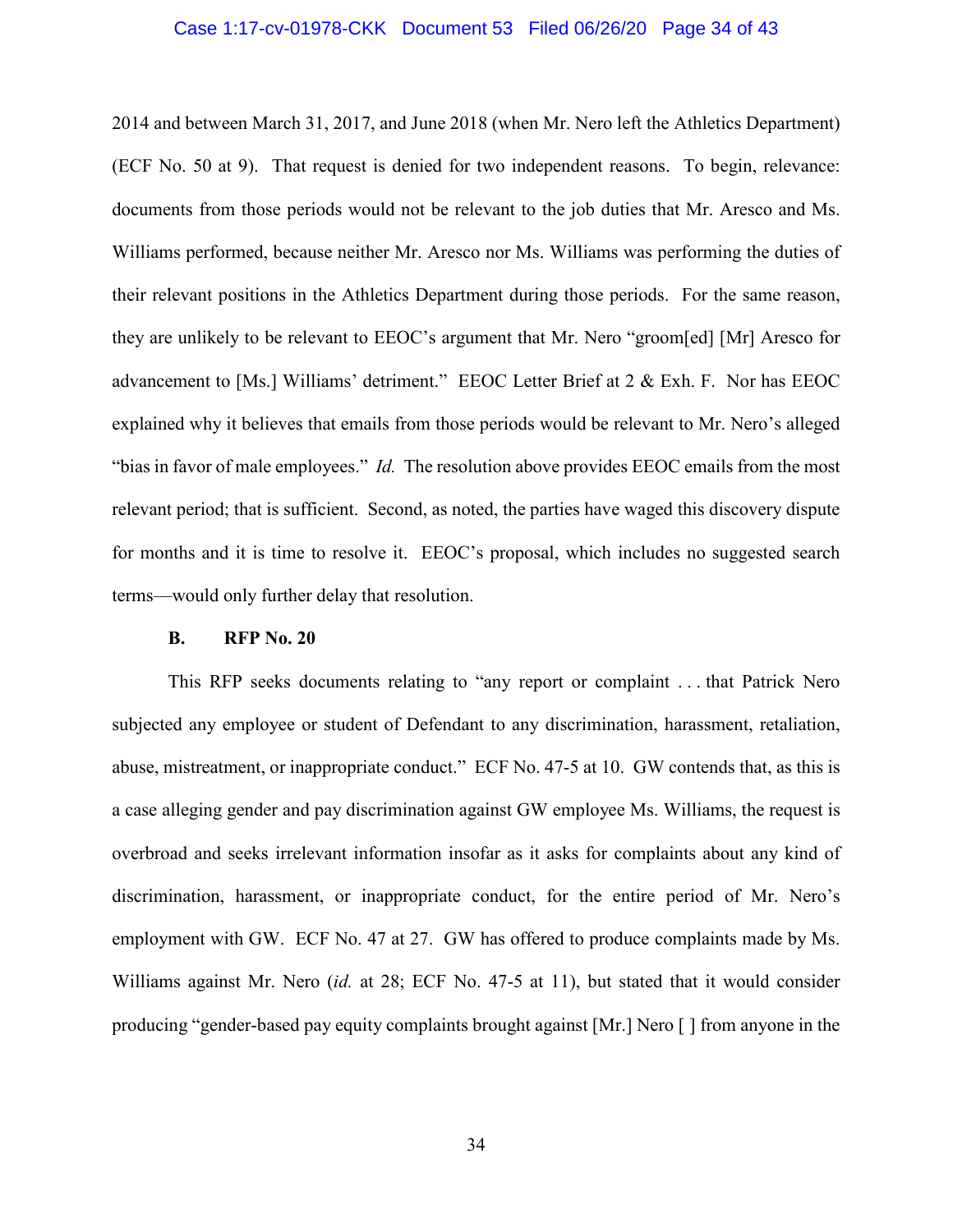#### Case 1:17-cv-01978-CKK Document 53 Filed 06/26/20 Page 35 of 43

[A]thletic [D]epartment" (Mar. 12 Tr. at 108–09). Neither party's position reflects a fair interpretation of the requirements of the law in this area.

Generally, a plaintiff in an intentional discrimination case can discover evidence of other discrimination claims of the same type as that the plaintiff alleges. The court in *Sorrell v. District* 

*of Columbia*, explained:

[O]nly discrimination of the same character and type as that alleged is probative. To establish that a prior discriminatory act is probative of the intention or motive of the defendant, there must be some reason to believe that his motivation or intention in the acts in question was similar to his motive or intention on the prior occasion. But, there is nothing in human experience which suggests that a person who is bigoted as to race is equally likely to refuse to accommodate a disabled person unless one wants to say that certain folks are "like that" and always act a certain way as to people who are different from them. But to say that is to draw the very inference the law never permits a finder of fact to draw.

252 F.R.D. 37, 40 (D.D.C. 2008) (quoting *White v. U.S. Catholic Conference*, No. Civ.A. 97-

1253TAF/JMF, 1998 WL 429842, at \*5 (D.D.C. May 22, 1998)); *see also Breiterman v. U.S. Capitol Police*, 324 F.R.D. 24, 32–33 (D.D.C. 2018) (finding an interrogatory in a gender discrimination case overbroad in part because it would require the defendant to disclose information about an employee disciplined "for engaging in types of discrimination that [were] not at issue in [the] complaint"); *Johnson v. Jung*, No. 02 C 5221, 2007 WL 1752608, at \*1 (N.D. Ill. June 14, 2007) (noting that discovery requests "seeking disclosure of every conceivable type of discrimination ever made against a defendant are generally deemed overly broad and impermissible"). Complaints of discrimination of a type similar to the charged discrimination against the alleged perpetrator of the discrimination are relevant even if made by individuals other than the plaintiff (or, as in this case, the charging party) because "an individual plaintiff may introduce evidence of systematic or general discrimination when developing her individual discrimination claims." *Breiterman*, 324 F.R.D. at 33 (quoting *Marcus v. Geithner*, 813 F. Supp.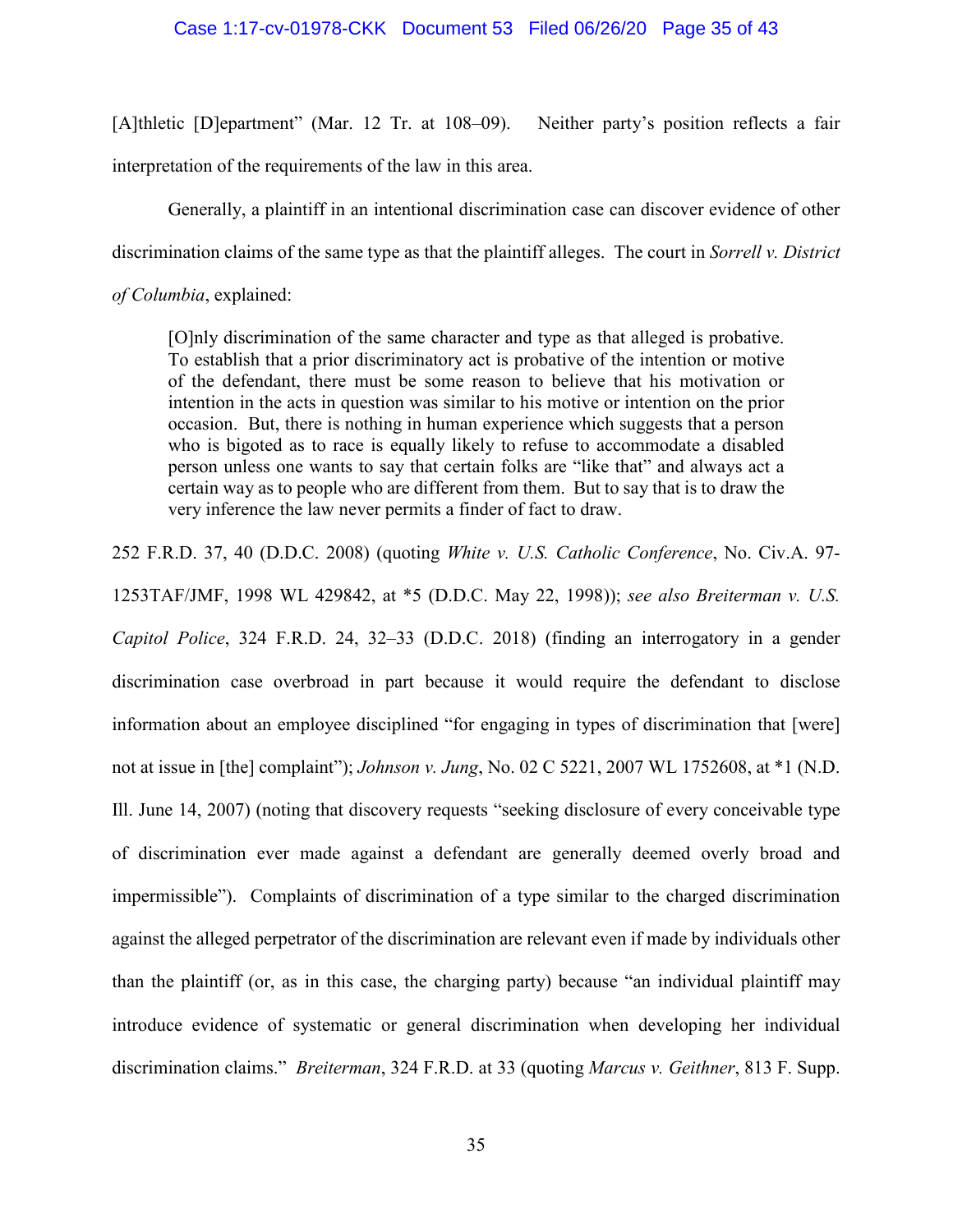## Case 1:17-cv-01978-CKK Document 53 Filed 06/26/20 Page 36 of 43

2d 11, 20 (D.D.C. 2011)). Thus, in a discrimination case, "discovery 'should be reasonably related to the circumstances involved in the alleged discrimination,'" as well as "to a time frame involving the alleged discriminatory conduct and the individuals who are allegedly involved in that conduct." *Pleasants v. Allbaugh*, 208 F.R.D. 7, 9 (D.D.C. 2002) (quoting *Hardrick v. Legal Servs. Corp.*, 96 F.R.D. 617, 618–19 (D.D.C. 1983)); *see also Pleasants*, 208 F.R.D. at 14 (deciding, in a racial discrimination case, that "the proper scope of discovery seeking other complaints of discrimination against defendant must be limited in time [and] type of action complained of or type of discrimination alleged" and therefore limiting interrogatories "to complaints based on race and in the particular division(s) where [the] plaintiff worked"). As discussed below, these principles establish that RFP No. 20, as written, is vastly overbroad and GW's proposed compromise is unjustifiably narrow.

# 1. Time Frame

RFP No. 24 has no explicit temporal limitation. Its *de facto* limitation is the over seven years—April 2011 to June 2018—during which GW employed Mr. Nero. Mar. 12 Tr. at 8. "[D]iscovery of other discriminatory acts must be related in time in order to establish the inference of similar motivation." *Glenn v. Williams*, 209 F.R.D. 279, 282 (D.D.C. 2002). A period of ten years or over has generally been held to be too long. *See, e.g.*, *id.* (finding ten years "an inordinate length of time" in a case alleging a pattern of discrimination); *see also Willingham v. Ashcroft*, 226 F.R.D. 57, 61–62 (D.D.C. 2005) (narrowing a request from a period of fifteen years to approximately four years). But courts have allowed discovery of other discrimination complaints for "a reasonable number of years both prior to and following" the period at issue in the case. *See, e.g.*, *Owens v. Sprint/United Mgmt. Co.*, 221 F.R.D. 649, 655 (D. Kan. 2004). Here, the period of alleged discrimination at issue, interpreted generously, is the approximately two-and-a-half years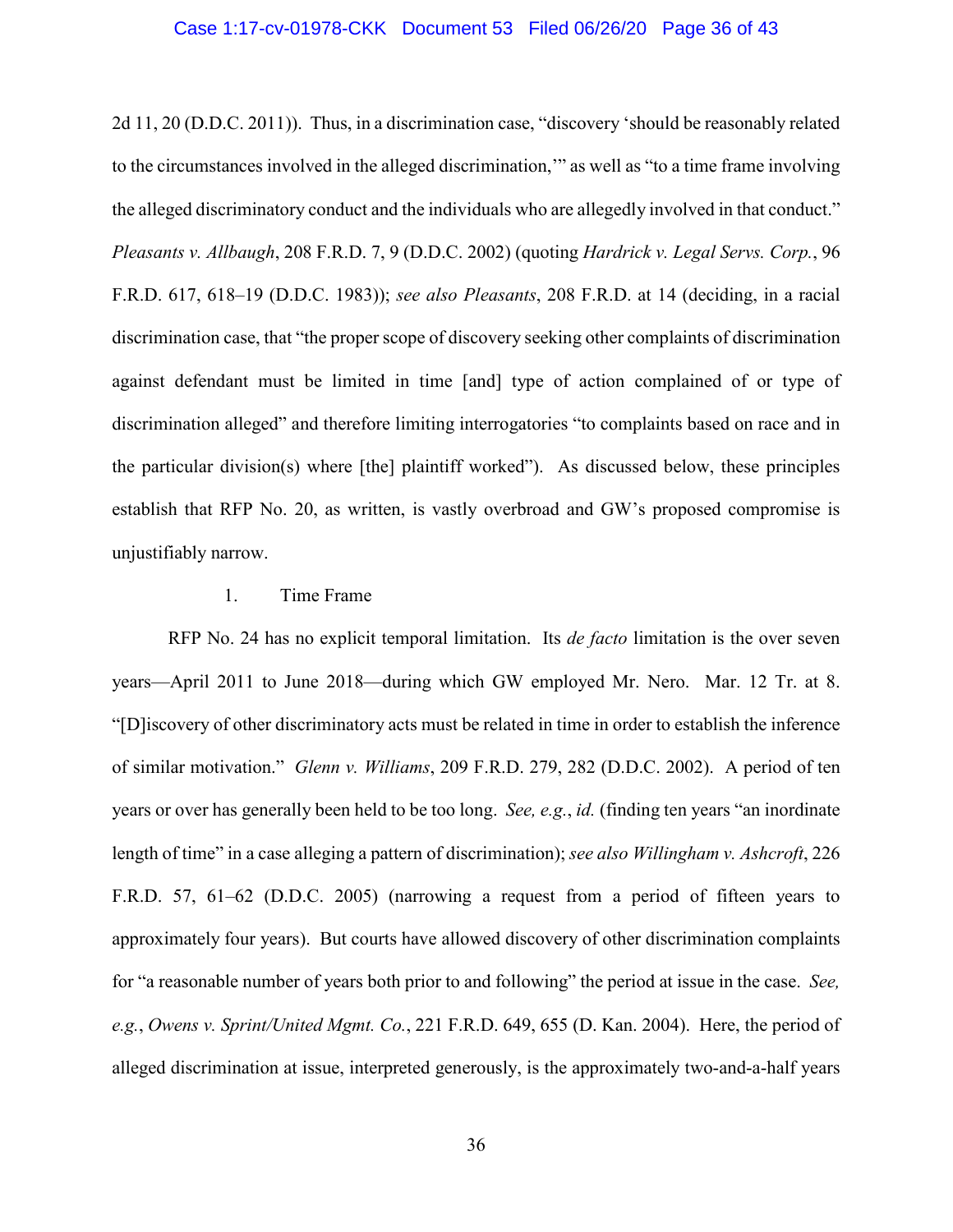# Case 1:17-cv-01978-CKK Document 53 Filed 06/26/20 Page 37 of 43

between September 2014, when Ms. Williams began working in the Athletics Department, and March 2017, when Mr. Aresco left his job there. Moreover, it is unlikely that there will be complaints about Mr. Nero for any significant period of time after he left the employ of GW in June 2018—and, indeed, EEOC has clarified that it does not seek complaints that post-date "Mr. Nero's tenure." ECF No. 50 at 44.

In this case, a period of five years is reasonable. *See, e.g.*, *Sanchez v. City of Fort Wayne*, No. 18-cv-0397, 2019 WL 6696295, at \*3 (N.D. Ind. Dec. 9, 2019) (noting that courts have found "five-year discovery periods reasonable"); *cf. Mitchell v. Nat'l R.R. Passenger Corp.*, 208 F.R.D. 455, 457, 460 (D.D.C. 2002) (allowing discovery into other discrimination complaints for a period of four years prior to the plaintiff's termination). Therefore, RFP No. 20 is limited to the time period between June 2013—which is just over one year before Ms. Williams joined the Athletics Department—and June 2018—which is both when Mr. Nero left the Athletics Department and just over one year after Mr. Aresco left that department.

#### 2. Types of Complaints

EEOC's claim here is that GW, through Mr. Nero, discriminated against Ms. Williams on the basis of her gender. That discrimination was allegedly accomplished not only through pay inequity but also through other unequal treatment in the workplace. ECF No. 1, ¶¶ 17, 20–21, 24, 29, 32, 38, 421–42. There are no claims of discrimination on any ground other than gender—there is no claim, for example, of discrimination based on race or age or disability. Therefore, the universe of potentially relevant complaints is narrowed, at the outset, to complaints relating to gender discrimination.

GW argues that this RFP should be further limited to either (1) complaints made by Ms. Williams against Mr. Nero or (2) "complaints of other gender-pay discrimination claims" against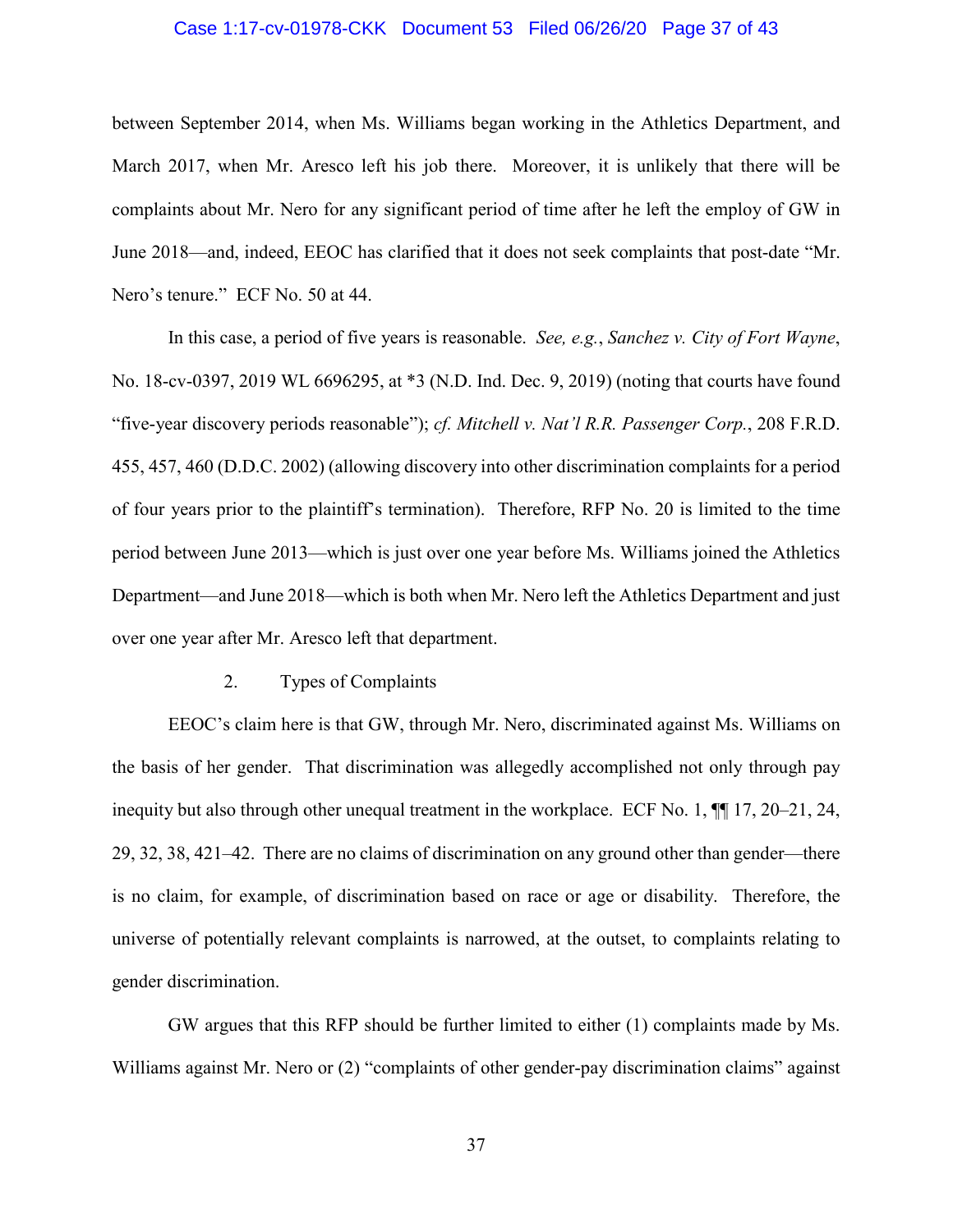#### Case 1:17-cv-01978-CKK Document 53 Filed 06/26/20 Page 38 of 43

Mr. Nero. ECF NO. 47 at 28–29. That proposal appears to be based on a misreading of the complaint and a crabbed interpretation of the case law. First, as noted above, EEOC claims more than mere pay inequity. It also alleges that, for example, Mr. Nero treated Mr. Aresco more favorably than Ms. Williams by "enhancing [Mr.] Aresco's opportunities while minimizing" those of Ms. Williams as part of a pattern of providing preferential treatment to males. ECF No. 1, ¶ 20–21, 38. Second, as the cases cited above establish, courts routinely allow discovery into other complaints of the same category of discrimination that a plaintiff has alleged. *See, e.g.*, *Sorrell*, 252 F.R.D. at 40 ("[T]he sexual harassment of others, if shown to have occurred, is relevant and probative of [the alleged harasser's] general attitude of disrespect toward his female employees . . . ." (second alteration in original) (quoting *Heyne v. Caruso*, 69 F.3d 1475, 1480 (9th Cir. 1995)); *Pleasants*, 208 F.R.D. at 15 (in case alleging discrimination based on race, allowing discovery of "complaints of the same type, i.e., race discrimination" in the office where the plaintiff worked). Moreover, "courts have recognized that . . . evidence of one type of discrimination may be relevant to a claim for another type of discrimination if there is a sufficient nexus between the two types." *Sidari v. Orleans Cty.*, No. 95-CV-7250, 2000 WL 33407343, at \*4 (W.D.N.Y. Oct. 3, 2000)). For example, as the Ninth Circuit has explained:

[S]exual harassment may be symptomatic of gender-based hostility, the employer or supervisor using sexual harassment primarily to subordinate women, to remind them of their lower status in the workplace, and to demean them. In this latter circumstance, the "sexual" element of the harassment is only secondary. Because hostility against women underlies decisions to discharge or to refuse to hire women because of their gender, evidence of sexual harassment often will be relevant to claims of gender-based employment discrimination.

*E.E.O.C. v. Farmer Bros. Co.*, 31 F.3d 891, 897–98 (9th Cir. 1994) (internal citation omitted); *see also, e.g.*, *Rivera v. Baccarat, Inc.*, No. 95 Civ. 9478, 1997 WL 7778877, at \*2 (S.D.N.Y. Dec. 15, 1997) (noting that, in *Famer Brothers*, the Ninth Circuit admitted sexual harassment evidence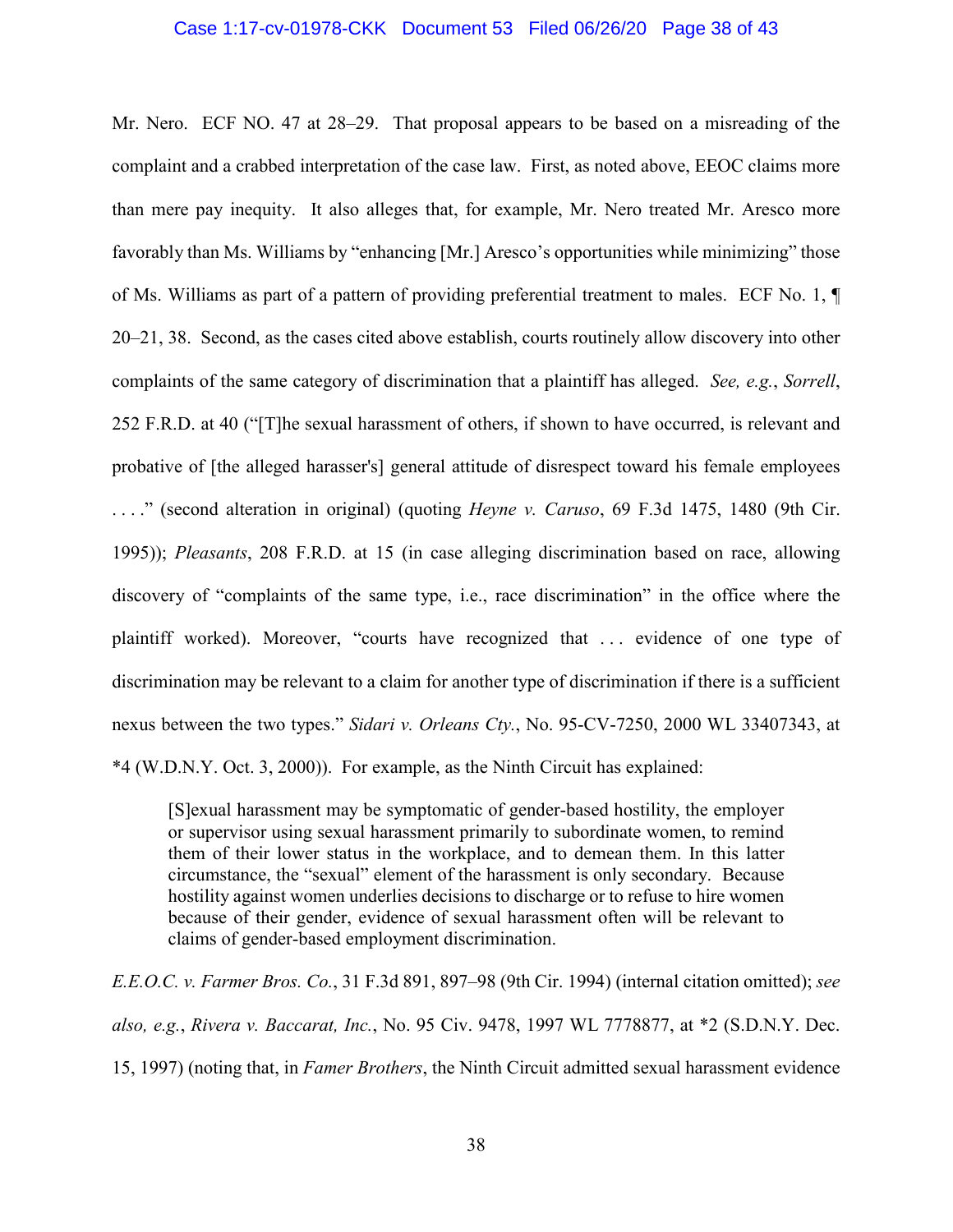# Case 1:17-cv-01978-CKK Document 53 Filed 06/26/20 Page 39 of 43

in a case of gender discrimination because a nexus existed between the two types of discrimination). At least one case has allowed a plaintiff even broader discovery. In *Kennicott v. Sandia Corp.*, a case alleging gender discrimination that was "most prominently manifested in pay, promotions, and performance evaluations," the court allowed discovery into complaints by female employees of "pregnancy discrimination, sexual harassment, gender-based hostile work environment, and retaliation for making [those] categories of complaints." 327 F.R.D. 454, 471–72 (D.N.M. 2018).

Here, EEOC has not explained why the net should be cast as wide as it was in *Kennicott*, and, indeed, the Court is not convinced that, as a general matter, there is a sufficient nexus between claims of disparate treatment in pay, promotions, and employment opportunities and claims of retaliation against those who filed gender discrimination claims. Rather, EEOC asks that if there is a constraint on the subject matter of RFP No. 20, GW should "at least" disclose "gender cases, gender discrimination cases, sexual harassment cases, and claims of inappropriate sexual conduct." ECF No. 50 at 46. The Court admits to being stumped as to what EEOC can mean by "gender cases," as opposed to "gender discrimination cases" and "sexual harassment cases." The term "gender cases" appears to have been used at times as a shorthand to describe litigation addressing gender classifications under the Equal Protection Clause. *See, e.g.*, *City of Cleburne v. Cleburne Living Ctr.*, 473 U.S. 432, 472 n.24 (1985) (Marshall, J., concurring in part); *Lamprecht v. FCC*, 958 F.2d 382, 406–408 (D.C. Cir. 1992) (Mikva, C.J., dissenting). Such classifications are not at issue here. The phrase is therefore vague and ambiguous in this context, and GW will not be required to produce complaints in "gender cases," whatever they are. Nor will GW be required to produce complaints of "inappropriate sexual conduct." Many courts have found the adjective "inappropriate" vague when used in discovery requests. *Kaiser v. Gallup, Inc.*, No. \*:13CV218,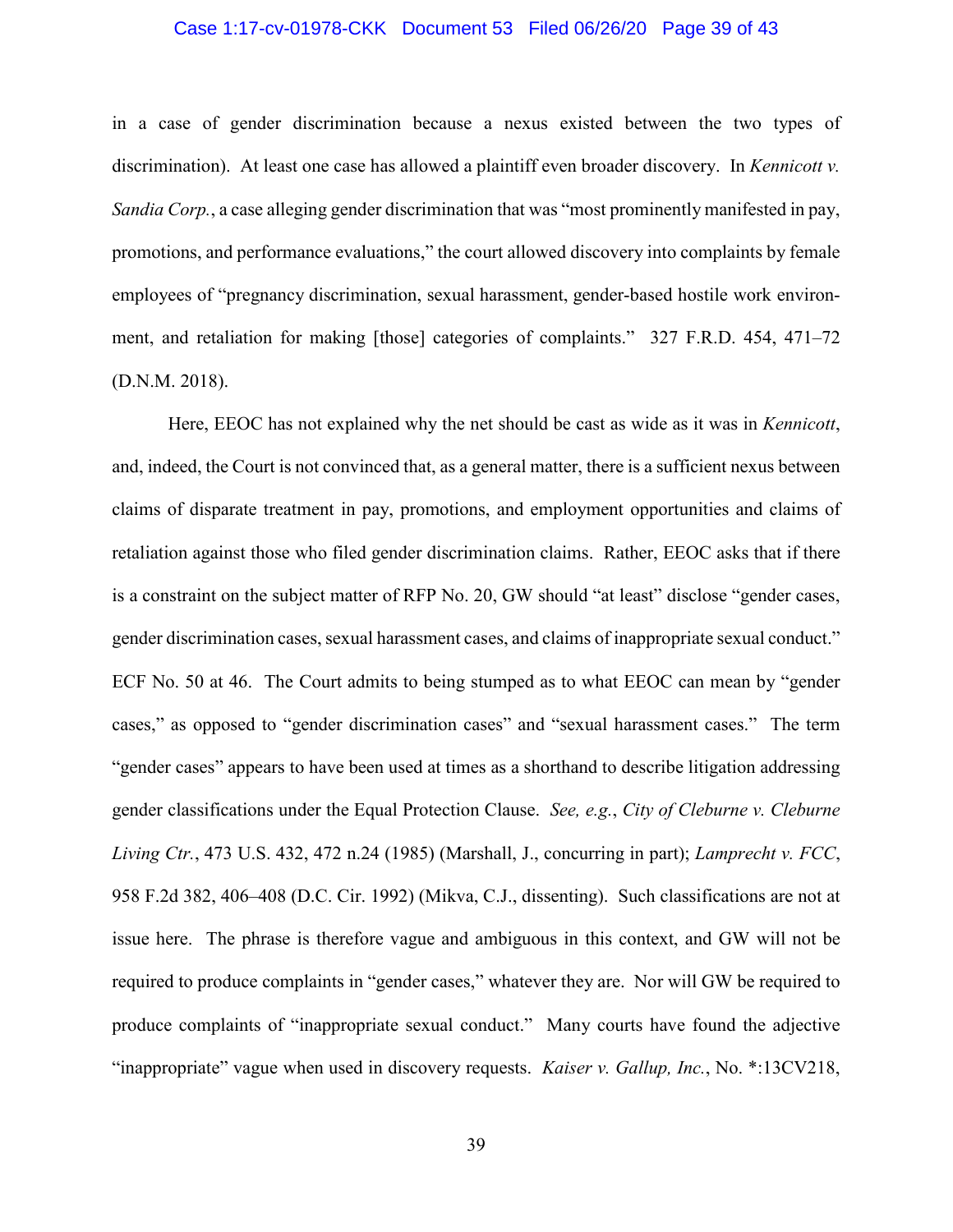#### Case 1:17-cv-01978-CKK Document 53 Filed 06/26/20 Page 40 of 43

2014 WL 7014042, at \*3 (D. Neb. Dec. 11, 2014) (finding a discovery request vague that used the term "inappropriate behavior" without further clarification); *Mathews v. Denver Newspaper Agency LLP*, No. 07-cv-2097, 2008 WL 3845262, at \*1–2 (D. Colo. Aug. 14, 2008) (indicating that the term "inappropriate conduct" is vague without further clarification); *Williams v. Hernandez*, 221 F.R.D. 414, 417 (S.D.N.Y. 2004) (finding a request for admission asking whether a defendant had been disciplined "for inappropriate conduct" was "vague and contain[ed] terms that are not clearly defined"). Therefore, RFP No. 20 is further narrowed to reports and complaints of gender discrimination (including pay discrimination based on gender) and sexual harassment.

## 3. Other Issues

Two issues remain. EEOC seeks discovery of complaints or reports (limited here to gender discrimination and sexual harassment) made against Mr. Nero not only by GW employees, but also by GW students. It also seeks discovery of claims of sexual harassment made against Mr. Nero by men. ECF No. 50 at 43; EEOC Letter Brief at 2. That request is apparently inspired by the existence of a video of Mr. Nero that allegedly shows him "harassing a male student." EEOC Letter Brief at 2. EEOC argues that the video might be evidence of a "pattern of bias in favor of males" (*id.*) and expounds that "it is not difficult to make the connection between complaints that [Mr.] Nero engaged in sexual harassment of a male and the complaint in this case—that he was biased towards and favored male employees over females, including in his pay decisions" involving Mr. Aresco and Ms. Williams (ECF No. 50 at 43; *see also* Mar. 12 Tr. at 110).

EEOC—like any other litigant before a federal court—would be better served by spelling out its argument than by trusting that it is self-evident. Indeed, "perfunctory and underdeveloped argument, and arguments that are unsupported by pertinent authority" may be deemed forfeit, *Johnson v. Panetta*, 953 F. Supp. 2d 244, 250 (D.D.C. 2013), and the Court does so deem EEOC's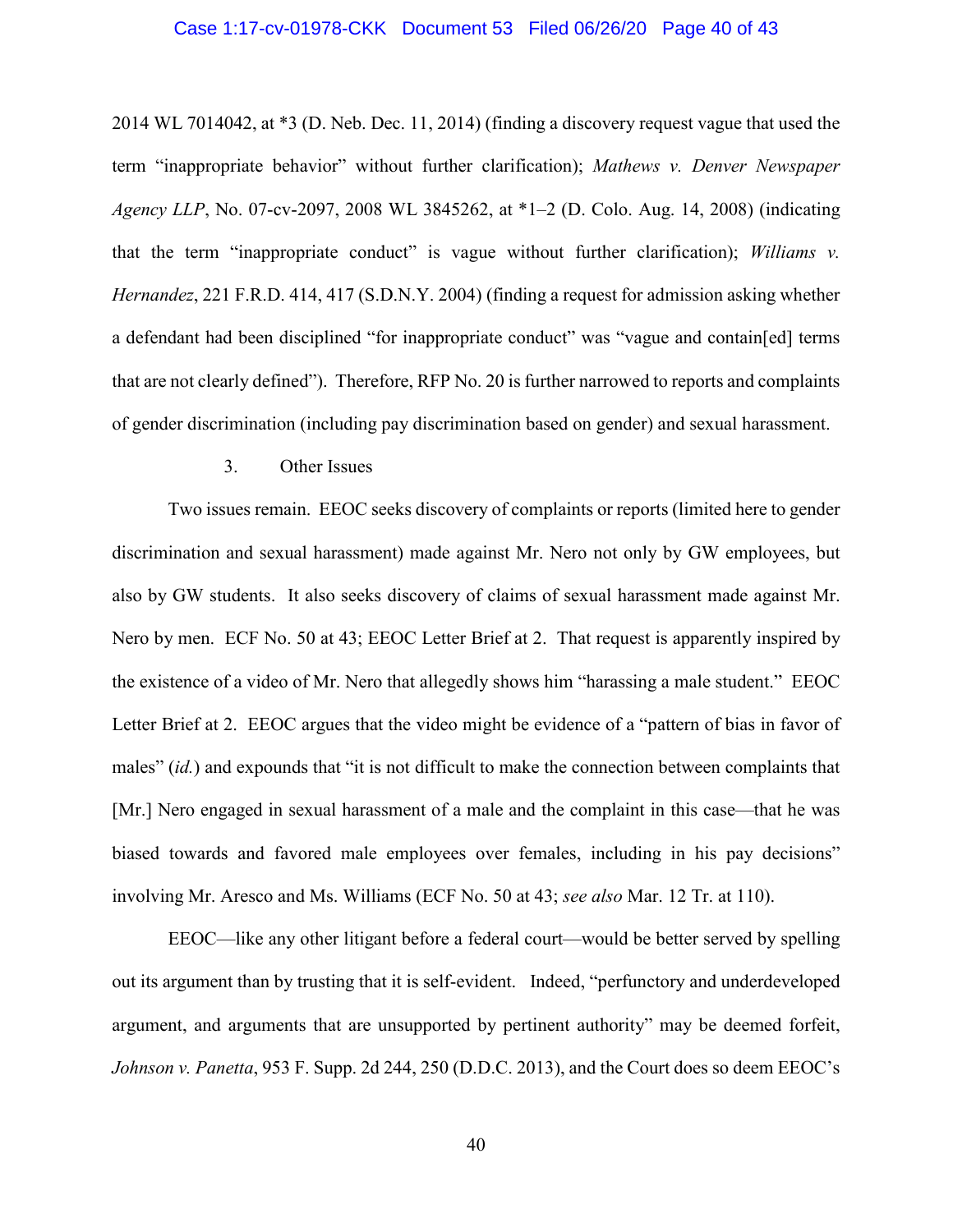# Case 1:17-cv-01978-CKK Document 53 Filed 06/26/20 Page 41 of 43

argument here. In any event, it is hard to understand how harassing a male student shows bias in favor of males or how evidence of harassment of men helps EEOC prove that in this case Mr. Nero had a bias against Ms. Williams based on her gender. Perhaps EEOC is suggesting that an individual who would harass a man would also be likely to engage in other bad acts, such as gender discrimination against women. But that is precisely the kind of "inference the law never permits a finder of fact to draw." *Sorrell*, 252 F.R.D. at 40. In any event, the Court refuses to construct an argument or to speculate further as to what EEOC might have said but did not. As this case involves alleged bias against a woman, GW shall not be required to produce reports or complaints of gender discrimination or sexual harassment made against Mr. Nero by men.<sup>[14](#page-40-0)</sup>

However, in light of the discussion above relating to this RFP, the Court finds that GW has not shown that complaints of gender discrimination or sexual harassment made by female students against Mr. Nero are irrelevant to the claims in this case. Such discrimination is of the same "type" as that charged her—*i.e.* based on gender—and could be probative of "gender-based hostility" used to "subordinate" or "demean" women. *Farmer Bros.*, 31 F.3d at 897. A complaint, for example, that during the relevant time frame Mr. Nero, as Athletic Director, discriminated against female student athletes with respect to some part of GW's athletic program may be probative of his bias against women more generally. Therefore, in response to RFP No. 20, GW shall produce non-privileged documents relating to any report or complaint that Mr. Nero subjected any female GW employee or GW student to sexual harassment or discrimination on the basis of sex or gender during the period between June 2013 and June 2018.<sup>[15](#page-40-1)</sup>

<span id="page-40-0"></span> $<sup>14</sup>$  For what it's worth, the Court has reviewed the video that EEOC cites as support for its request and finds it probative</sup> of nothing relevant to this case.

<span id="page-40-1"></span><sup>&</sup>lt;sup>15</sup> GW's interposition of a so-called *Kolstad* defense to punitive damages under Title VII does not change this conclusion. In *Kolstad v. American Dental Association*, the Supreme Court held that "in the punitive damages context, an employer may not be vicariously liable for the discriminatory employment decisions of managerial agents where these decisions are contrary to the employer's 'good-faith efforts to comply with Title VII.'" 527 U.S. 526, 545 (1999)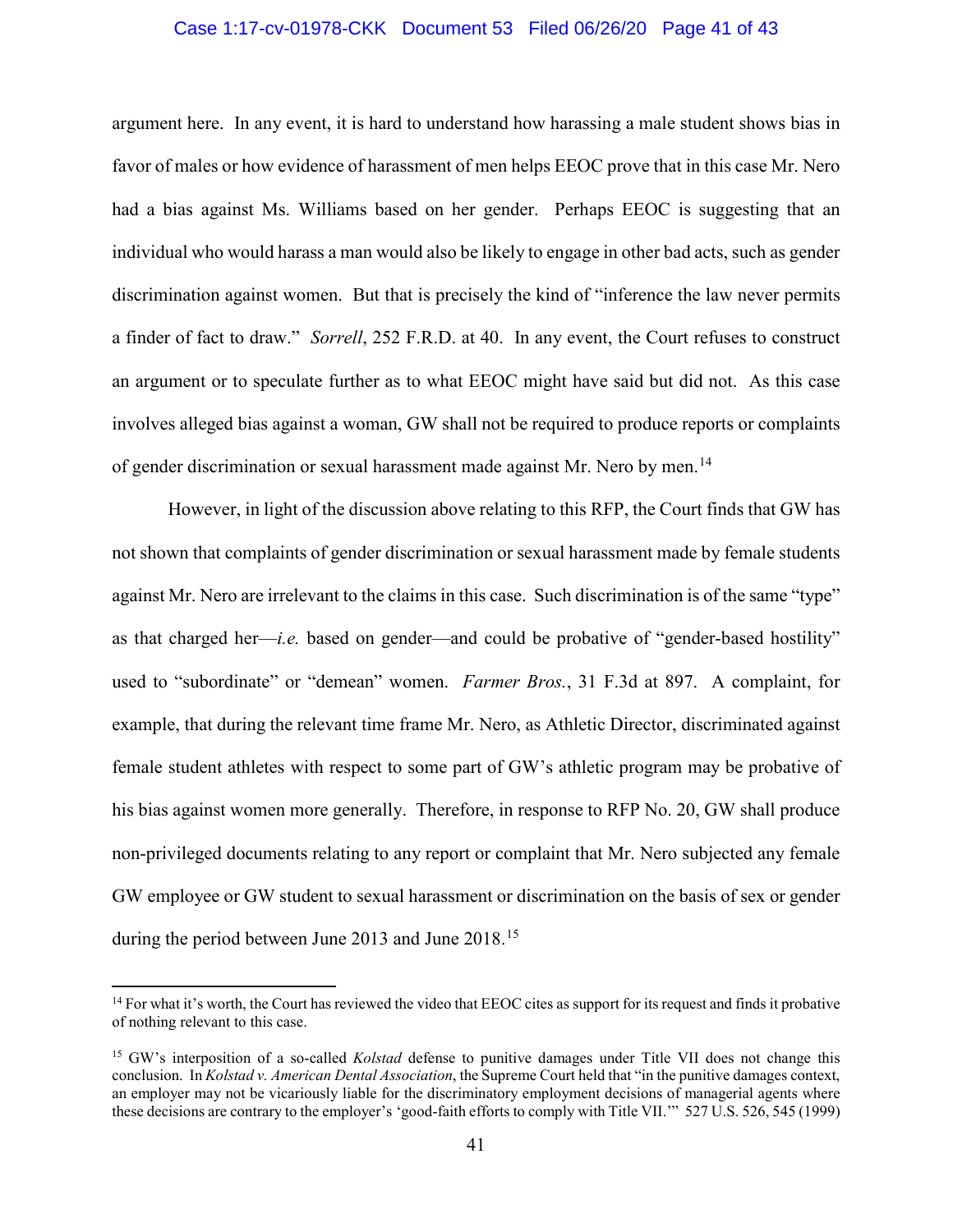# **IV. CONCLUSION**

Courts rely on the parties to cooperate when discovery disputes arise with a "full and diligent effort to resolve any disagreements with a *meaningful view towards reasonable compromise*." *Osborn v. Prime Tanning Corp.*, No. CV 11-2346, 2011 WL 13220316, at \*2 (C.D. Cal. Aug. 2, 2011) (emphasis omitted and emphasis added); *see also Scruggs v. Getinge USA, Inc.*, 258 F.R.D. 177, 180 (D.D.C. 2009) ("It bears repeating again: it is the Court's hope—indeed, its expectation—that the parties will resolve any remaining discovery disputes through negotiation and compromise."). To foster that spirit of cooperation and compromise, parties must recognize that "[t]he Federal Rules of Civil Procedure do not require perfection or guarantee that every possible responsive document will be found and/or produced." *Edwards v. Scripps Media, Inc.*, 331 F.R.D. 116, 124 (E.D. Mich. 2019) (quoting *Zest IP Holdings, LLC v. Implant Direct Mfg., LLC*, No. Civ. 10-0541, 2013 WL 6159177, at \*10 (S.D. Cal. Nov. 25, 2013)). The Court expects the parties to keep that in mind going forward.

For the reasons discussed above, it is hereby

 $\overline{a}$ 

**ORDERED** that GW shall produce the following documents:

(1) In response to RFP No. 10, all non-privileged emails from Mr. Aresco's email account that include Mr. Nero or Ms. Williams as a sender or recipient, for the time period identified in the RFP. In compliance with its representation at the March 12, 2020 hearing, GW shall not withhold emails

<sup>(</sup>quoting *Kolstad v. Am. Dental Ass'n*, 139 F.3d 958, 974 (D.C. Cir. 1998) (Tatel, J., dissenting)). Courts have recognized that pleading such a "good faith efforts" defense "open[s] the door to proof of other employment discrimination cases against [the defendant]." *Estes v. Georgetown Univ.*, 231 F. Supp. 2d 279, 285 n.7 (D.D.C. 2002), *vacated pursuant to settlement* (Oct. 23, 2003). However, cases cited by both parties here recognize that, at most, the defense allows discovery into other complaints of the same type of discrimination pleaded in the plaintiff's complaint. *See, e.g.*, *EEOC v. Mgmt. Hospitality of Racine*, 666 F.3d 422, 439 (7th Cir. 2012) (indicating, in a sexual harassment case, that the employer's conduct in connection with sexual harassment claims made by individuals other than the plaintiff were relevant to the issue of whether the employer engaged in good faith efforts to comply with Title VII), *cited in* ECF No. 50 at 44 (EEOC's supplemental brief); *Lowery v. Circuit City Stores*, 206 F.3d 431, 446 (4th Cir. 2000) (indicating, in a racial discrimination case, that the employer's conduct in connection with other racial discrimination claims was relevant to its good faith efforts to comply with the law), *cited in* ECF No. 47 at 28 (GW's supplemental brief). That is precisely the standard for relevance that the Court has applied here.